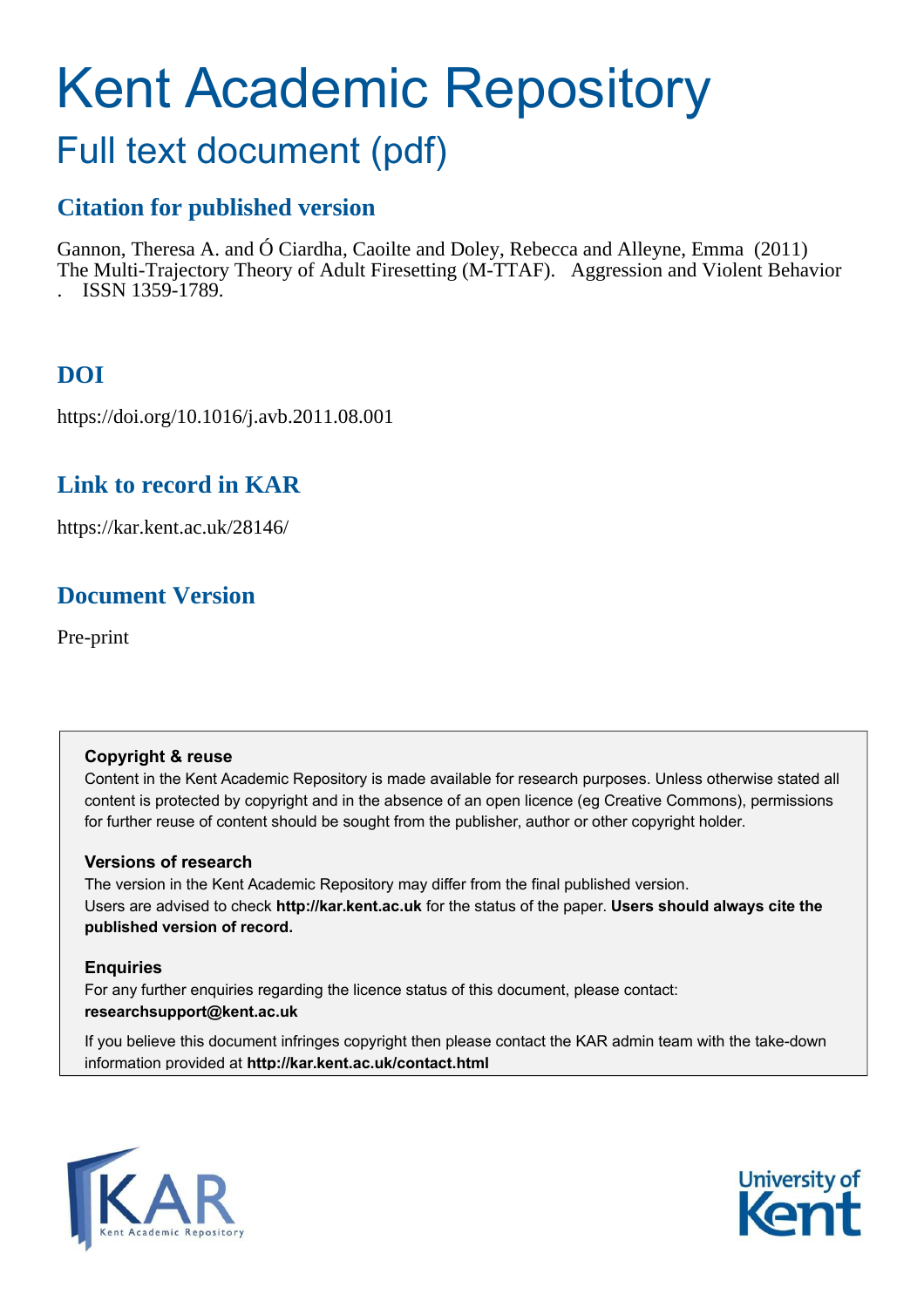The Multi-Trajectory Theory of Adult Firesetting (M-TTAF)

Theresa A. Gannon

University of Kent, UK,

Caoilte Ó Ciardha

University of Kent, UK

Rebekah M. Doley

Bond University, Australia

#### &

Emma Alleyne

University of Kent, UK

Address for Correspondence:

Dr. Theresa A. Gannon

School of Psychology,

Keynes College,

University of Kent,

Canterbury

CT2 7NP

E-Mail: [T.A.Gannon@Kent.ac.uk](mailto:T.A.Gannon@Kent.ac.uk)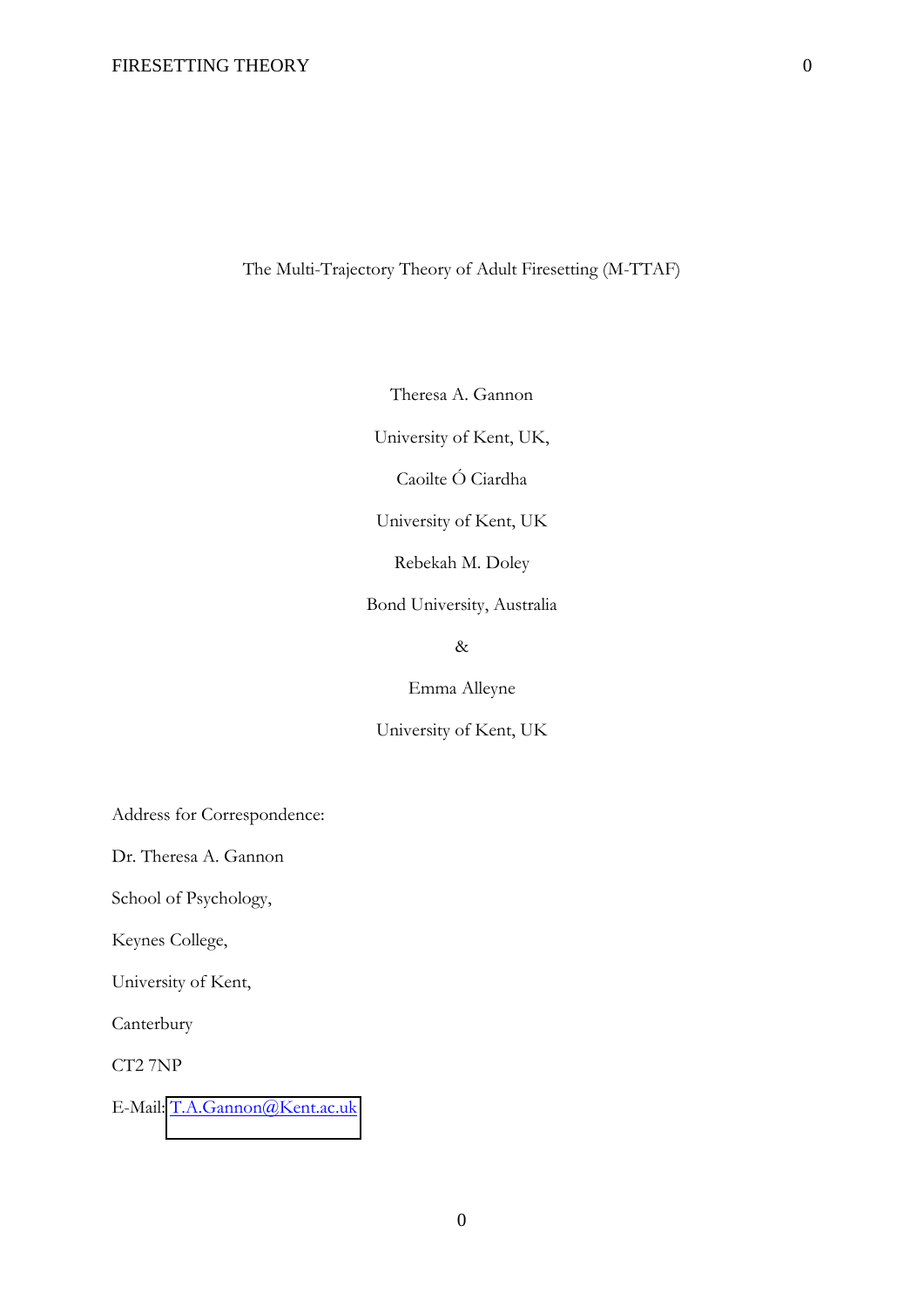#### Abstract

The assessment and treatment of adults who set fires deliberately is underdeveloped relative to other areas of forensic-clinical psychology. From a scientist-practitioner perspective, all clinical assessment and treatment should be guided by a theoretical and empirically based understanding of the presenting clinical phenomena. In this paper, we critically review current typologies, motives, and theories regarding the etiological features of deliberate adult firesetting. Then, using a theory knitting perspective, we synthesize the prime parts of this information into a comprehensive multifactorial framework of deliberate firesetting. The resulting Multi-Trajectory Theory of Adult Firesetting (M-TTAF) is an integration of current theory, typological, and research knowledge into a comprehensive etiological theory of firesetting along with its maintenance, and desistence. In addition to this overall theoretical framework, we summarize five associated prototypical firesetting trajectories (or patterns of characteristics leading to the firesetting behavior) that stem from our theoretical work. We examine this new theory according to key evaluative components associated with theory construction and conclude by highlighting the M-TTAF's potential application in future research and practice innovation with adult firesetters.

Keywords: firesetting, arson, theory, assessment, treatment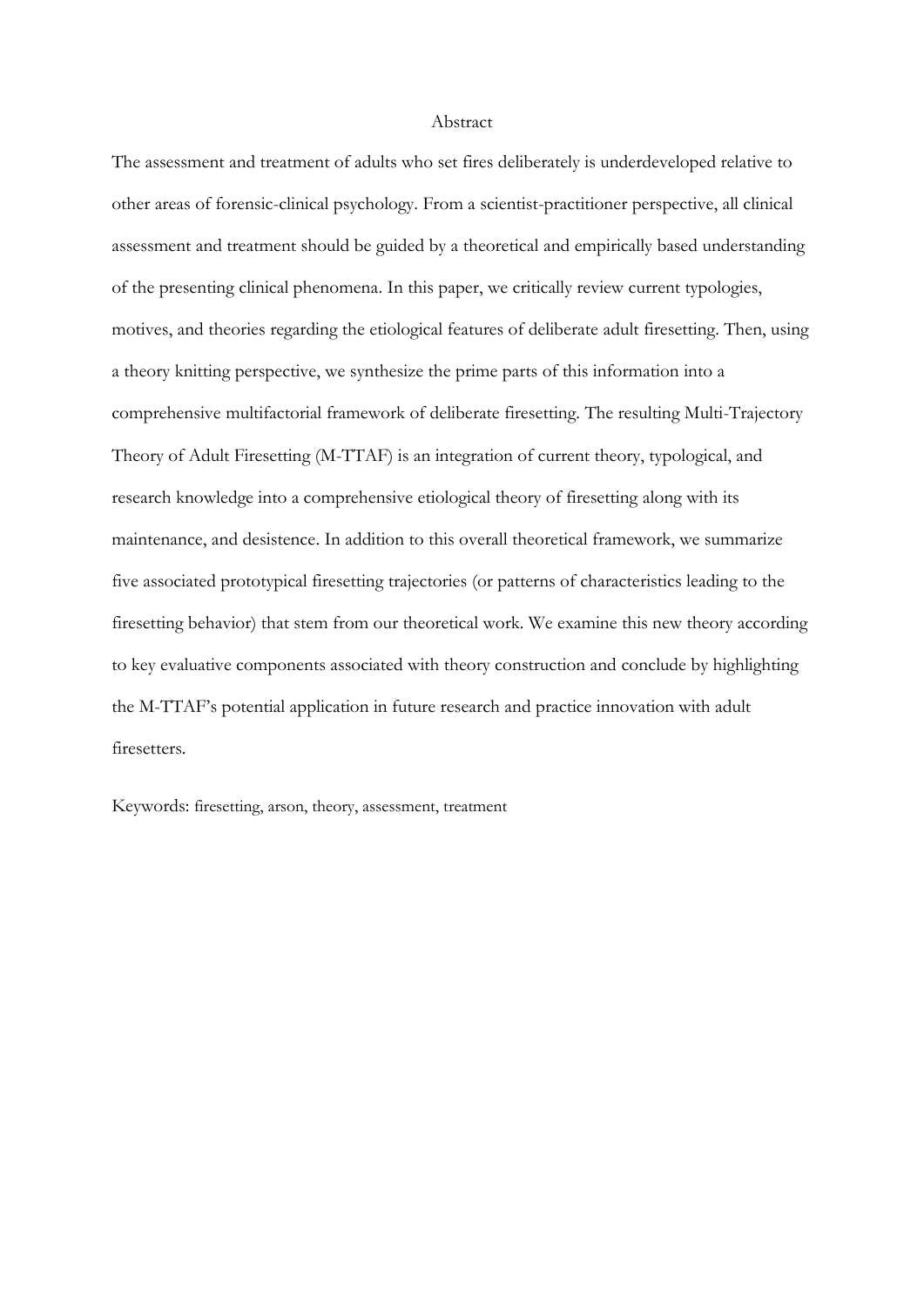#### The Multi-Trajectory Theory of Adult Firesetting (M-TTAF)

Arson is a crime that results in both personal and economic devastation. Latest available US figures show that, in 2007, around 309, 200 intentionally-set fires were recorded by fire departments causing 483 deaths, 7550 injuries, and leading to over 1 billion dollars of propertyassociated economic costs (Hall, 2010). Interestingly, however, there is a distinct lack of etiological theory or clinical treatment associated with the serious social issue that arson presents. Thus, there is a strong need for a comprehensive theoretical framework to guide professionals in their clinical work and subsequent treatment of firesetting. Existing research and reviews examining firesetting tend to focus almost exclusively on child and juvenile firesetters (e.g., Kolko, 1985; Lambie & Randell, 2011). However, only around half of all intentional firesetting that comes to professional attention is committed by juveniles (Cassel & Bernstein, 2007). Thus, adult firesetting is a prevalent and comparatively unexplained issue for consulting professionals (see Geller 1992a; 1992b, 2001 for general reviews).

In this paper, we first examine the basic elements required for general theory development and appraisal. Then, we briefly introduce the key characteristics associated with deliberate firesetting and firesetting recidivism before critically examining the typologies, motives and etiological theories associated with this behavior. This information is then synthesized into a comprehensive multifactorial framework of deliberate firesetting and we examine this new theory according to key evaluative components associated with theory construction. The resulting Multi-Trajectory Theory of Adult Firesetting (M-TTAF) is an integration of current theory, typological, and research knowledge into a comprehensive etiological theory of firesetting. In describing this theory, first we present the overall theoretical framework. Then, we summarize associated prototypical firesetting trajectories (or patterns of characteristics leading to firesetting behavior) that stem from our theoretical framework.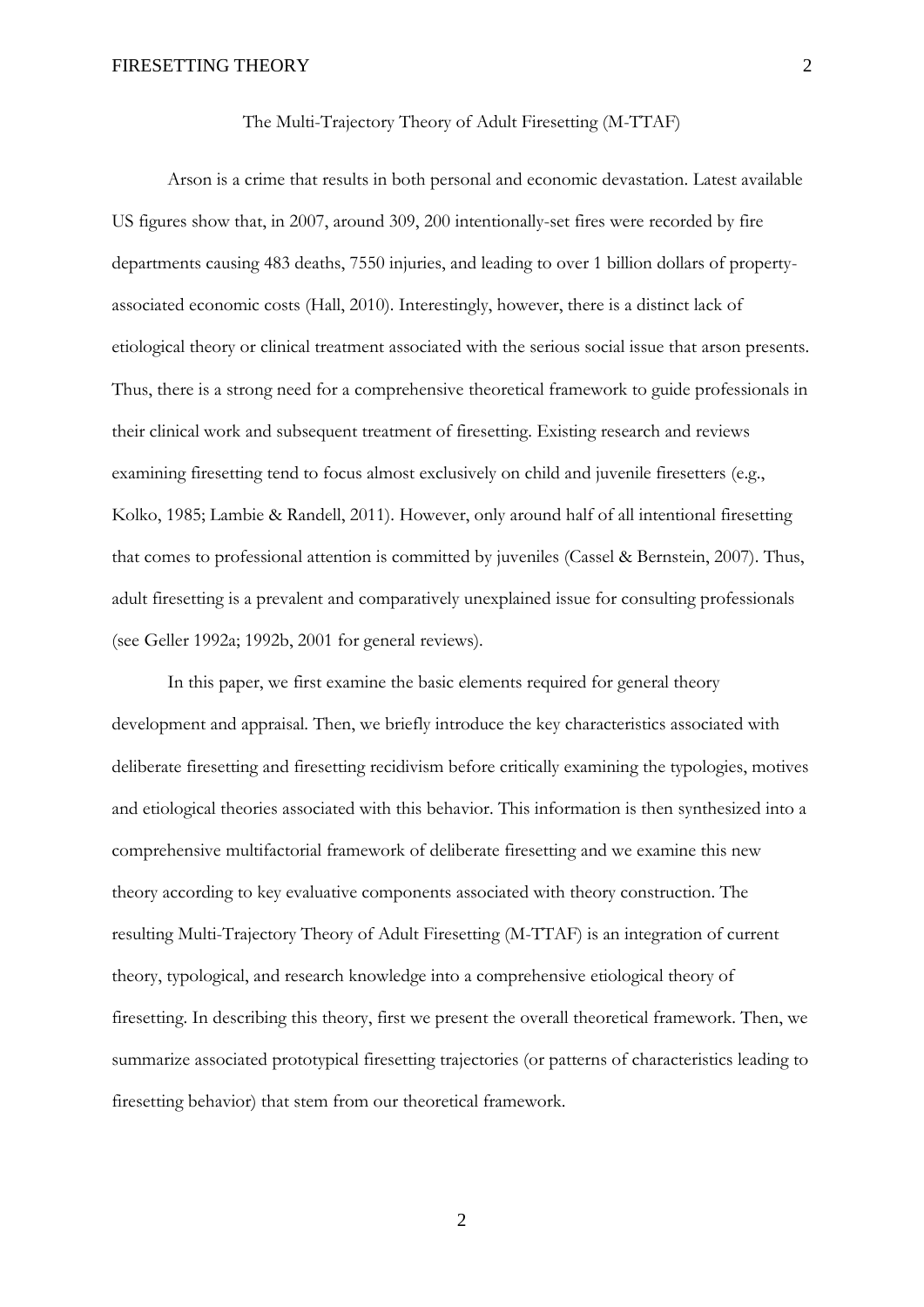We intend this newly constructed theory to account for deliberate *adult* firesetting rather than deliberate firesetting confined to childhood or adolescence (e.g., Lambie & Randell, 2011). Our theory is also intended to account for both male and female adult firesetting, and firesetting that occurs in the context of mental health problems or psychiatric co-morbidity. Finally, we have chosen to construct a theory that accounts for 'firesetting' rather than 'arson.' This is because arson is a legal definition of intentional firesetting that varies across jurisdictions. Given that individuals who set intentional fires or hold a problematic relationship with fire are often not convicted for arson (Dickens, Sugarman, & Gannon, in press; Rice & Harris, 1996), we believe it essential that any new theory constructed is to able to explain the true variety of intentional firesetting seen by consulting clinicians in the course of their practice.

#### **Theory Development**

In other areas of forensic-clinical psychology, such as general violence or sexual offending, theory construction and proliferation has become commonplace (see Anderson, Anderson, & Deuser, 1996; Anderson & Bushman, 2002; Anderson, Deuser, & DeNeve, 1995; Anderson & Dill, 2000; Finkelhor, 1984; Ward & Beech, 2006; Ward, Polaschek, & Beech, 2006; Ward & Siegert, 2002). Good etiological theory provides the foundation with which to chart the interrelationships between an offender's presenting clinical problems and core psychological factors (i.e., case formulation; Gannon, Collie, Ward, & Thakker, 2008), thereby providing professionals with a unified description that may be used as a fundamental guide for assessment and treatment purposes. It should be noted that Ward and his colleagues (e.g., Ward & Hudson, 1998; Ward et al., 2006) transposed and synthesized much of the scientific theory, method, and appraisal work into the forensic realm when they examined the nature and focus of theory as applied to sexual offending. Thus, many of the arguments and commentary outlined below make reference to the scientific theory and appraisal work utilized by these researchers. Our definition of the term ‗theory' throughout this paper is consistent with that of Kukla (2001) referred to by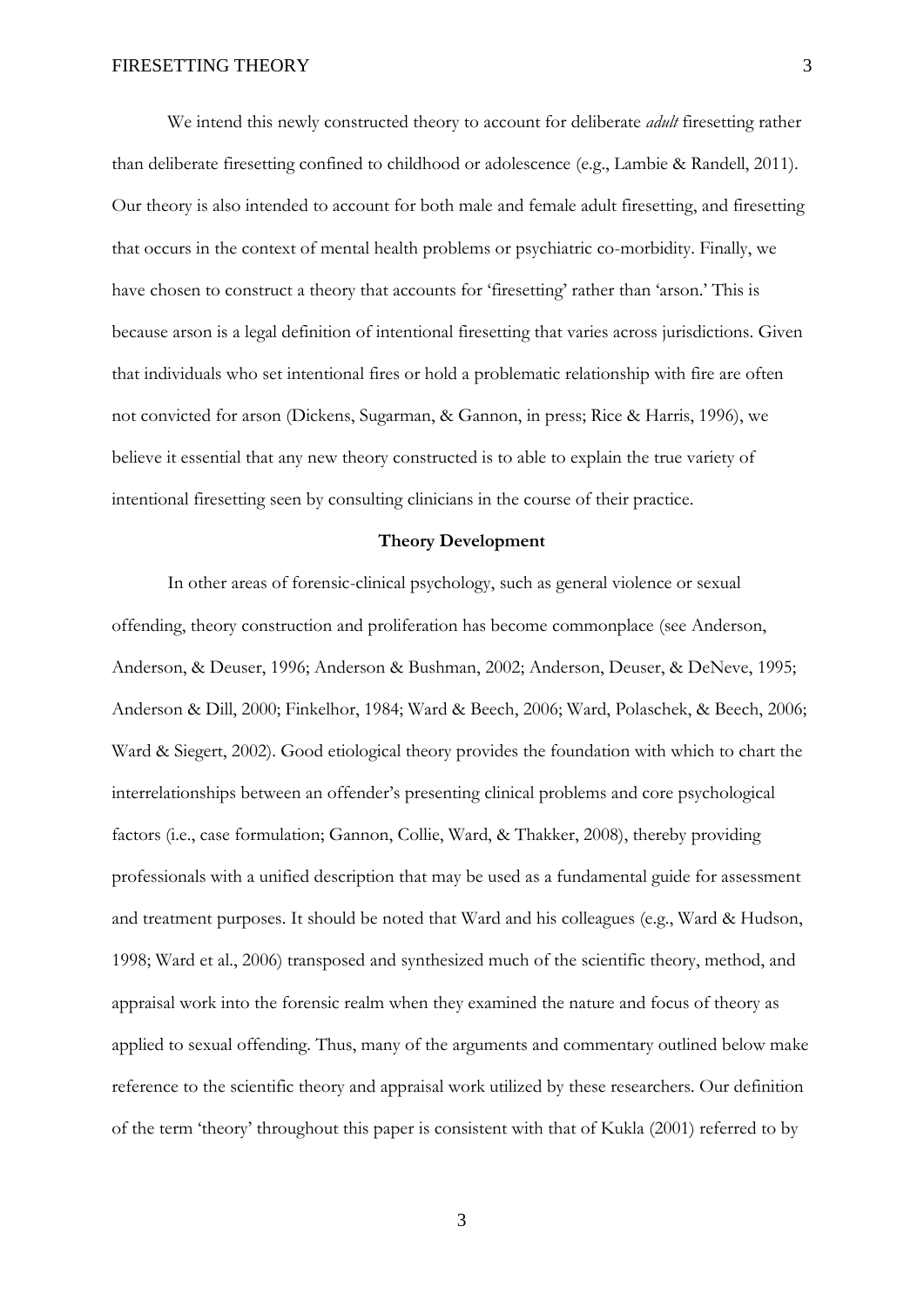Ward et al. (2006) in which organized ideas or laws are used to explain and depict aspects of our world—i.e., psychological manifestations—that are not directly observable.

#### **Theory Foci and Explanation**

 Within sexual offending, Ward and Hudson (1998) have meaningfully conceptualized theory as existing at one of three main foci or levels: *single factor*, *multi factor* or *micro theories*. Single factor theories are those that focus on the explanation of a lone factor and its causal relationship with offending (e.g., social learning theory). Multi factor theories, however, unite various single factor theories into a comprehensive overview of offending, providing an account of how the factors unite and interrelate to facilitate offending behavior. Finally, micro theories explain the cognitive, behavioral, and volitional factors associated with an offense process derived from both subjective data (i.e., offenders' statements) and objective data (e.g., police reports).

 A relatively underdeveloped form of theory not specifically detailed by Ward and Hudson (1998) is *taxonomic classification*. Here, heterogeneous offenders are subtyped into groups based on shared motivating factors, personality characteristics, demographic details, or some combination of these. Such taxonomies represent unilateral classificatory systems that—if sufficiently explained and reliable—may play a valuable role in assessment and treatment strategies as well as guiding more detailed theory development.

 One further area of theory-foci discussed by Ward and Hudson (1998) and Ward et al. (2006) relates to the conceptualization of proximal versus distal factors. *Distal* factors, as the label suggests, refers to factors or vulnerabilities that may be located as stemming from an individual's more distant developmental experiences (e.g., attachment to parents, child neglect or abuse) or even inherited genetics (e.g., personality predispositions). *Proximal* factors, on the other hand, refer to factors that trigger or act together with existing vulnerability factors to culminate in offending, e.g., *psychological states* (i.e., internal factors)*,* and *events or situations* (i.e., external factors) (Ward et al., 2006). To illustrate, the strong negative affective state associated with being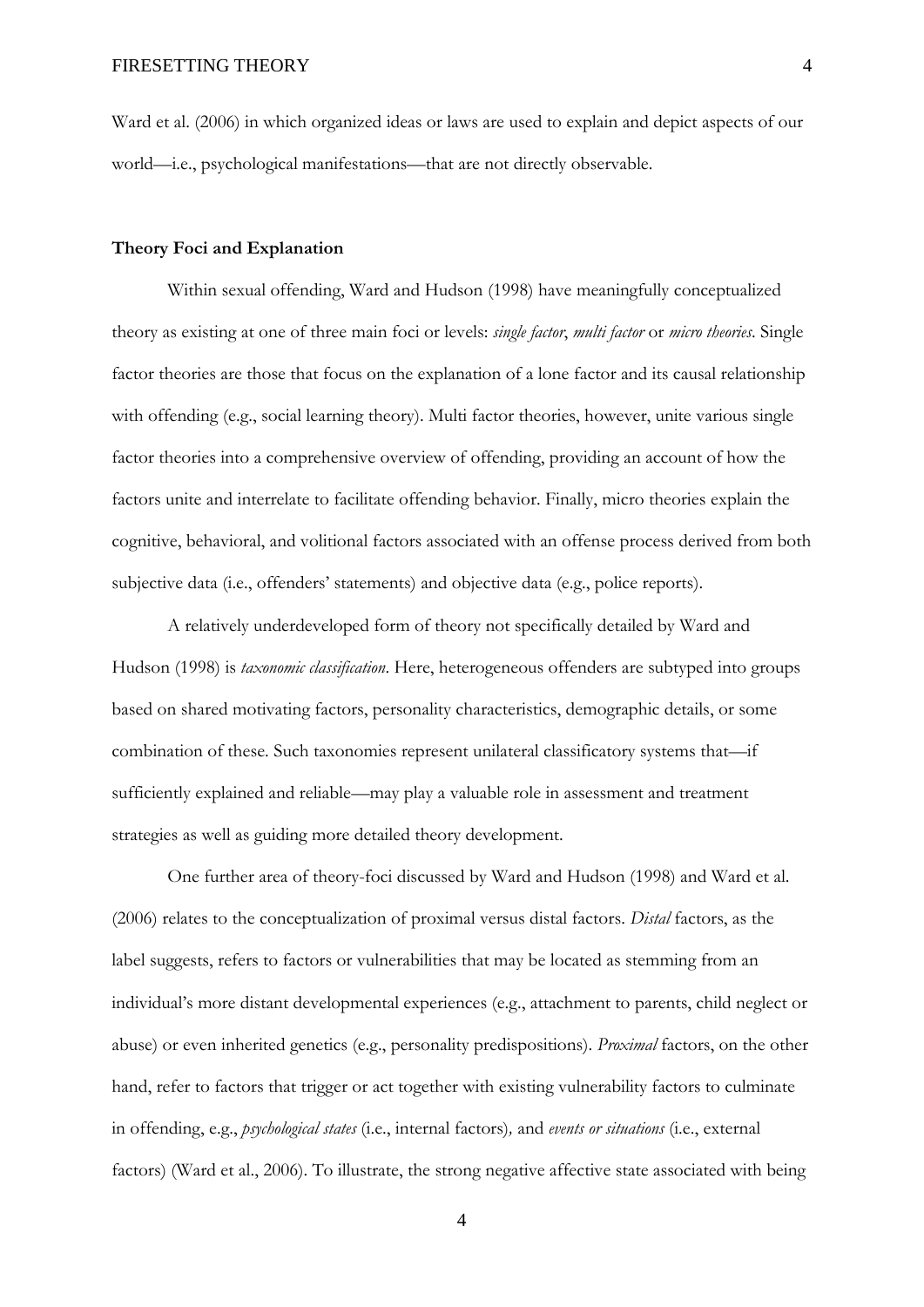rejected by a partner is likely to interact with a person's pre-existing vulnerabilities (e.g., poor coping and an interest in fire) such that a person will choose to enact inappropriate and dangerous coping mechanisms (e.g., setting fire to a partner's apartment). Thus, any comprehensive explanation of criminal behavior must account for the presence of such vulnerability factors and explain how these factors interact with more proximal variables to bring about the commission of an offense or particular behavior.

#### **Components of a Successful Theory: Theory Evaluation**

The required features of a successful theory in forensic psychology (see Ward & Siegert, 2002) include:

- 1. Multiple factors to explain the problematic behavior (i.e., psychological, cultural, contextual, and biological variables) which should be further explicated as cognitive, affective and behavioral components within a clear and appropriate account of how such variables develop and interrelate (e.g., Social Learning Theory);
- 2. A clear account of the phenomena that the theory is attempting to describe (e.g., the specific psychological processes addressed and type of offending population);
- 3. A clear account of the mechanisms—and interaction of such mechanisms hypothesized to create the psychological phenomenon associated with the presenting client;
- 4. A detailed description of the likely multiple trajectories that describe and account for the varying offender subtypes described and detailed in the research literature;
- 5. An integrated account of the distal and proximal factors—and interaction of these factors— associated with the generation of key psychological phenomenon. Furthermore, the theory should adequately detail why, in the absence of diverse developmental context, an individual might not come to offend; and,
- 6. A description of detail commensurate with contemporary research knowledge and literature on the topic.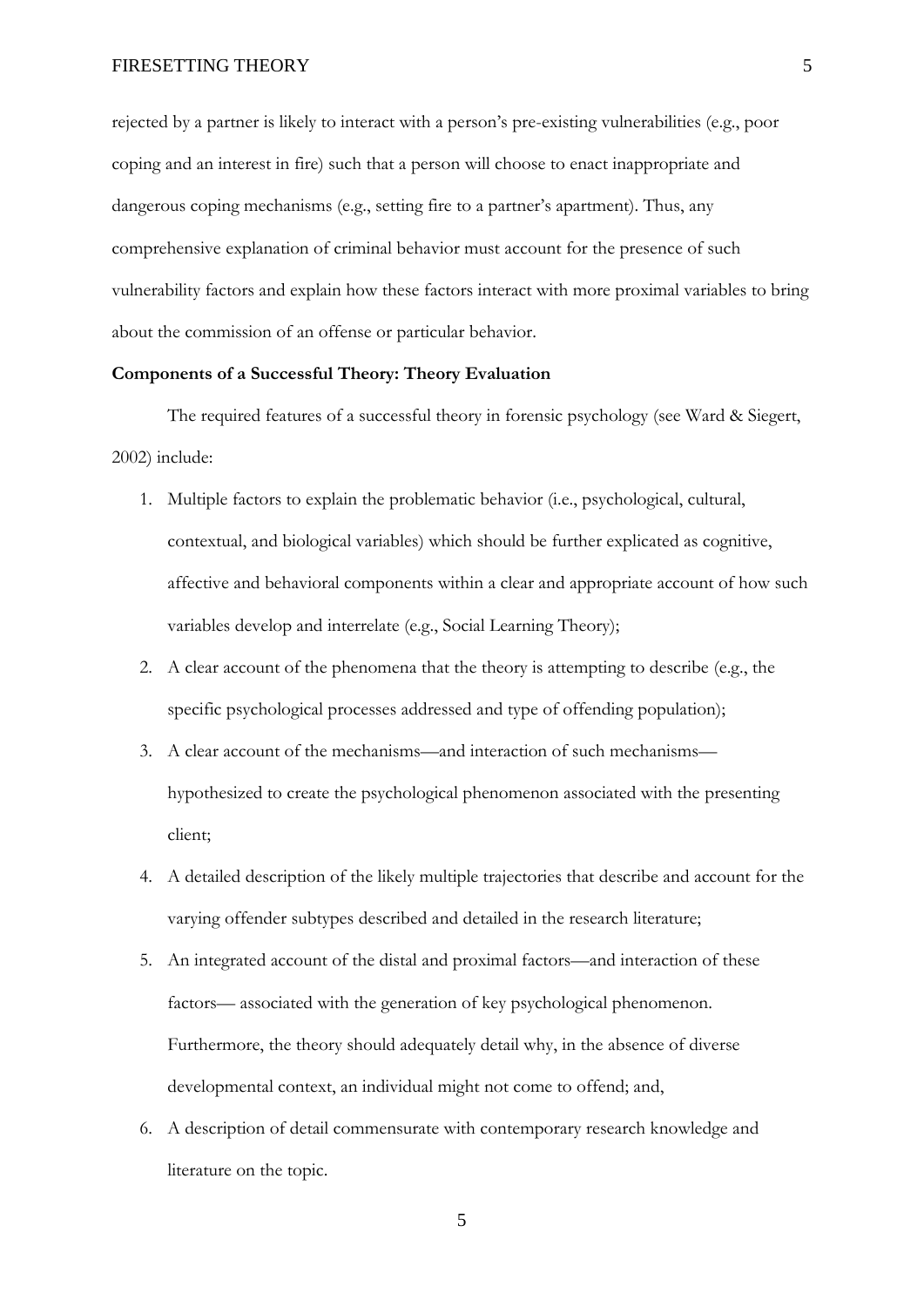In addition to these features, it can be useful for researchers and professionals involved in the process of theory development to think about the *relative* strength of their theory. Hooker (1987) and Newton-Smith (2002) have argued, for example, that the following criteria can be helpful for comparing relative utility of theories: *empirical adequacy* (i.e., is the theory supported by existing empirical research?), *external consistency* (i.e., is the theory consistent with background theories or other accepted prevailing theories?), *unifying power* (i.e., does the theory bring together previously isolated theories or research findings?), *fertility* (i.e., does the theory provide novel hypotheses, research arenas, or clinical interventions?), and *explanatory depth* (i.e., does the theory detail intricate mechanisms when describing the intended phenomena?). These criteria, amongst others, have been used successfully by researchers within sexual offending (e.g., Ward et al., 2006) to evaluate and describe current theoretical understandings of sexually inappropriate behavior as well as how such theories may be improved. Clearly, then, any newly developed theory should attempt to ensure adequacy in each of these domains so as to maximize theory utility.

 There is one final component of theory development that remains critically important and, we would argue, is essential for constructing strong and unified theories of the phenomena in question. This component is 'theory knitting' and, as the name suggests, refers to the unification of the strongest or prime parts of previous theories, alongside additional components, to generate a new theory within a given domain (see Kalmar & Sternberg, 1988; Sternberg, Grigorenko, & Kalmar, 2001; Ward & Hudson, 1998). Thus, we will draw on the numerous theoretical approaches from varying research areas in order to develop a unified theory explaining firesetting behavior.

#### **Existing Theoretical Explanations of Firesetting**

There are very few theoretical explanations of firesetting available for consulting professionals (see Dickens et al., in press; Gannon & Pina, 2010). In the sections that follow, we critically appraise currently proffered typological classifications and theories available to explain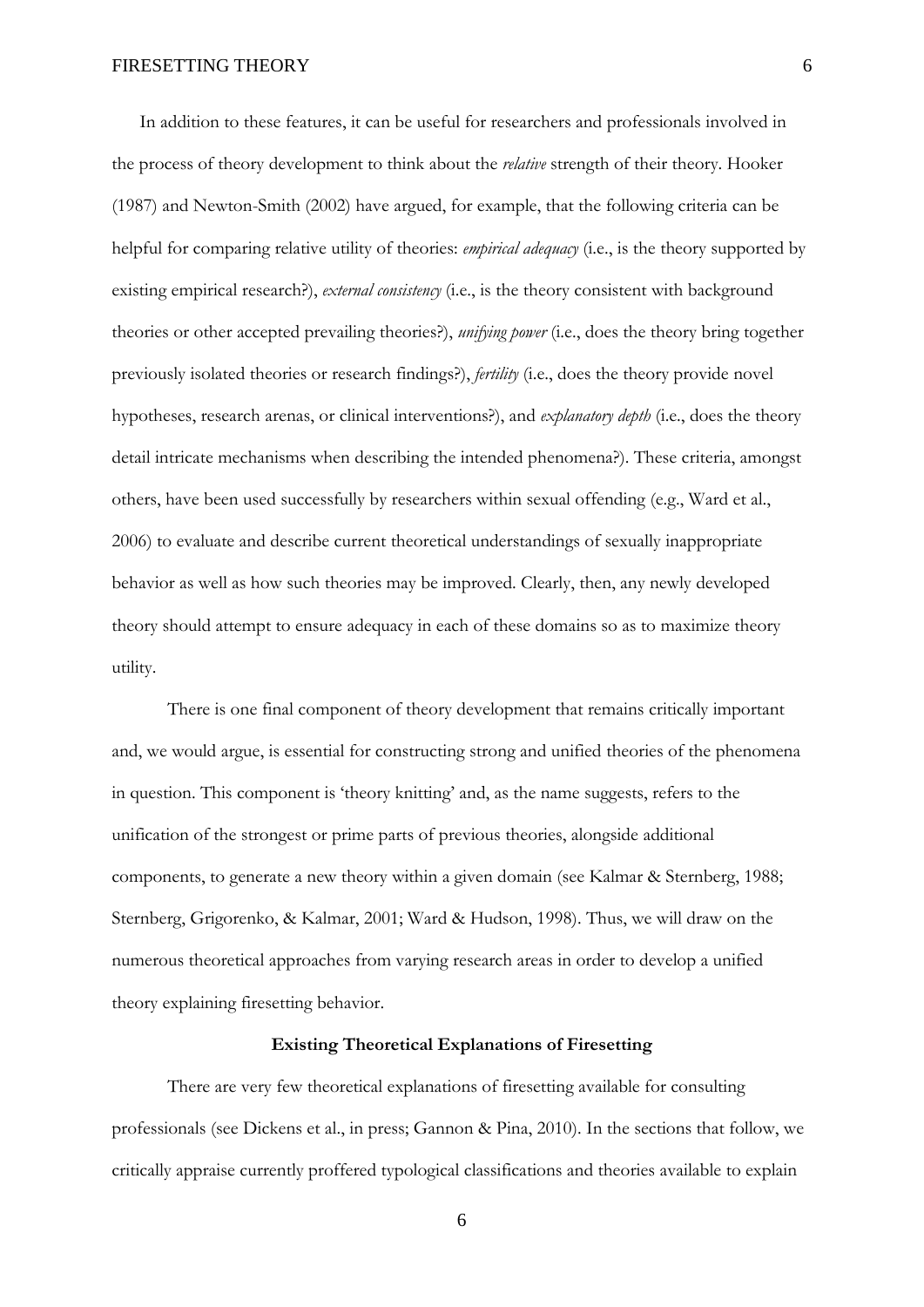firesetting, paying particular attention to the theory appraisal criteria (i.e., Hooker, 1987; Newton-Smith, 2002) outlined earlier.

#### **Typological Classificatory Systems**

 A plethora of typologies has been proposed to reduce the heterogeneity of firesetters into more manageable subcategories to aid clinical decision-making. Such divisions are generally made regarding perceived motivational factors, offense characteristics, or some combination of both (Bradford, 1982; Faulk, 1994; Icove & Estepp, 1987; Inciardi, 1970; Kidd, 1997; Lambie & Randell, 2011; Lewis & Yarnell, 1951; Prins, 1994; Prins, Tennent, & Trick, 1985; Rautaheimo, 1989; Rider, 1980; Rix, 1994; Scott, 1974; Vreeland & Levin, 1980). However, a smaller number of studies have derived typologies using empirically-driven strategies (Almond, Duggan, Shine, & Canter, 2005; Canter & Fritzon, 1998; Harris & Rice, 1996; see also Fritzon, Canter, & Wilton, 2001). Given typologies represent only the very earliest stages of theory development, we refrain from appraising each along the theory appraisal criteria outlined above (for more detailed reviews of typologies of firesetters see Doley, 2003; Gannon & Pina, 2010).

 Lewis and Yarnell (1951) were some of the earliest researchers to provide any classificatory system for firesetters. In their work, which was based on 2000 reports of firesetting (obtained from the National Board of Underwriters, US), exclusive of those who set fires for profit, four categories of adult firesetter were identified who appeared to have set fires: *unintentionally* (e.g., through temporary confusion), through *delusions* (e.g., psychosis), through *erotic pleasure* (e.g., pyromania-traits or sexual pleasure), and to acquire *revenge*. (e.g., jealousy). This early typology was groundbreaking since it laid the groundwork for other researchers to build upon and test this typology (i.e., fertility; see Bradford, 1982), and research evidence supports some of the key categories (e.g., revenge; Inciardi, 1970; Koson & Dvoskin, 1982; Pettiway, 1987; Rix, 1994). However, group membership criteria are poorly outlined and no reliability or general classification validation figures are provided by Lewis and Yarnell (1951).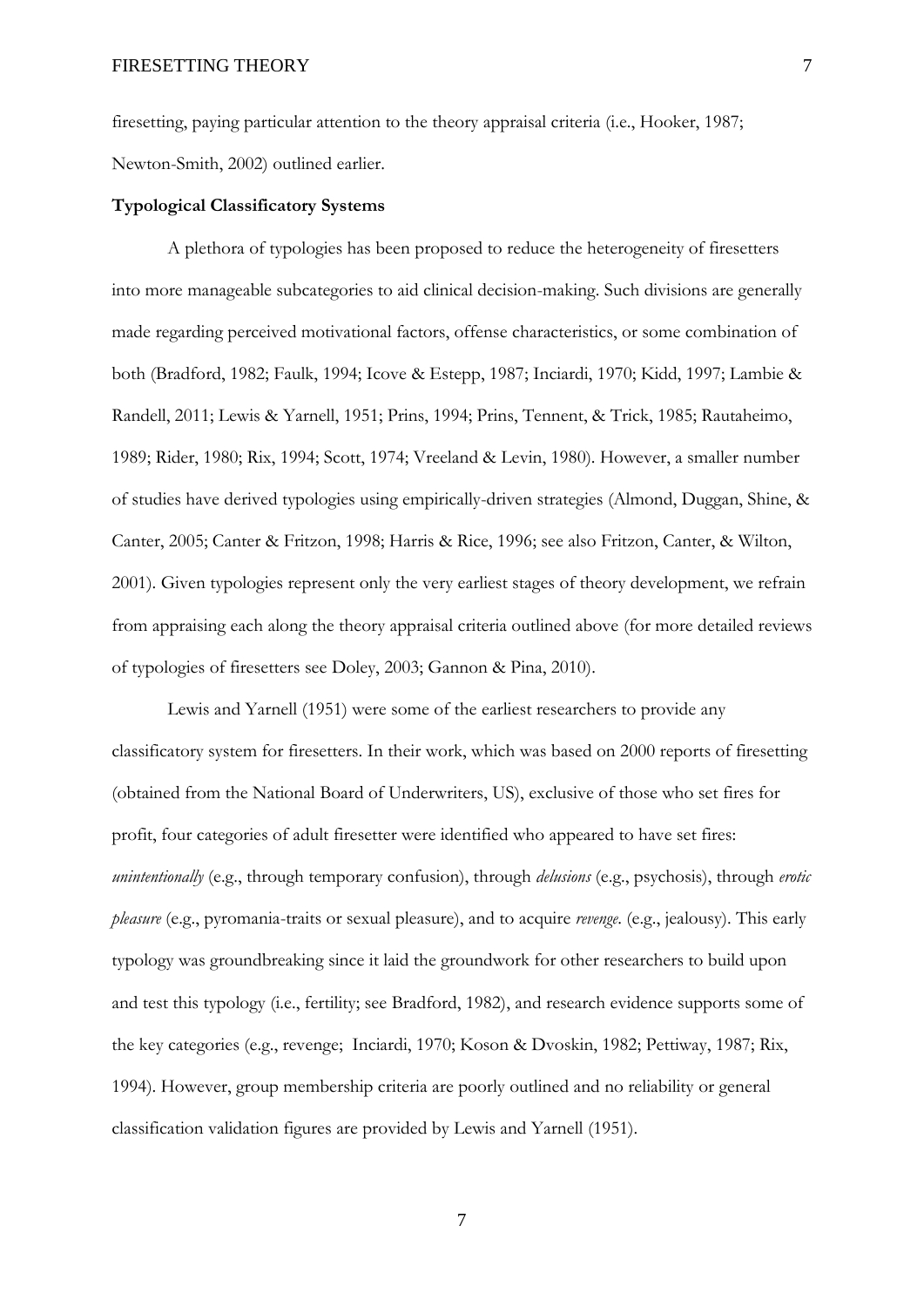Other typologies were developed decades later. Inciardi (1970) examined the case files of all firesetters released on parole from New York state prisons in a six year period (1961-1966) and observed six firesetter categories: *revenge*, (i.e., vengeance) *excitement* (i.e., pyromania type traits), *institutionalized* (i.e., firesetting in mental health facilities in order to be relocated), *insurance claim* (i.e., firesetting to obtain economic reward), *vandalism* (i.e., firesetting for fun), and *crime concealment* (i.e., firesetting to conceal another criminal act). Again, key strengths of this typology relate to the fact that (a) many of the categories have been empirically supported by other researchers (e.g., revenge, Koson & Dvoskin, 1982; Pettiway, 1987; Rix, 1994 and excitement, vandalism, and crime concealment; Icove & Estepp, 1987), and (b) because of the descriptive detail provided about firesetters representing each category, this classification offers fertility for possible clinical work. Nevertheless, although this typology was able to classify all 138 firesetters in the sample, very little detail is given about the method of group classification used and no inter-rater reliability statistics are detailed.

 Numerous other typologies similar to Inciardi's (1970) have been proposed (see Dennet, 1980; Icove & Estepp, 1987; Rautaheimo, 1989). However, they all share similar weaknesses to the other aforementioned typologies. Even more simplistic are the dichotomous or tripartite typologies proposed by numerous professionals (e.g., Faulk, 1994; Kidd, 1997; Koson & Dvoskin, 1982; Levin, 1976; Moll, 1974; Muckley, 1997; Scott, 1974). Such typologies have not been particularly successful in terms of empirical adequacy or fertility since the categories are generally too broad (e.g., *motivated* versus *motiveless*; Scott, 1974).

 The smaller number of typologies derived using data-driven strategies (Almond, et al., 2005; Canter & Fritzon, 1998; Harris & Rice, 1996; Rice & Harris, 1991) provide a wider and more empirically robust classification of firesetters. For example, using cluster analysis Harris and Rice (1996) analyzed 11 variables hypothesized to be closely associated with firesetting in 243 mentally disordered US firesetters. The resulting four categories were labeled: *Psychotics* (*n* = 79; firesetters who were motivated primarily by delusions and characterized by few firesetting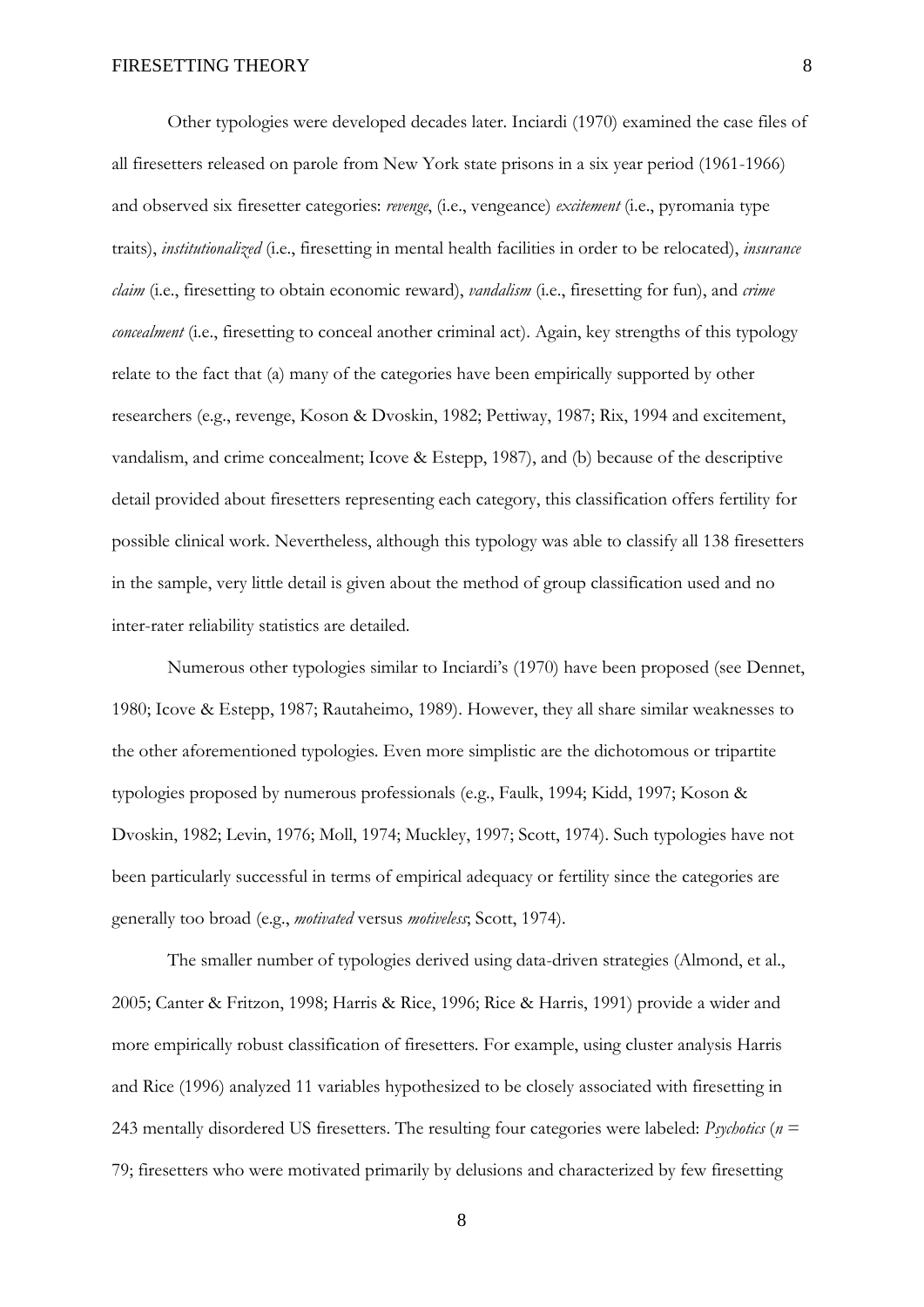incidents and absence of fire accelerant usage), *Unassertives* (*n* = 67; firesetters who were motivated primarily by anger or vengeance and characterized by low levels of assertiveness in the context of relatively positive developmental and adulthood histories), *Multi-Firesetters* (*n* = 57; firesetters who had primarily set fire in institutions and were characterized by extremely poor developmental experiences and lengthy psychiatric hospital stays), and *Criminals* (*n* = 40; firesetters who appeared most likely to fireset at night characterized by high levels of assertion, poor developmental experiences, and personality disorder). Harris and Rice (1996) examined the recidivism of the majority of the sample (*n* = 208) and found that the multi-firesetters and criminals were most likely out of the groups to reoffend (i.e., using fire, violence or any other crime type). This typology is arguably one of the strongest available since it is empirically adequate, details the criteria required for group membership, and classified all firesetters within the sample. Nevertheless, this typology remains to be further validated on wider samples and refers only to firesetters who are mentally disordered. Thus, any newly developed comprehensive theory of firesetting must adequately account for the varying offender subtypes outlined in the proliferation of typologies detailed in the research literature.

#### **Single Factor Theories**

 Very few single-factor theories exist in relation to firesetting (e.g., psychoanalytical theory, social learning theory, neurobiological theory), which may, in part, explain the lack of wider theory development in this area. Below, we outline what we believe represents the most contemporary and empirically adequate single factor theory available in relation to firesetting before exploring the multi-factor theories that have utilized and incorporated this theory.

**Social Learning theory.** Social learning theorists view firesetting as the product of various learning principles (i.e., reinforcement contingencies, modeling, imitation; Bandura, 1976; Kolko & Kazdin, 1986; Macht & Mack, 1968; Singer & Hensley, 2004; Vreeland & Levin, 1980). Vreeland and Levin (1980), for example, propose that firesetting can be instantly reinforcing via (1) the sensory excitement, and (2) the sirens, crowd, and noise associated with the fire. In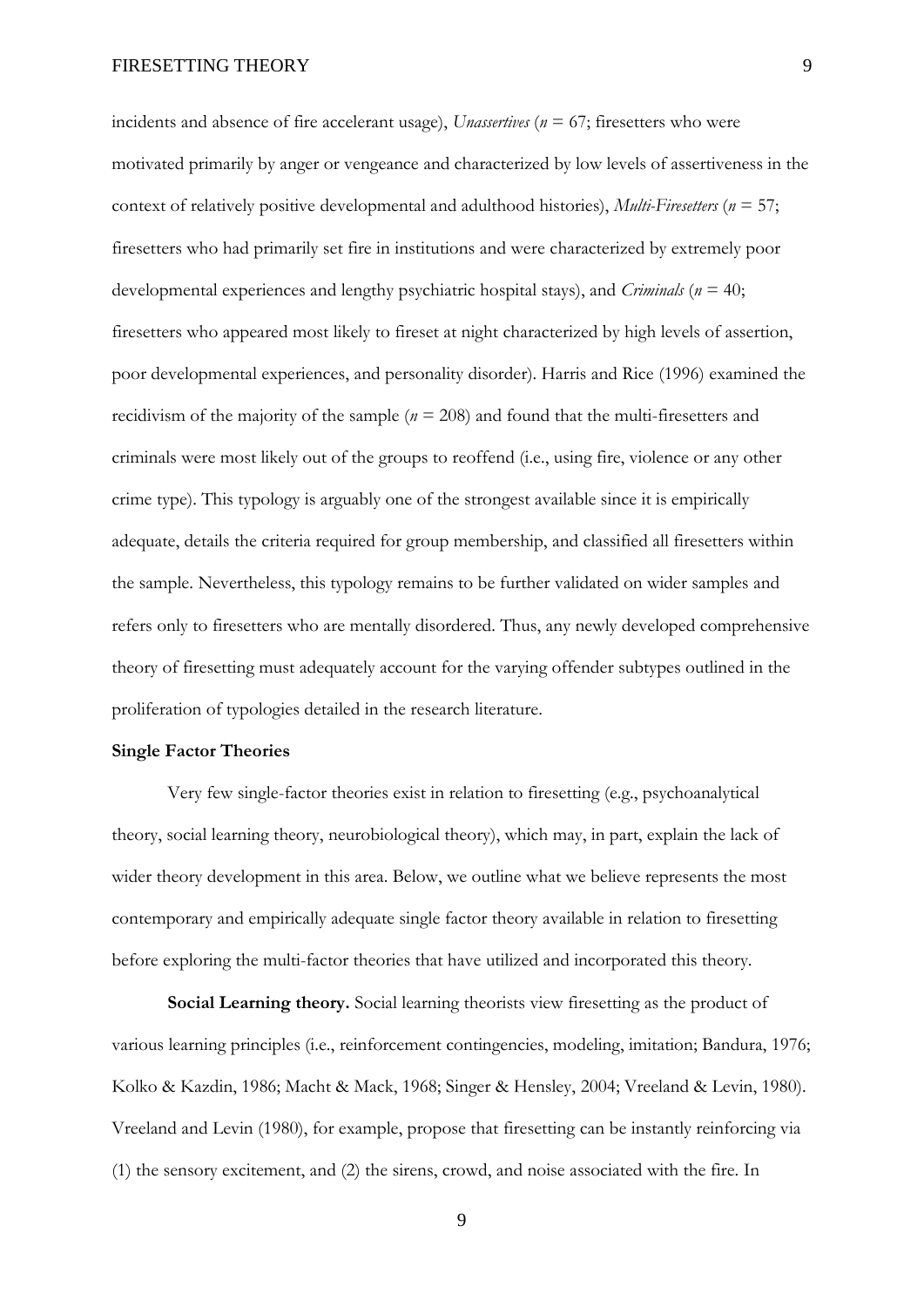addition, since positive reinforcement does not need to be directly experienced for social learning to occur, learning associated with fire may occur vicariously through mere exposure to fires or key models of firesetting behavior (e.g., parents and caregivers). There is indeed some evidence suggesting that firesetters are more likely to have experienced early exposure to fire (see Macht & Mack, 1968; Wolford, 1972), to have experienced fire as a form of punishment (Haines, Lambie, & Seymour, 2006; Ritvo, Shanok, & Lewis, 1983), or to have a family history of firesetting (Rice & Harris, 1991).

 A number of key motivations linked with firesetting may be adequately explained via social learning theory. For example, firesetting motivated by fire interest may stem from early positive exposure to fire (e.g., a firefighter father; Gannon & Pina, 2010). Furthermore, revenge, or firesetting related to anger (i.e., displaced aggression; McKerracher & Dacre, 1966) may also be adequately explained by social learning theory. Social learning theory predicts that environmental reinforcement contingencies shape an individual's self regulatory responses (Baumeister & Vohs, 2004). Consequently, poor childhood socialization (i.e., poor role models and developmental adversity) may result in experiences of perceived failure, aggression, poor coping, and low assertiveness which may increase an individual's propensity to light fires in an attempt to gain some level of environmental control (Vreeland & Levin, 1980). Thus, social learning theory (see Kolko & Kazdin, 1986; Vreeland & Levin, 1980) predicts that various developmental experiences, cues, cognitive perceptions and expectations shape an individual's propensity towards firesetting; in particular as a form of learnt hostility/aggression. Thus, this single factor theory should, in our opinion, play a key role in any newly developed comprehensive theory of firesetting.

#### **Multi Factor Theories**

 There is a surprising dearth of multifactor theories available for consulting professionals who assess and treat firesetters in practice. Of the two theories available, both were developed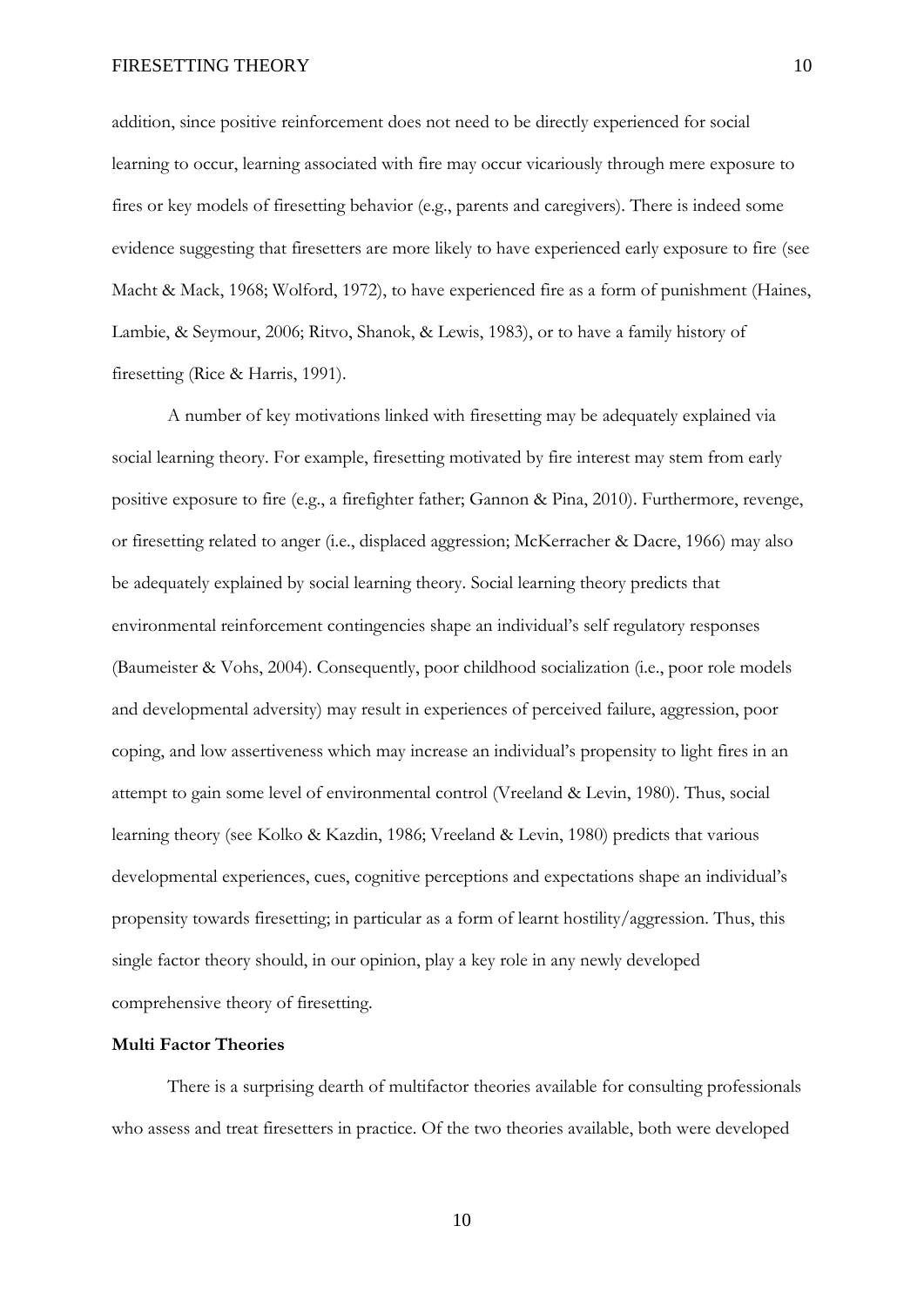over a decade ago. Nevertheless, both theories exhibit desirable features that, in our opinion, should play a critical role in any newly developed comprehensive theory of firesetting.

**Functional Analysis Theory: Firesetting as the Only Viable Option (Jackson, 1994; Jackson, Glass, & Hope, 1987).** The earliest multifactor explanation of firesetting proposed by Jackson and colleagues employs functional analysis theory principles (see Sturmey, 2008) to explain firesetting as the product of a complex interaction of antecedents (i.e., prior events and circumstances) and behavioral consequences (i.e., reinforcement principles associated with either accidental or deliberate firesetting). Jackson and colleagues (1987) use their clinical experience, the research literature on firesetters, and social learning theory to formulate the links hypothesized to produce and reinforce firesetting behavior. In relation to *antecedents*, Jackson and colleagues argue that five main factors underlie intentional firesetting: (1) psychosocial disadvantage (e.g., poor caregiver relationships and linked psychological consequences); (2) life dissatisfaction and associated self loathing (e.g., depression and self esteem problems relating to psychosocial disadvantage); (3) social ineffectiveness (e.g., experiences of rejection and diminished conflict resolution skills); (4) factors determining individual experience of fire (e.g., preexisting vicarious or individual experiences with fire); and, (5) internal or external firesetting triggers (e.g., affective states or external contexts that trigger urges of firesetting).

Jackson and colleagues hypothesize that reinforcement contingencies play a key role in both facilitating and maintaining firesetting. For example, the authors contend that, for some children who experience social problems, fire and associated paraphernalia are likely to offer them (1) power and acceptance from peers unavailable to them via their usual restricted social repertoire, or (2) an increase in attention from distanced caregivers such that fire usage becomes positively reinforced. Jackson and colleagues also hypothesize that such temporary increases in personal effectiveness and self esteem along with the potential sensory reinforcement provided by fire may well escalate the individual's interest in fire and this increases the chances of future firesetting actions. In terms of negative reinforcement principles, the authors hypothesize that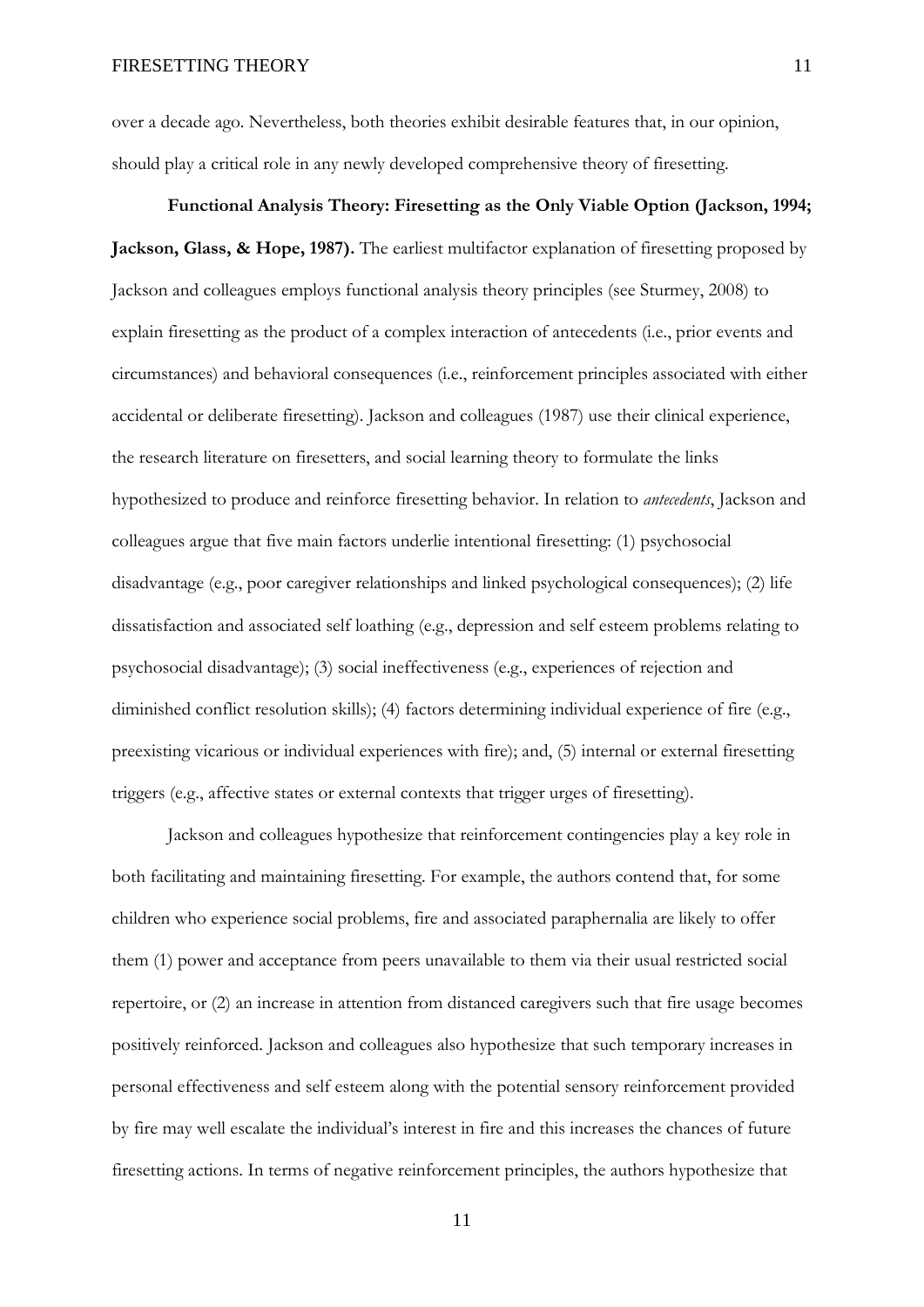these may play an equally important role in developing and maintaining firesetting. They refer to the frequently punitive consequences of firesetting (e.g., rejection, punishment, intense and increased supervision) as potentially intensifying and strengthening the personal inadequacies already experienced by an individual such that antisocial firesetting may be further maintained. In summary, Jackson (1994) maintains that firesetting—viewed via a functional analysis perspective—is used to resolve problems or difficult circumstances that are perceived by the individual to be impossible to solve via alternative methods.

Jackson and colleagues' functional analysis theory of firesetting is arguably the most widely utilized theory by clinical professionals. A key reason for this is that the theory provides a clear and yet complex multifactor framework of many of the key factors associated with firesetting as well as their interrelationships. Thus, the theory is intuitively appealing and, more so than many other explanations of firesetting, is able to provide a good level of direction for clinical interventions in the form of clinical *fertility* (e.g., interventions may be directed at improving social skills and personal effectiveness; see Swaffer, Haggett, & Oxley, 2001). Furthermore, many of the core assumptions underlying the theory are supported empirically (e.g., firesetters' impoverished social skills; Rice & Chaplin, 1979) suggesting a good level of empirical adequacy. Relatedly, the fundamental reinforcement contingencies are founded on the established principles of conditioning theory (i.e., strong *external consistency*) and Jackson and colleagues' theory unifies previously isolated theories and research into a unified whole (e.g., unification of social learning theory and conditioning theory) illustrating a good level of *unifying power*.

The functional analysis theory is, however, subject to numerous problems. Specifically, the theory neglects to explain why individuals who *do not* experience psychosocial disadvantage stemming from childhood engage in firesetting behavior (see Fineman, 1995) nor why some individuals who experience psychosocial disadvantage do not engage in firesetting. Furthermore, firesetting that occurs in the context of general offending is not examined and some researchers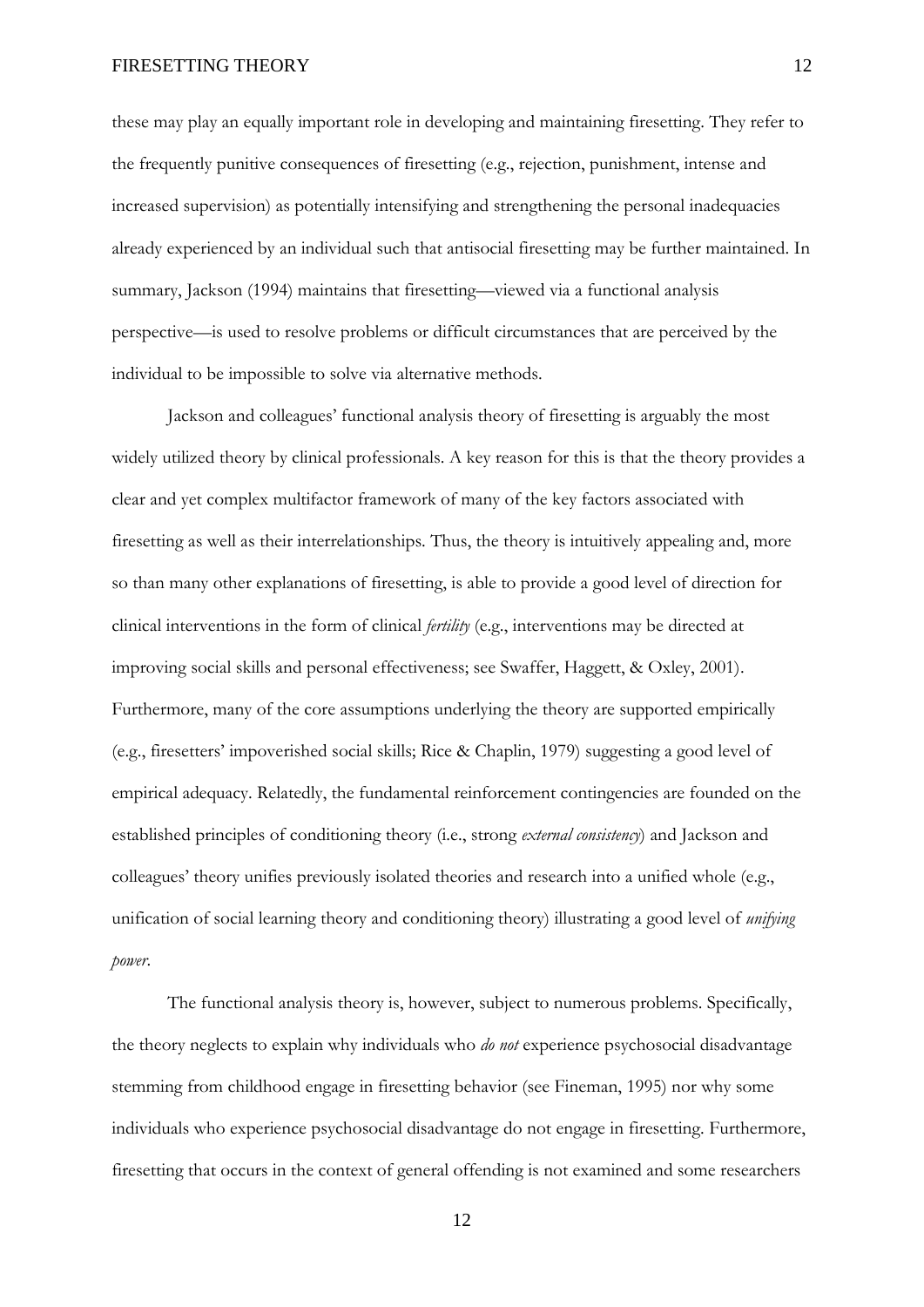appear to assume that all repetitive firesetting is accompanied by at least some level of fire interest (Jackson et al., 1987). In addition, although the theory pays specific attention to the developmental components hypothesized to be related to firesetting, only one specific aspect of developmental experience is focused upon (i.e., adverse experiences) and the proximal elements of the theory are relatively less clearly explicated. For example, there is no focus on the cognitions likely to prompt or reinforce firesettings and little examination of proximal affective factors or of the factors that might promote desistance in firesetting. Finally, many different motivations to fireset are seen in treatment and these individual motivations and their proposed inter-relations with other component parts are not specifically or sufficiently explicated in the theory. In summary then, only a subset of (1) the possible mechanisms or experiences associated with firesetting, and (2) the types of firesetters seen in practice are explained via this theory limiting its ability to aid assessment and treatment for the range of firesetters typically seen in practice.

**Dynamic Behavior Theory (Fineman, 1980, 1995).** The other multifactor theory currently available to explain firesetting is Fineman's Dynamic Behavior Theory. There are many similarities between this theory and Jackson et al.'s Functional Analysis Theory, although these are not explicitly referred to by Fineman (1995). Akin with Jackson's Functional Analysis Theory, Fineman (1995) hypothesized that firesetting resulted from core historical psychosocial influences that direct and shape firesetting propensity via formative social learning experiences. Utilizing a dynamic-behavioral framework (i.e., Cook, Hersch, Gaynor, & Roehl, 1989; Gaynor, 1991), Fineman (1995) described firesetting via the following formula:

Firesetting  $= G1 + G2 + E$ 

Where [E=C+CF+D1+D2+D3+F1+F2+F3+Rex+Rin]

In short, this equation specifies firesetting to be the result of: (G1) historical factors that predispose antisocial actions (e.g., social disadvantage and social ineffectiveness), (G2) previous and existing environmental reinforcers associated with firesetting (e.g., childhood fire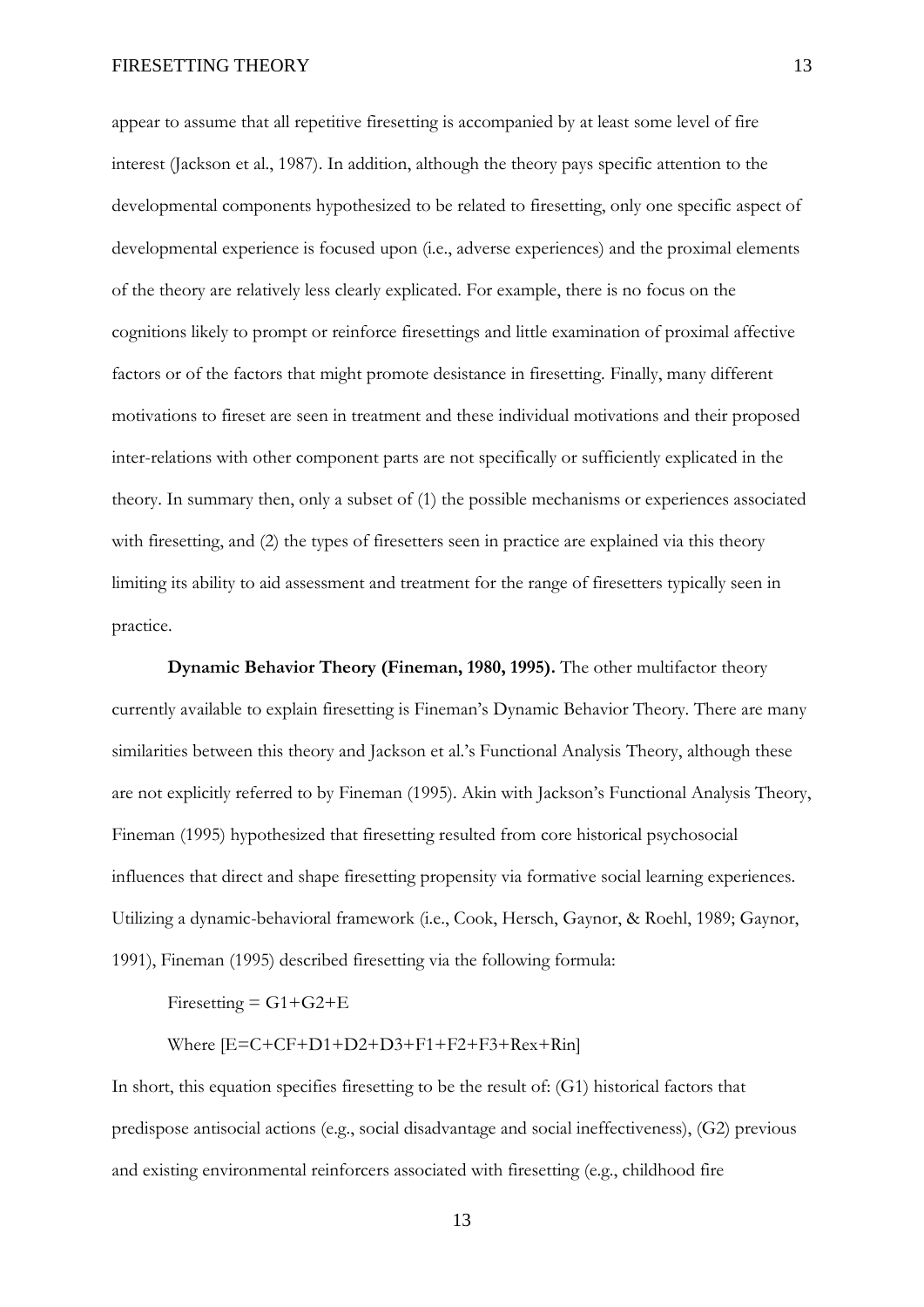experiences and fire fascination), and (E) instant environmental reinforcers associated with firesetting (e.g., external, internal, and sensory reinforcement). Fineman (1995) further unpacks (E)—(instant environmental reinforcers)—into numerous variables that he argues should be explored by consulting clinicians. There are (C) impulsivity triggers (e.g., rejection or trauma), (CF) crime scene features that may provide guidance regarding the goals of firesetting (e.g., Was a specific individual targeted?), (D1, D2, and D3) cognitions prior to, at the time of, and post firesetting, and (F1, F2, and F3) affect prior to, at the time of, and post firesetting. Finally, (R) is used as a descriptor for any firesetting reinforcers including (Rex)—external reinforcers such as financial reward—and (Rin)—internal reinforcers such as satisfaction or sensory stimulation. Within this theory, firesetting is hypothesized to stem from the culmination of interactions between all of the above aforementioned factors and Fineman recommends careful exploration of each in the assessment and treatment of firesetters.

Fineman's (1980, 1995) Dynamic Behavior Theory has played a critical role in developing professionals' understanding of firesetting behavior. Fineman's elaboration of the more proximal variables associated with firesetting (e.g., cognition, affective states) is a particular strength since it articulates in some detail how key psychological factors contribute to the development and maintenance of firesetting behavior (i.e., some explanatory depth). A further strength of this theory is that it is clinically fertile since the underpinning conditioning principles are well supported in contemporary clinical psychology (i.e., good external consistency that is intuitively appealing to clinicians) and unifies this with contemporary knowledge about firesetting (i.e., unifying power) providing a logical framework with which to guide the assessment and formulation of firesetting behavior. In particular, for example, Fineman (1995) developed an assessment grid to aid understanding of the sequence of factors leading to and reinforcing firesetting (i.e., the Firesetting Sequence Analysis form). Such a sequence of factors represents an invaluable tool for understanding firesetting as a sequential process, as well as for working with firesetters to understand the factors associated with their offending and possible reoffending.

14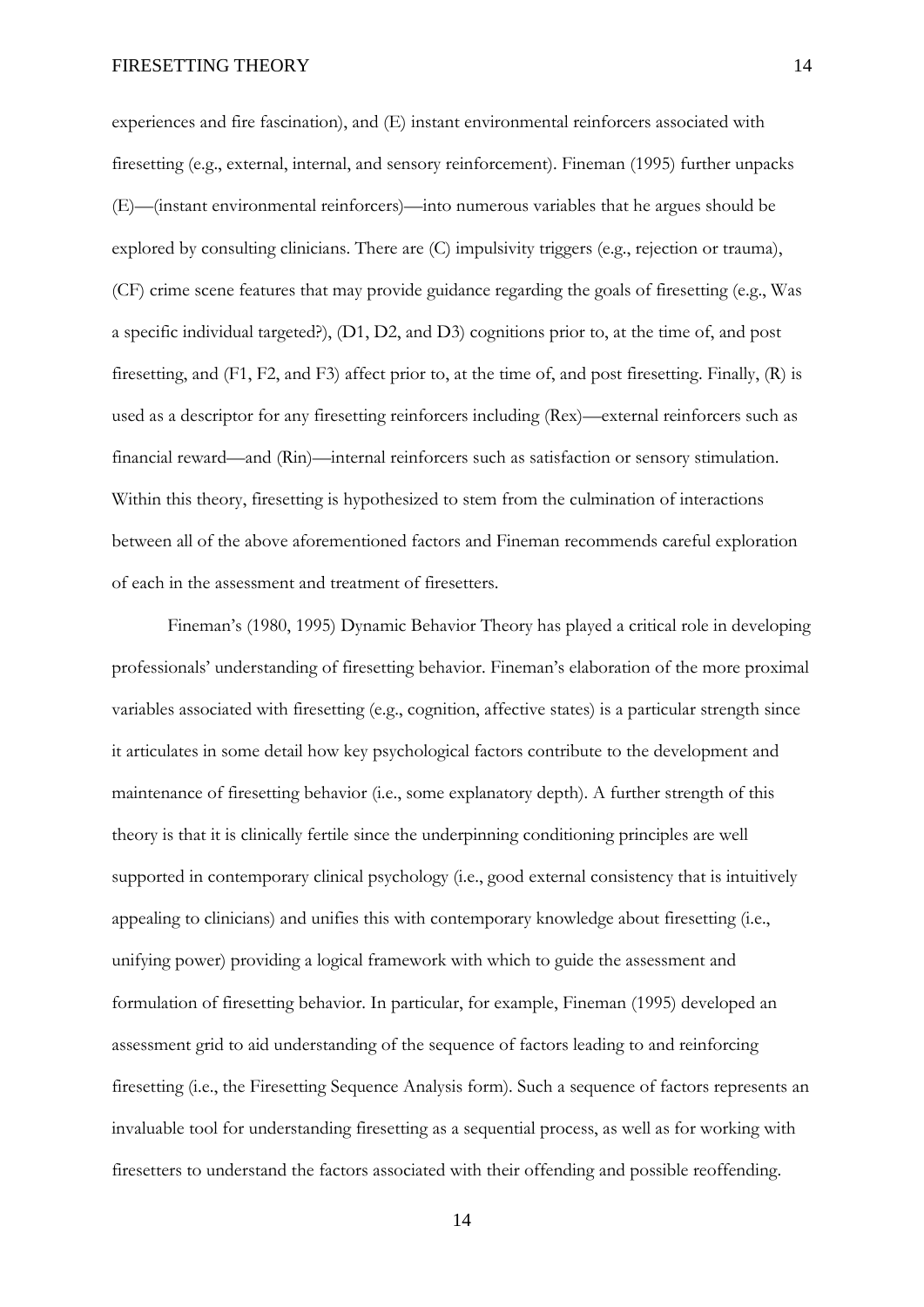In addition to these strengths, however, the Dynamic Behavior Theory is subject to some problems that limit its usefulness as a clinical resource. In particular, the theory is more heavily weighted towards explaining juvenile rather than adult firesetting (i.e., most empirical support for the theory relates to juvenile firesetters) resulting in a theory that is unable to explore the plethora of mechanisms associated with adult firesetting (i.e., a lack of explanatory depth). Furthermore, while the Dynamic Behavior Theory is better able to explain firesetting in the context of other antisocial behavior (i.e., in the absence of intense fascination or interest in fire), the focus again leans towards juvenile (curiosity) firesetters to the neglect of their adult counterparts.

Both the Functional Analysis and Behavioral Dynamic theories hold strengths in their ability to explain firesetting. Perhaps the most obvious of these relate to the incorporation of social learning theory in order to explain recidivist firesetting (Functional Analysis Theory), and the comprehensive focus on key variables such as cognition and affect that are likely to affect firesetting tendencies at the proximal stage of the offense chain (Behavior Dynamic Theory). What is missing from these existing accounts, however, is any reference to the full range of possible dynamic risk factors or criminogenic needs associated with a broad range of firesetting behaviors (as well as a description of how such factors might interact to produce firesetting), an incorporation or acknowledgement of firesetter subtypes/typologies or of the potential factors that may be associated with firesetting desistence.

Clearly, then, adhering to the theory knitting perspective outlined previously (Kalmar & Sternberg, 1988), any further theory proffered must convincingly integrate the strengths inherent in previous typological approaches to firesetting with the strengths so obviously apparent in existing multi factor theories of firesetting. The aim, then, is to unify these strengths alongside new ideas to produce a powerful and inclusive theory to adequately explain adult firesetting. Nevertheless, while our aim is to generate a new and comprehensive theory in the area of firesetting, we do acknowledge that our generation of theory is based upon what is generally a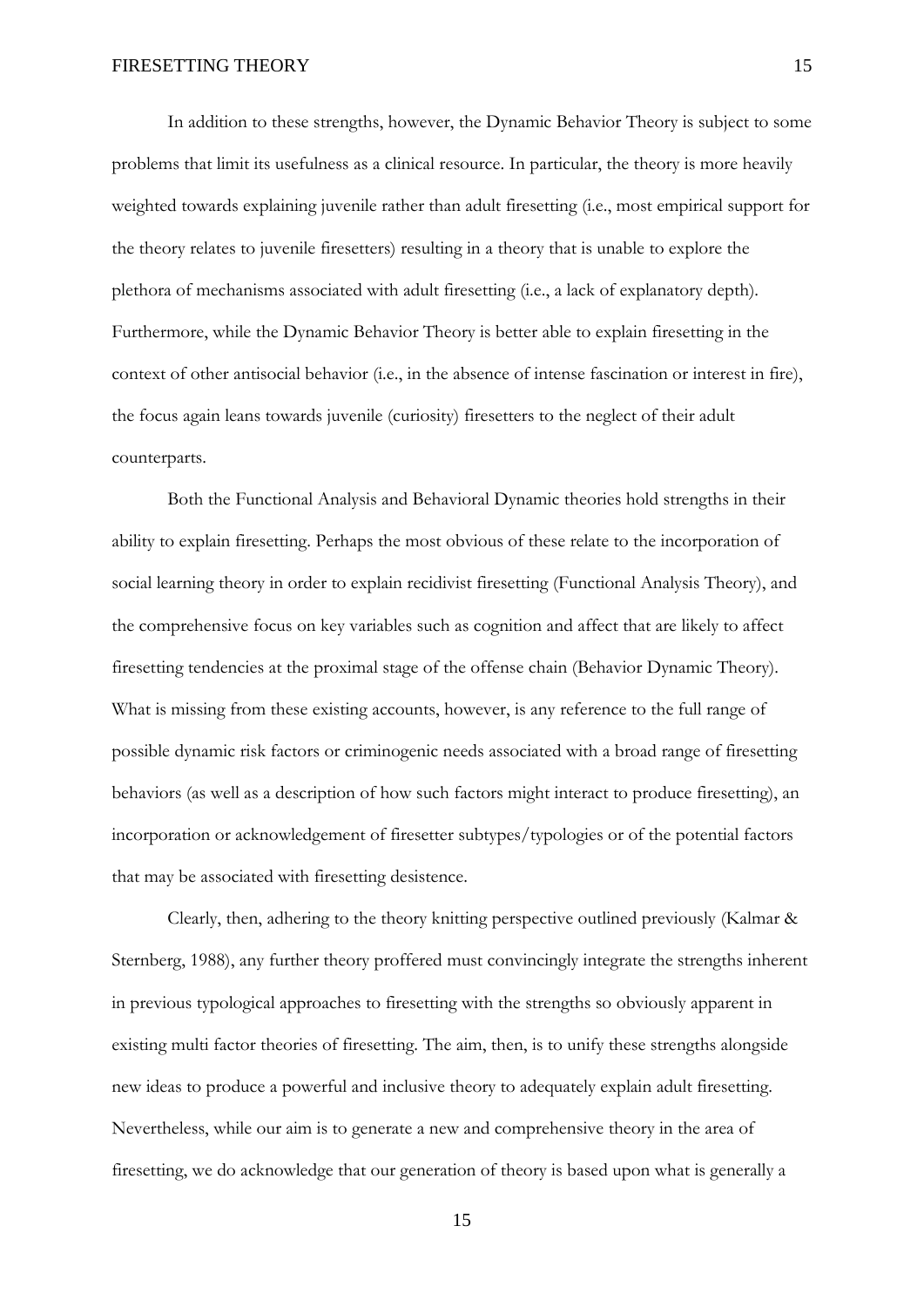scant and underdeveloped research base. In particular, we feel that the disparate research literature between male and female firesetters has greatly reduced our ability to make direct gender-associated hypotheses and observations within the theory.

#### **The Multi-Trajectory Theory of Adult Firesetting (M-TTAF)**

Before describing the M-TTAF in full, it is important to outline (a) the key phenomenon that the theory will address, and (b) the exact *form and structure* that the theory will take.

#### **Key Phenomenon Addressed by the M-TTAF**

The adult firesetting research literature is generally underdeveloped, relative to other forensic fields, in pinpointing the exact criminogenic needs that should be targeted to reduce firesetting recidivism (Gannon, 2010; Gannon & Pina, 2010). However, an examination of available research literature, current theoretical explanations, and our clinical experience with adult firesetters suggests four key psychological issues likely to be associated with firesetting: (1) *Inappropriate fire interest/scripts*, (2) *Offense-supportive cognition*, (3) *Self/emotional regulation issues*, and (4) *Communication problems*. Each psychological issue outlined represents an overarching umbrella for describing a number of key clinical issues that may fall within that domain and may manifest variously in combination with other factors. For example offense-supportive cognition may revolve around attitudes that support criminal behavior *generally* or more *specific* attitudes that support the use of fire. Importantly then, firesetter variability/ acuteness on each of these four key psychological issues and the interactions between them is key to explaining the inherent and often confusing variability of firesetter and firesetting characteristics often seen in clinical practice. In short, we believe that a helpful way of viewing each of the four issues is as a continuum of sorts, whereby firesetters fall somewhere along each continuum for each psychological issue regarding deficiency or surplus of functioning. Examining firesetting in this way ensures that we are able to explain firesetters who may appear relatively high functioning and intact in some areas (e.g., emotional regulation skills) but who, in fact, use these skills in the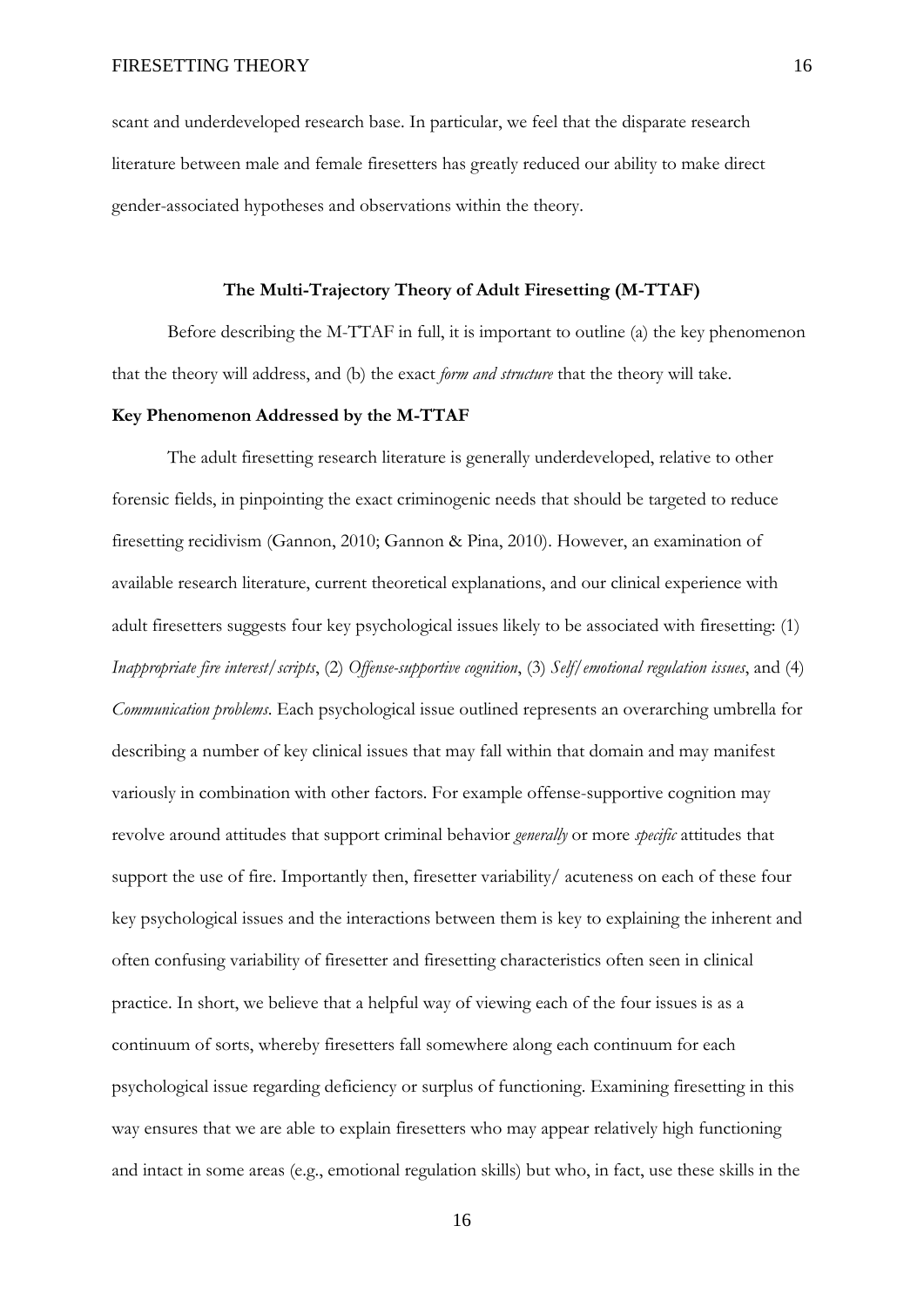context of antisocial attitudes and values (offense-supportive attitudes) to facilitate firesetting behavior.

#### **M-TTAF Structure**

The M-TTAF has been developed to represent a multi-factorial theory of firesetting. In this sense, then, we will first present the overall theoretical framework of the theory (i.e., Tier 1; see Figure 1). At this tier, the M-TTAF will integrate current theory and research knowledge into a broad etiological theory of firesetting regarding the factors and mechanisms that interact to facilitate and reinforce firesetting. It is at this general multi-factor level that existing researchers have attempted to describe firesetting (Fineman, 1980, 1995; Jackson et al., 1987). In addition to this, however, we also incorporate typological knowledge of firesetting at Tier 2 of the theory (see Table 1). Here, we summarize what we view as being prototypical trajectories (or patterns of characteristics leading to firesetting behavior) that stem from our theoretical framework. Our aim, by including this second tier, is to ensure that clinicians may consult a helpful prototype of the differing ways in which firesetters may arrive at firesetting. This aspect of viewing clinical issues associated with offending behavior was successfully developed and adopted by Ward and Siegert (2002) in order to explain sexual offending. Thus, we integrate a previously successful theoretical component into the M-TTAF in order to broaden its function and utility. It should be noted that this is not the first synthesis of Ward and Siegert's (2002) model of sexual offending into the field of firesetting. Fritzon (in press) was, in fact, the first researcher to note similarities between Ward and Siegert's model of sexual offending and aspects of offending committed by arsonists.

#### **Tier 1: A Description of the M-TTAF's Broad Etiological Framework**

 It is generally accepted that descriptions of offending behavior must incorporate multiple factors if they are to play any guiding or effective role in the therapeutic process (Ward et al., 2006). The M-TTAF (see Figure 1) seeks to explain firesetting via myriad factors at varying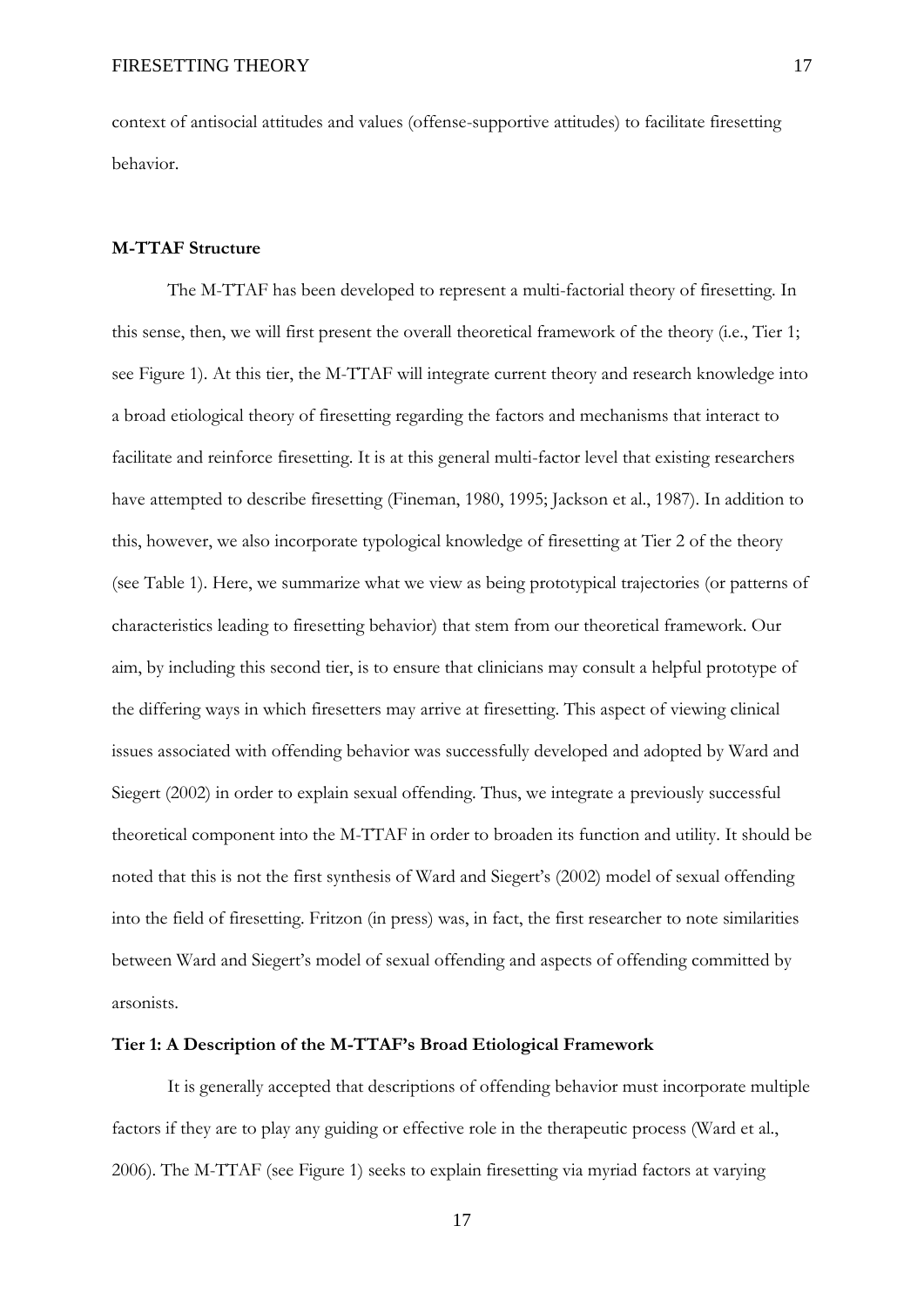levels. The main component factors explicated within the M-TTAF include: *developmental factors* (i.e., caregiver environment, abusive experiences), *biological factors/temperament* (e.g., brain structure), *cultural factors* (e.g., societal beliefs and attitudes towards fire), *social learning factors* (e.g., fire experiences, coping scripts), and *contextual factors* (e.g., life events and other contextual triggers). *Psychological vulnerabilities* (e.g., inappropriate fire interest, offense-supportive attitudes, self/ emotional regulation issues, and communicative problems) are also key variables that later form the presenting clinical features seen in therapy. These psychological vulnerabilities represent core psychological processes that are reflected by, and interact with, key biological, cultural, social learning, and contextual factors either distally or proximally in relation to firesetting.

**Developmental Context.** Before describing the form and function of psychological vulnerabilities associated with firesetting, we describe the distal developmental context and key factors hypothesized to play a role in this context. A key aspect relates to *caregiver environment*. Poor caregiver environment in the form of insecure attachments (Bowlby, 1969, 1973, 1980), abusive or neglectful parenting, and social disadvantage have been found to interfere with the development of healthy self esteem, self-regulatory processes, and general social adjustment (Scarr & Eisenberg, 1993; Shaw, Krause, Chatters, Connell, & Ingersoll-Dayton, 2004). Naturally, the presence of protective factors will play a role in how individuals respond to such adverse caregiving situations (Luthar & Zigler, 1991; Masten, Best, & Garmezy, 1990). The caregiver context provides individuals with their earliest *learning experiences* via social learning in which children learn a variety of social scripts, attitudes and values, communication skills, scripts for coping, the form and functions of fire, and ultimately their sense of identity and self worth (Bandura, 1977; Erikson, 1968). For example, an individual may witness or be encouraged to retaliate to provocation via indirect aggression. *Cultural forces* will also play a key role in the function and form that this early learning takes. For example, Western cultural attitudes that revere fire may well feed into a preference to use fire as the retaliatory tool as will early

18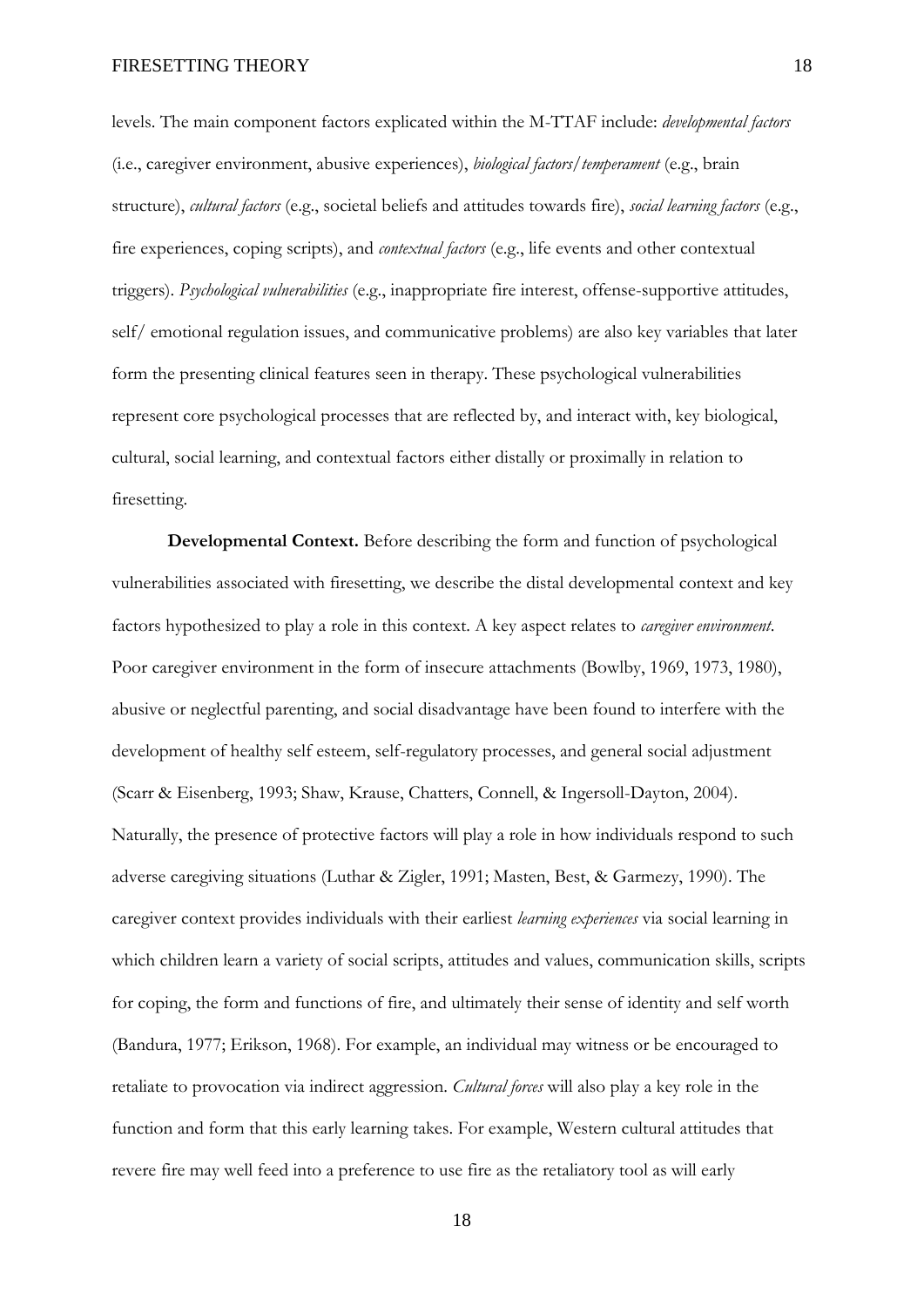brain structure and neurobiology (see Virkkunen, Dejong, Bartko, Goodwin, & Linnoila, 1989; Virkkunen, Nuutila, Goodwin, & Linnoila, 1987) for example, is likely to play a key role in shaping learning and self regulatory responses. Thus, an individual with limited brain functioning whose social skills are lacking—relative to siblings—may learn to adopt fire to communicate needs to others. In summary, the developmental context described attends to the distal features and mechanisms hypothesized to create and interact with psychological vulnerabilities (described below) as well as key proximal biological, cultural, social, and contextual factors/triggers.

#### **Psychological Vulnerabilities**

**Inappropriate Fire Interest/Scripts.** Research suggests that one important risk factor for firesetting relates to an interest in or fascination with fire (Dickens et al., 2009; Gannon & Barrowcliffe, in press). It is important here to differentiate fire interest from the diagnosis of *Pyromania* which is rarely utilized by consulting professionals due to a narrow scope of diagnosis criteria (i.e., no other motivators, diagnoses, or judgment impairment may be present; see American Psychiatric Association [*DSM-IV-TR*], 2000). Thus individuals diagnosed with Pyromania will hold inappropriate fire interest, but not all individuals who experience inappropriate fire interest will necessarily fit the criteria for Pyromania diagnosis. Previous researchers have hypothesized that fire holds instantly reinforcing consequences in the form of sensory stimulation (e.g., flames, arousal, sirens, and sound) as well as positive reinforcement in the form of self efficacy, power, economic gain, and attention (Fineman, 1980, 1995; Jackson et al., 1987; Vreeland & Levin, 1980). Furthermore, the often negative consequences of firesetting (e.g., punitive responses and restricted opportunities with fire) may exacerbate individuals' existing tendencies to seek out opportunities to elicit the 'forbidden' positive consequences of fire; thus further increasing fire interest (see Jackson et al., 1987). We view fire interest as representing a natural curiosity for a dangerous and yet necessary natural energy that has played a role in the survival of our ancestors (e.g., light, warmth, food preparation; Fessler, 2006;

experiences with fire. *Biology and temperament* will also play an important role since impoverished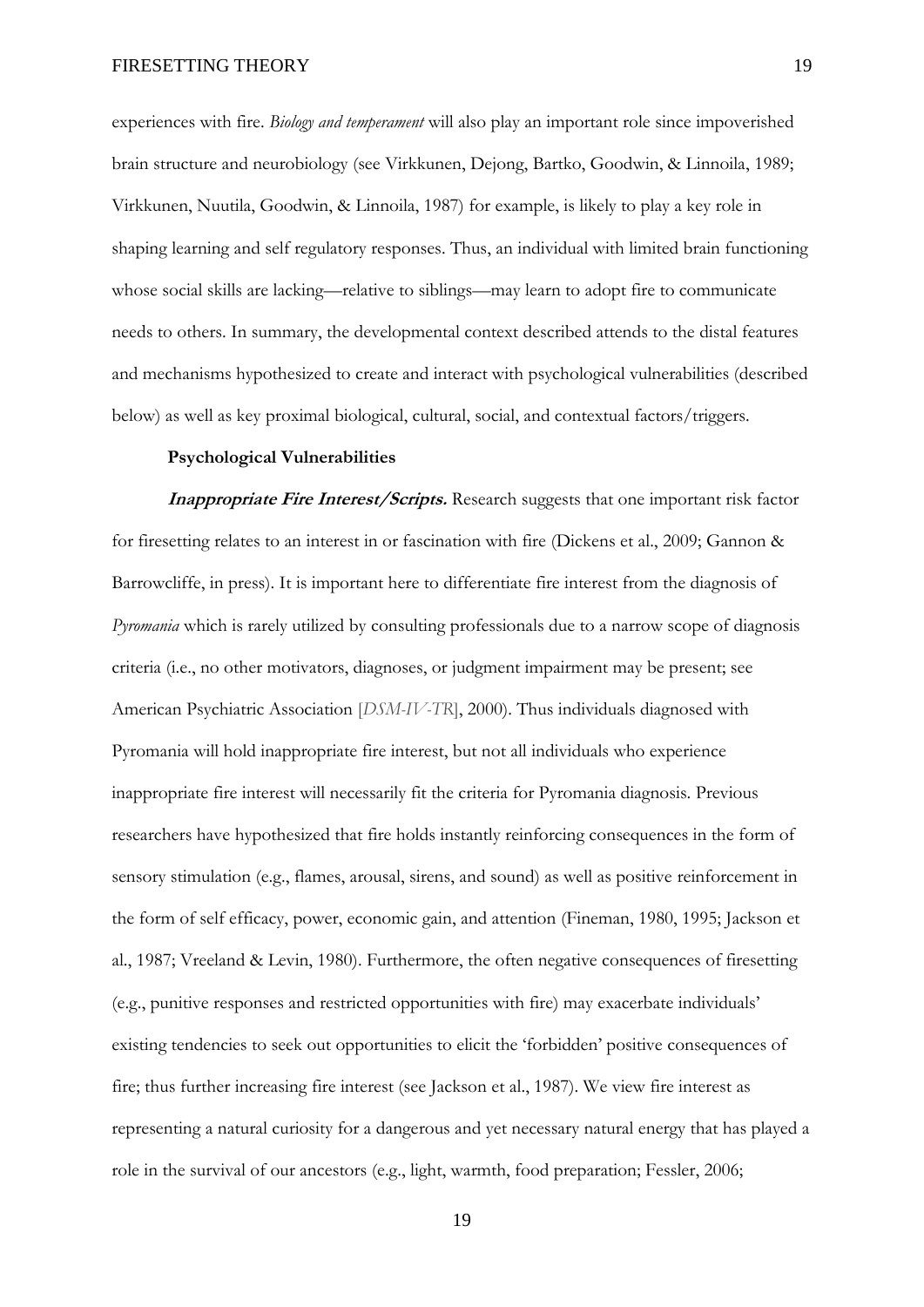Stanford, 2001). Across some non-Western cultures, fire is viewed instrumentally and children's access to fire and its manipulation is relaxed, if not mundane (Fessler, 2006). Within Western cultures, on the other hand, fire is reserved for special events or entertainment resulting in little opportunity for children or young adults to manipulate and learn about fire (Fessler, 2006). Consequently, we hypothesize that fire learning within Western cultures (see Fessler, 2006) is impoverished and highly formal eliciting an inappropriately salient focus on fire that may become internalized within particular individuals via individual differences in childhood learning and fireassociated experiences. For example, an individual experiencing a neglectful developmental context may—via social learning and conditioning principles—experience their first formative and positive interpersonal experiences (e.g., with peers) from manipulating and controlling fire (see Jackson, et al., 1987). Consequently, when experiencing periods of loneliness or rejection, fire may become a powerful force used in an attempt to recreate positive internal efficacy and power and, with repeated use, may well form a significant part of an individual's developing self identity (e.g., "fire defines who I am").

*Fire Scripts.* Learning about fire represents a significant and important precursor to how fire is viewed and utilized. Just as distorted scripts regarding sex and aggression can be learnt (e.g., Huesmann, 1988; Huesmann & Eron, 1984; Ward & Siegert, 2002), so too can an individual's views about the potential uses and meanings of fire (what we will refer to here as a *fire-script*). Within the M-TTAF we define a script according to the definition provided by Tomkins (1991) as a set of cognitive rules "for the interpretation, evaluation, prediction, production, or control" of circumstances (p. 84). Several probable scripts are likely to be important in firesetting behavior. One is a form of aggressive script in which indirect aggression or emotionally detached aggression is highly valued as a means for delivering revenge or warnings to others. In this context, fire becomes inextricably linked within the script as a preferred messenger since it allows the individual to send an authoritative, yet emotionally detached, message via a powerful natural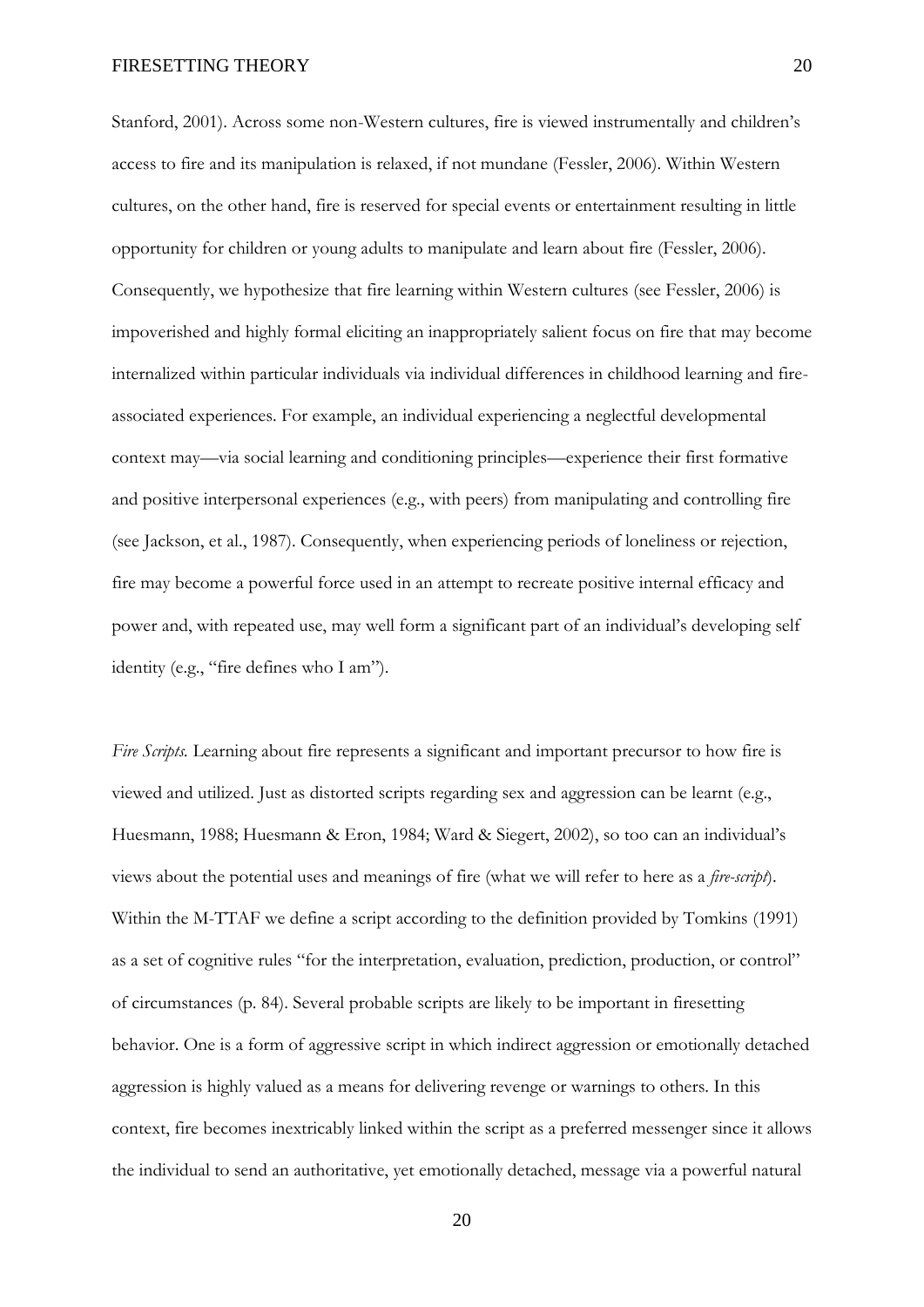force (what we refer to as an *aggression-fire fusion* script). More general aggressive scripts (direct and indirect) are also likely to play some role in the context of generally antisocial firesetting. In these general aggressive scripts, however, fire happens to represent an opportunistic tool and does not form an intrinsic part of that script.

Other types of fire-script may contain information about the potential uses and meanings of fire in the absence of any aggressive components. For example, individuals may hold pervasive *fire coping scripts* in which fire is viewed as a powerful envoy to be utilized to cope with various problematic situations since it grabs attention, destroys property irretrievably, and can promote environmental change readily. Presumably, such scripts may be learnt via social learning suggesting that our formative experiences of others' uses and meanings of fire (see Gannon & Pina, 2010 for a review) will impact directly on the formation of fire scripts.

**Offense-Supportive Attitudes.** Offense-supportive cognition refers to the numerous cognitive components that may be associated with firesetting including offense-supportive attitudes/beliefs, and empathy and theory of mind components. Offense-supportive attitudes and beliefs are the cognitive accounts that individuals build from their experiences with their social world in order to facilitate a swift and adaptive interpretation of social interactions (Gannon, Ward, Beech, & Fisher, 2007). Attitudes or beliefs held by individuals are hypothesized to vary as a function of each individual's unique formative experiences (Hollon & Kriss, 1984). In other areas of forensic psychology (e.g., sexual offending; Polaschek & Gannon, 2004; Ward, 2000; Ward & Keenan, 1999) it is widely accepted that some offenders hold offense-supportive schemas or "theories" that guide their processing of social information in an offense-supportive manner. Thus, offense-supportive information is attended to disproportionately and ambiguous information is disambiguated in an offense-supportive manner resulting in a cognitive system that is not only self-fulfilling but highly resistant to change (Hollon & Kriss, 1984).

Curiously, little attention has been paid to the cognitive systems of firesetters; presumably because their beliefs are hypothesized to overlap with that of other offenders (e.g.,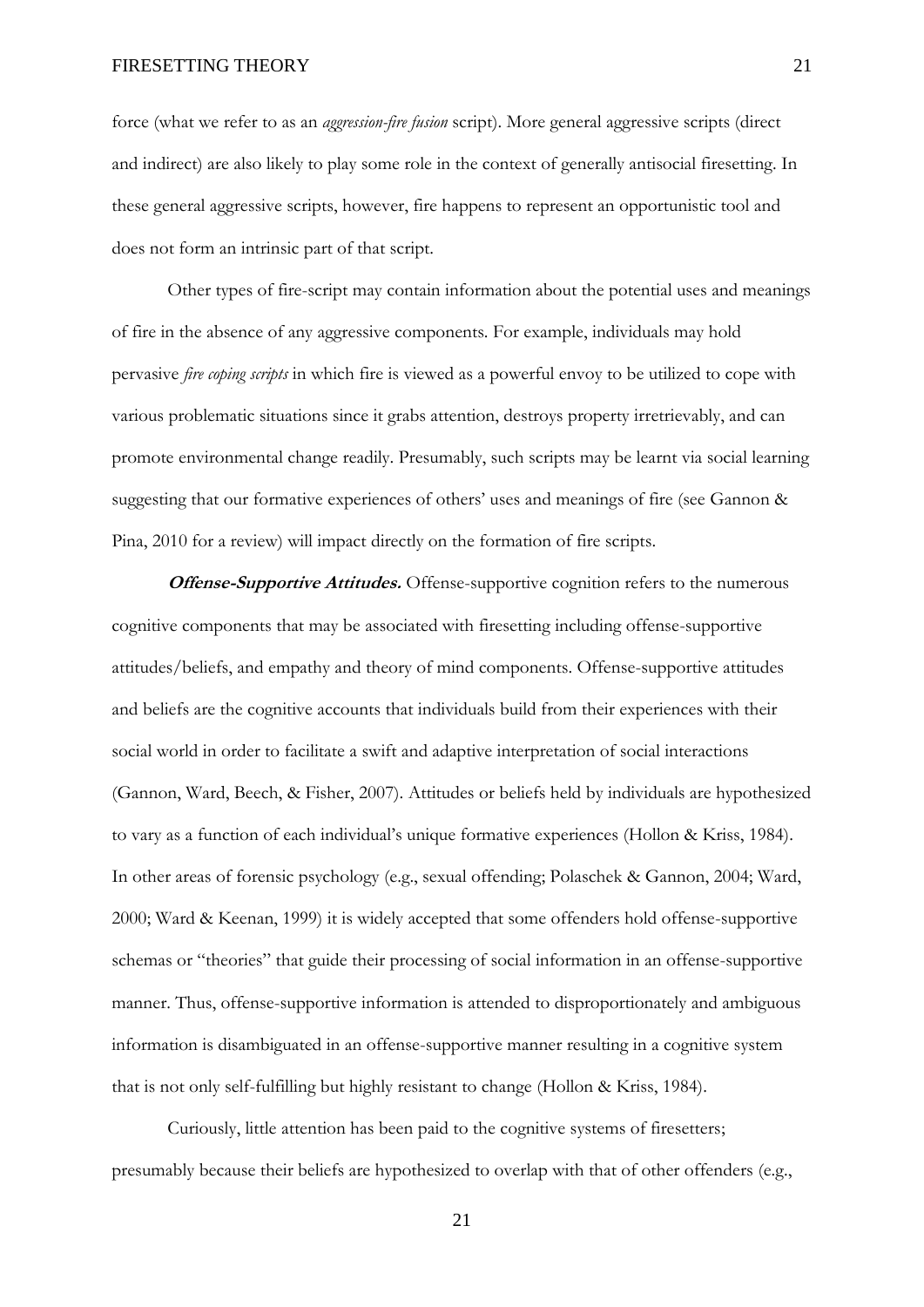violent offenders; Polaschek, Calvert, & Gannon, 2009). However, we hypothesize that firesetters may hold various combinations of schemas that support firesetting both directly and indirectly in the form of: believing fire may be controlled and harmless, and viewing oneself as entitled, in some circumstances, to set fires. Many of these offense-supportive cognitions may also be indicative of empathy or theory of mind deficits. In short, empathy is hypothesized to be comprised of both a *cognitive* element (i.e., being able to see the world from another person's viewpoint) and *affective* elements (i.e., being able to construct and perform an appropriate emotional response; Baron-Cohen & Wheelwright, 2004). Cognitively placing oneself into another's shoes is termed 'theory of mind' (Baron-Cohen & Wheelwright, 2004) and it is this element of empathy that may be lacking in the presence of offense-supportive attitudes and beliefs.

Offense-supportive cognition has been detailed in other explanations of firesetting (e.g., Fineman, 1980, 1995) and we hypothesize that the exact form and origins of the offensesupportive cognition will play a critical role in explaining the etiological trajectory of firesetting and its maintenance, as well as guiding principles and methods of treatment. For example, a firesetter who appears to believe that fire is not harmful is likely to stand in stark contrast to an individual who is generally antisocial and holds wider attitudes supporting criminal activity and behavior. While both may well hold some possible theory of mind and/or empathy deficits that require exploration, the underlying goals and motivators associated with their firesetting may be fundamentally different. Thus, for firesetters who hold fire supportive attitudes, key issues for therapy are likely to revolve around addressing fire interest and improving fire safety awareness. For those holding more generally antisocial attitudes, however, antisocial goals and motivations may appear to represent the most pertinent focus for treatment.

**Self/Emotional Regulation Issues.** Self/emotional regulation refers to an individual's ability to effectively monitor internal affective states and facets of the external world in order to achieve personal goals across varying situations and time-points (Baumeister & Heatherton,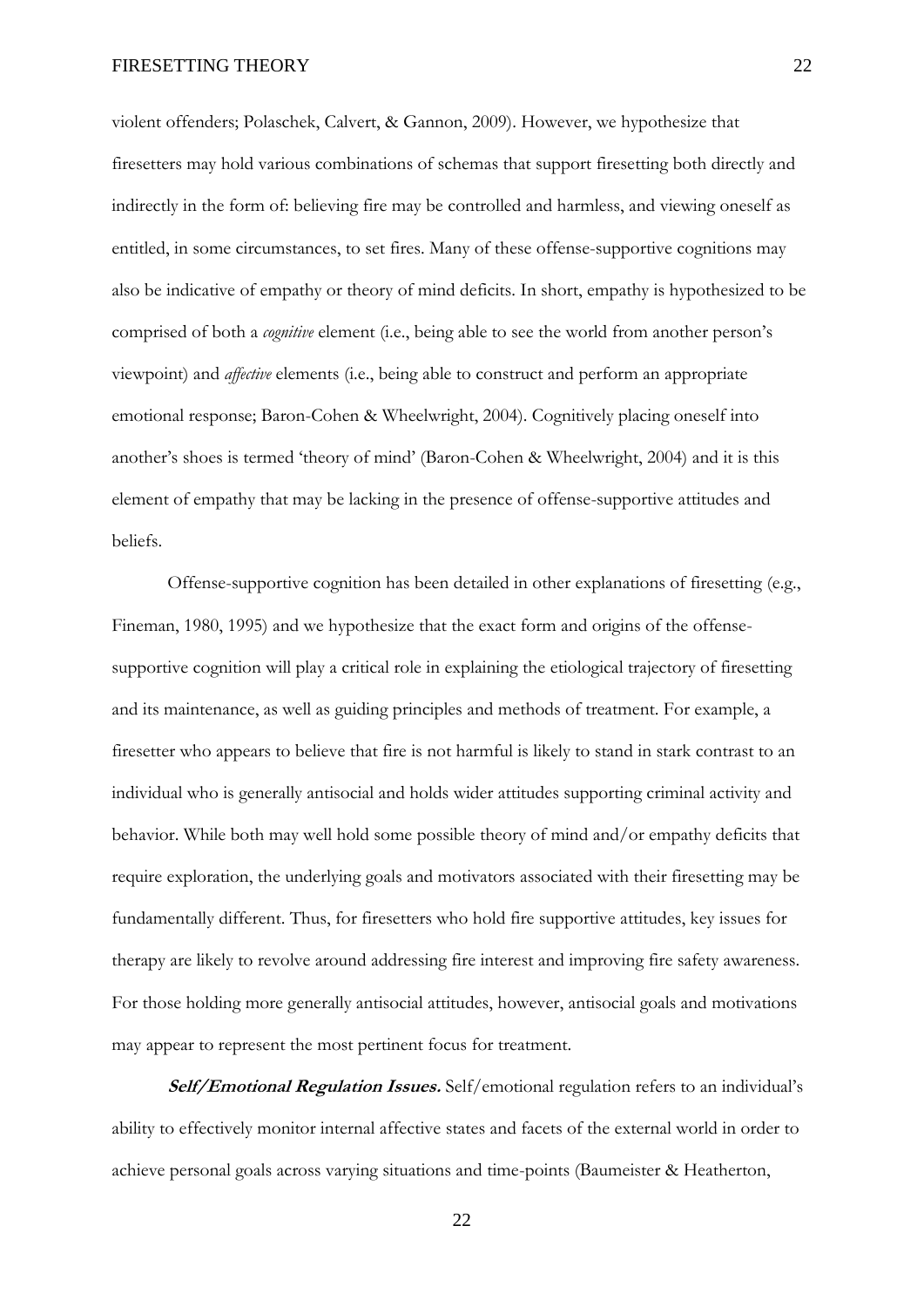1996; Baumeister & Vohs, 2004; Karoly, 1993). In brief, self-regulation refers to the goal-setting, self monitoring, and evaluation processes associated with self control. As such, there are numerous deficits within this system that may be associated with problematic behavior (Boekaerts, Pintrich, & Zeider, 2000). Individuals may hold deficiencies in their overall control or ability to suppress emotions and/or behaviors (e.g., uncontrolled anger). Alternatively, individuals may hold exceptionally impressive control over their emotions and behaviors in the pursuit of a desired, yet inappropriate, purpose/goal (e.g., to solve a problem without engaging in direct communication), or may simply choose inappropriate methods for adjusting or coping with stressful circumstances and attendant emotions (e.g., substance use, avoidant coping).

Research with firesetters highlights self-regulation problems in the form of impulsivity (Räsänen, Puumalainen, Janhonen, & Väisänen, 1996), low frustration tolerance (Jackson, 1994; Tennent, McQuaid, Loughnane, & Hands, 1971), anger (Rix, 1994), inappropriate goals (e.g., arson for profit; Sapp, Gary, Huff, & James, 1994), and poor coping (Dickens et al., in press). Clearly then, self-regulation issues may take many forms that are likely to play a critical role in explaining the etiological trajectory of firesetting as well as guiding principles and methods of treatment. Thus, an offender who meticulously plans their firesetting in order to meet antisocial goals (e.g., revenge or crime concealment) is likely to hold good self-regulation and planning and require intense work exploring anti-social cognitions and goals. An offender who sets fire to their house more impulsively following an argument with a partner may well require work examining emotional regulation, coping strategies, and self control, however. Again, research suggests that self-regulatory processes are learnt from formative caregivers who model and promote appropriate self-regulation (Baumeister & Vohs, 2004). Thus, over-controlling, or neglectful parenting is hypothesized to be associated with underdeveloped and inadequate self regulatory behaviors (Baumeister & Vohs, 2004). Positive experiences with caregivers (e.g., sensitive and responsive caregiving), on the other hand, may result in skilful and intact selfregulatory behaviors (Baumeister & Vohs, 2004).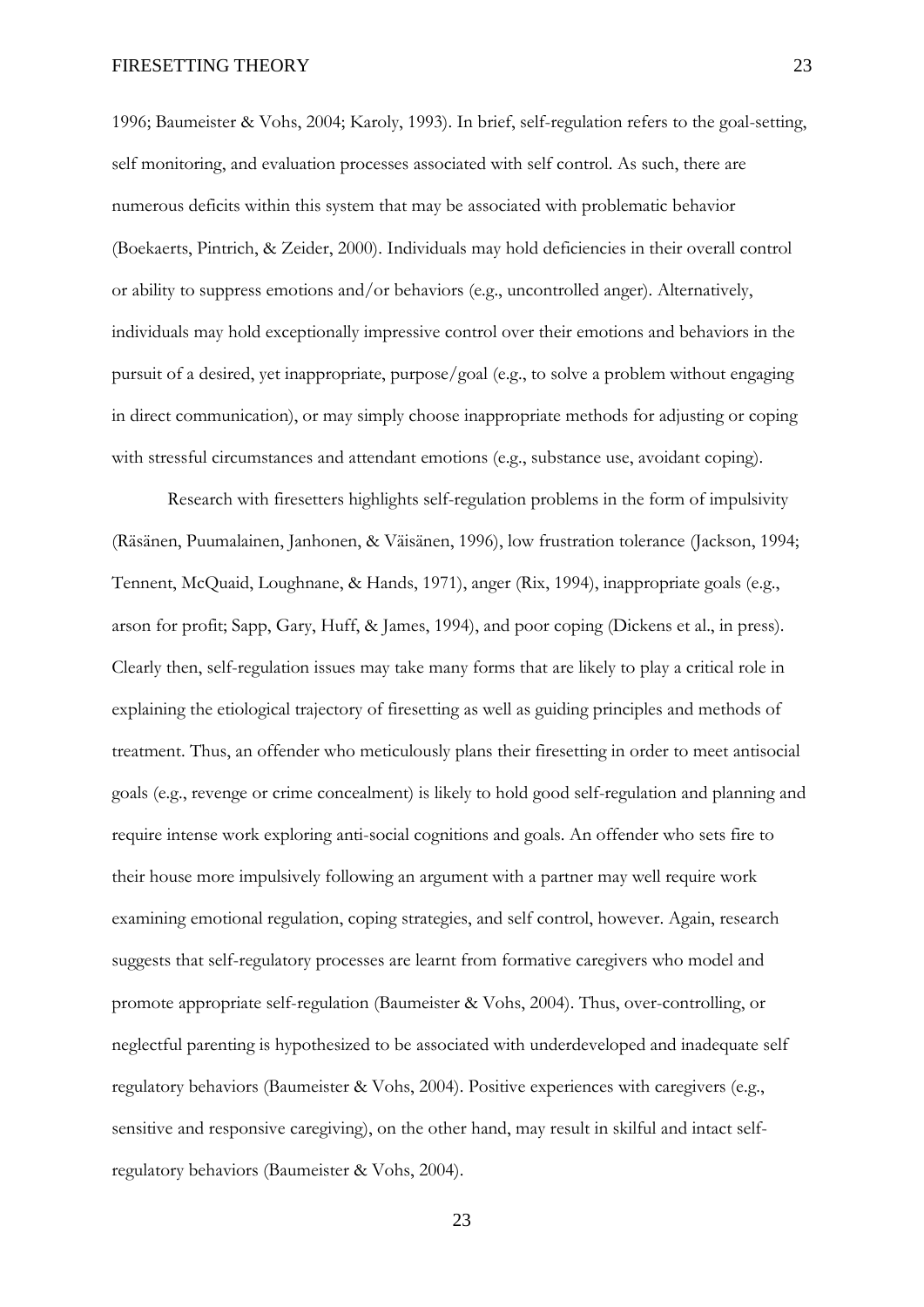**Communication Problems.** Communication refers to an individual's ability to effectively communicate ideas, needs, and goals to other individuals. Communication is comprised of basic social skills (including emotional decoding), the ability (and value) placed upon the formation and maintenance of social and intimate relationships, as well as basic assertiveness skills. Research with firesetters highlights cases of impoverished communication in the form of social skills, poor assertiveness, and passivity (Noblett & Nelson, 2001; Rice & Chaplin, 1979; Rice & Harris, 2008; Stewart, 1993). Such problems with adult communications and attachment styles are likely to be experienced by individuals as a result of pathogenic caregiving experiences (Focus Adolescent Services, n.d.; Räsänen et al., 1996) which are hypothesized to interfere with the development of healthy self esteem and general social adjustment (Scarr & Eisenberg, 1993; Shaw et al., 2004). Furthermore, experiencing poor relationships with early caregivers (see Bowlby, 1969, 1973, 1980) is hypothesized to mold internal expectations regarding future relationships and styles of later adult interactions that can interfere with the development and maintenance of intimate relationships (Bartholomew & Horowitz, 1991; Hazan & Shaver, 1987).

Evidence does suggest that some firesetters are lonely individuals characterized by impoverished networks of social support (Barracato, 1979; Bennett & Hess, 1984; Inciardi, 1970; Leong, 1992; Rice & Harris, 1991; Ritchie & Huff, 1999). Thus, in the absence of appropriate social and communication skills, individuals may feel isolated, and disconnected from the society in which they live, and unable to fulfill their needs in socially appropriate ways. In this context, then, poor communication skills may directly or indirectly culminate in firesetting since such behavior may be used in order to obtain status and power (e.g., an attempt to appear heroic and gain external recognition; a direct attempt to obtain social respect via firesetting) or indirectly express general frustration at being unable to secure valued life experiences (e.g., cry for help type motivations). Communication problems may also represent key etiological factors in self-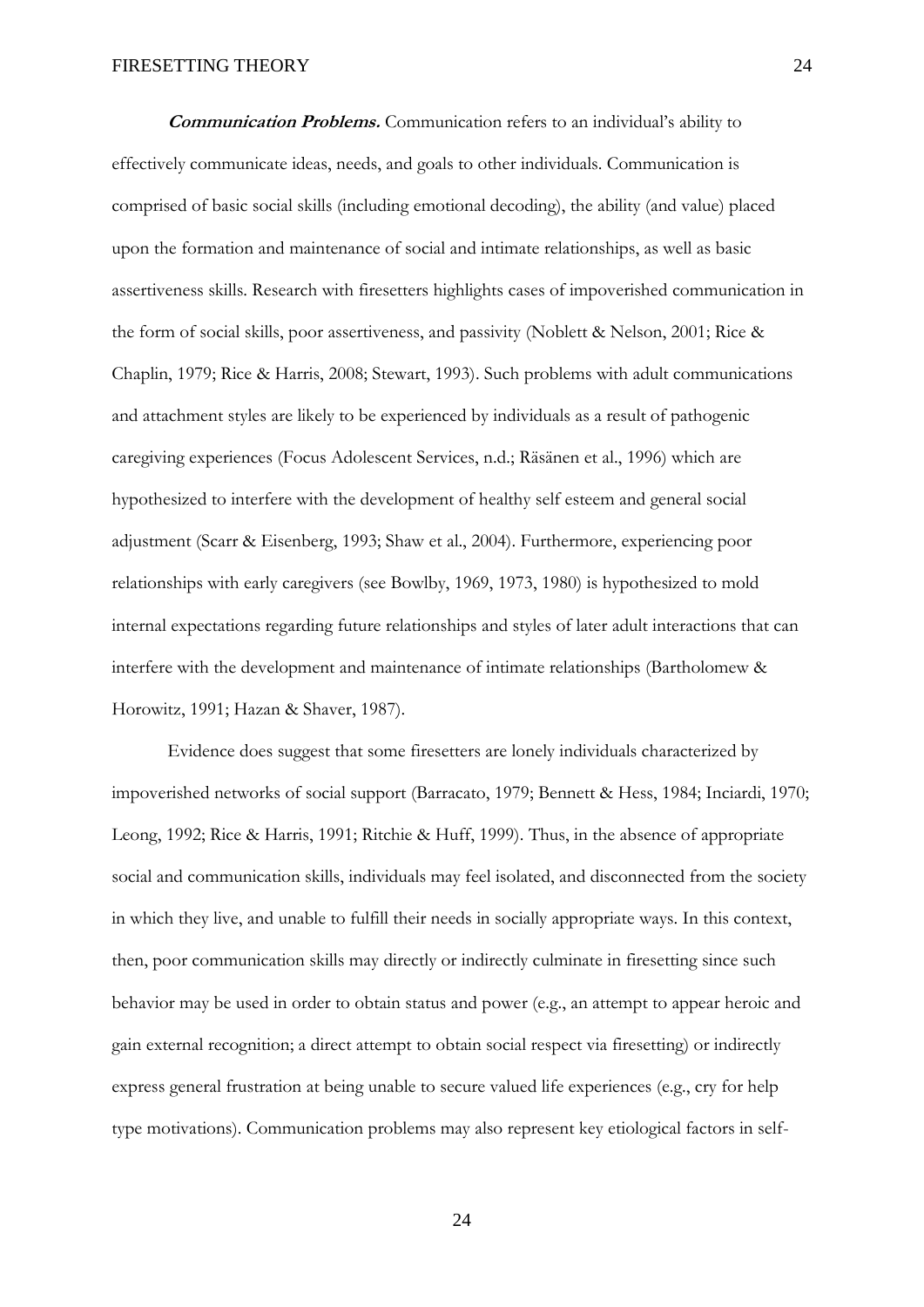harming and suicidal behavior. Here, fire may be used to release intense negative affect that the individual feels unable to communicate or release via other means.

**Proximal Factors/Triggers, Moderators, and Critical Risk Factors.** A crucial aspect for any theory relating to offending behavior is how the psychological vulnerabilities outlined previously translate into key factors that interact to facilitate firesetting and which later form the presenting clinical features seen in therapy. Of key importance here is the continuing and dynamic interactive influence of proximal biological, cultural, individual, and contextual variables. As outlined in Figure 1, we view key proximal *factors* and *triggers* (both external and internal) in the form of life events, contextual factors, and internal affect/cognition to represent key variables that may be reflected by, and will interact with key psychological vulnerabilities to produce what we term ‗critical risk factors' that function to facilitate firesetting behavior.

Critical risk factors represent what we believe are existing psychological vulnerabilities that become primed or heavily exacerbated prior to firesetting and which often present as clinical issues post offence. To illustrate, an individual who holds pre-existing vulnerabilities in the areas of inappropriate fire scripts and emotional regulation issues (i.e., anger and poor coping skills) may experience significant and distressing life events (e.g., increasing debt and threat of eviction) due to their dysfunctional coping approach. This increases strong internal negative affect (e.g., anger, hopelessness), triggering the individual's current vulnerabilities into critical risk factors (i.e., communication problems and self-regulation issues) in which fire is cognitively viewed to be the only 'viable' response (Jackson, 1994) for coping with the impending situation (e.g., T'll burn the house down so that no one can have it and I will be arrested"). The clinical issues seen postoffense are likely to be anger, poor coping, impoverished problem solving, and inappropriate fire-coping scripts.

Of critical importance between the interaction of psychological vulnerabilities and triggers, is the role of what we hypothesize to be *moderating* factors in this relationship: *mental health* and *self-esteem*. Although mental health deficits are often identified as key motivators in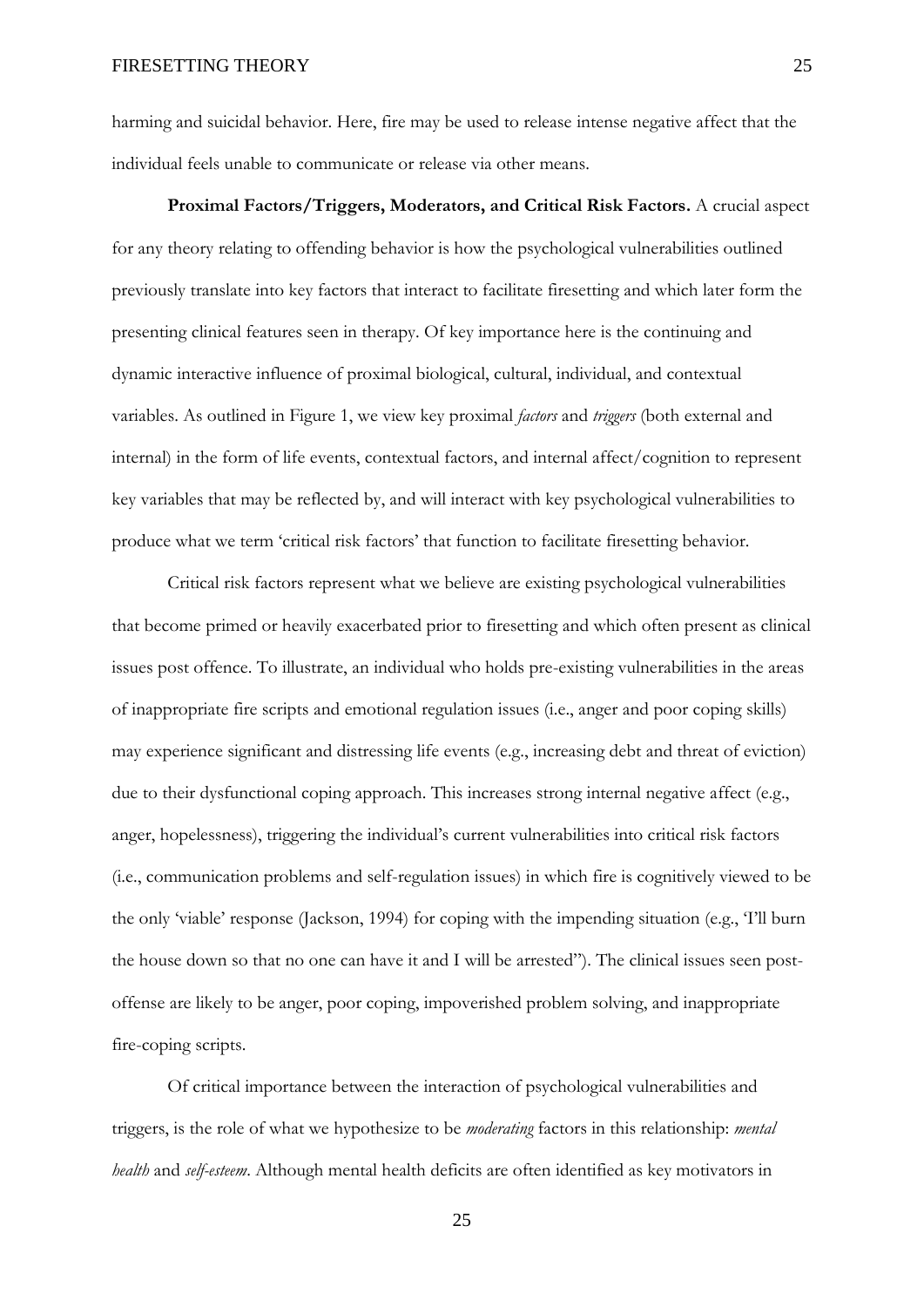firesetting (e.g., Lewis & Yarnell, 1951; Prins, 1994), there is marked confusion in the general literature regarding the exact link between mental illness and crime generally (see Sirotich, 2008). Nevertheless, research suggests that mental health deficits *alone* do not uniquely predict the commission of crime generally (Elbogen & Johnson, 2009). Consequently, we conceptualize mental health as a key moderator that dictates how severely a proximal trigger will reflect, and interact with psychological vulnerabilities to produce critical risk factors that facilitate firesetting. For example, an individual with poor mental health in the form of depression and the psychological vulnerability of poor emotional self-regulation (e.g., poor coping and impulsivity) is likely to be more severely affected by triggers since their mental health problems will greatly limit an already compromised coping response. It is important to highlight, however, that in viewing mental health primarily as a moderator, this does not preclude mental health as representing a more critical risk factor in some complex cases (e.g., command hallucinations). However, the exact function of the mental health issue should be formulated carefully since in some cases, command hallucinations may disinhibit or exacerbate pre-existing vulnerabilities (e.g., a pre-existing fire interest or aggressive temperament).

Several studies suggest that self-esteem plays a crucial role in the etiology of crime (Hubbard, 2006; Oser, 2006). Furthermore, firesetters, in some cases, are characterized by low self esteem (Smith & Short, 1995; Swaffer & Hollin, 1995). Thus, we hypothesize that a further important moderator in the etiology of firesetting relates to self-esteem. Again, we hypothesize that self esteem plays a crucial moderating role in dictating how severely proximal triggers will reflect and interact with psychological vulnerabilities. We hypothesize that, in some circumstances, high self-esteem will represent a protective factor since it will buffer the individual from the most severe effects of triggers on already existing deficits. Poor self-esteem, on the other hand, is likely to exacerbate existing psychological vulnerabilities increasing the likelihood that they will form critical risk factors for firesetting.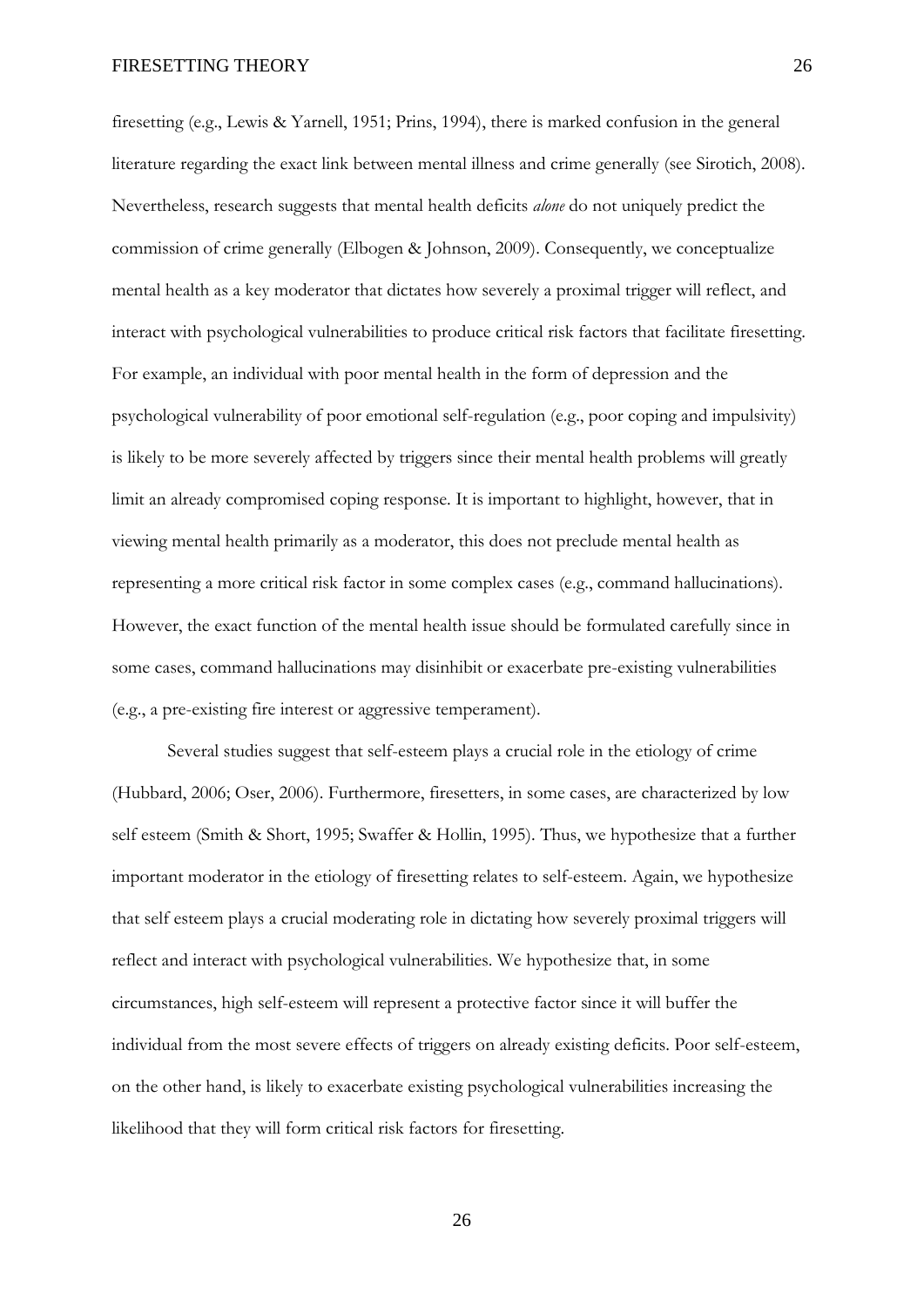**Firesetting Maintenance and Desistance.** A final crucial area of explanation for the M-TTAF revolves around the explication of (i) how firesetting behavior may become reinforced and consequently repetitive and/ or (ii) how individuals who fireset come to desist from their firesetting offending. In terms of basic *reinforcement* of firesetting, we synthesize key features of both Jackson et al.'s (1987) and Fineman's (1980, 1995) models to hypothesize that reinforcement principles play a critical role in the maintenance of firesetting behavior. To illustrate, positive consequences of firesetting in the forms of sensory stimulation, positive affect, power and acceptance, financial reward, and instrumental gains are likely to reinforce and increase the likelihood of firesetting re-occurring.

Key to such reinforcement is the experience of positive affect and associated cognition (e.g., satisfaction and pride or relief associated with the sensory stimulation elicited by fire). Such reinforcement principles are able to explain a wide range of repetitive firesetting. For example, an individual who sets fire to critical evidence associated with his/her criminal behavior may well experience significant relief and or pride from evading the law which will increase the chances of them using fire in the future in similar ways. Alternatively, a firesetter who receives intense visual and affective stimulation from igniting fire is likely to pursue firesetting repeatedly in order to gain sensory reinforcement. Akin with Jackson et al. (1987), we also hypothesize that negative reinforcement principles will also play a key role in repetitive firesetting. Here, we hypothesize that the negative consequences of firesetting (e.g., societal rejection, intense supervision around fire) will further entrench psychological vulnerabilities already driving the underlying firesetting behavior (e.g., poor communication and intimacy with others) thus further increasing a preexisting preference for firesetting.

Clearly, however, in addition to explaining repetitive firesetting, the M-TTAF should also account for those firesetters who desist from firesetting. Numerous theories (Laub & Sampson, 2003; Laws & Ward, 2011; Maruna, 2001) suggest that the relationship between desistence and both external and internal opportunities for self-identify change is interactional rather than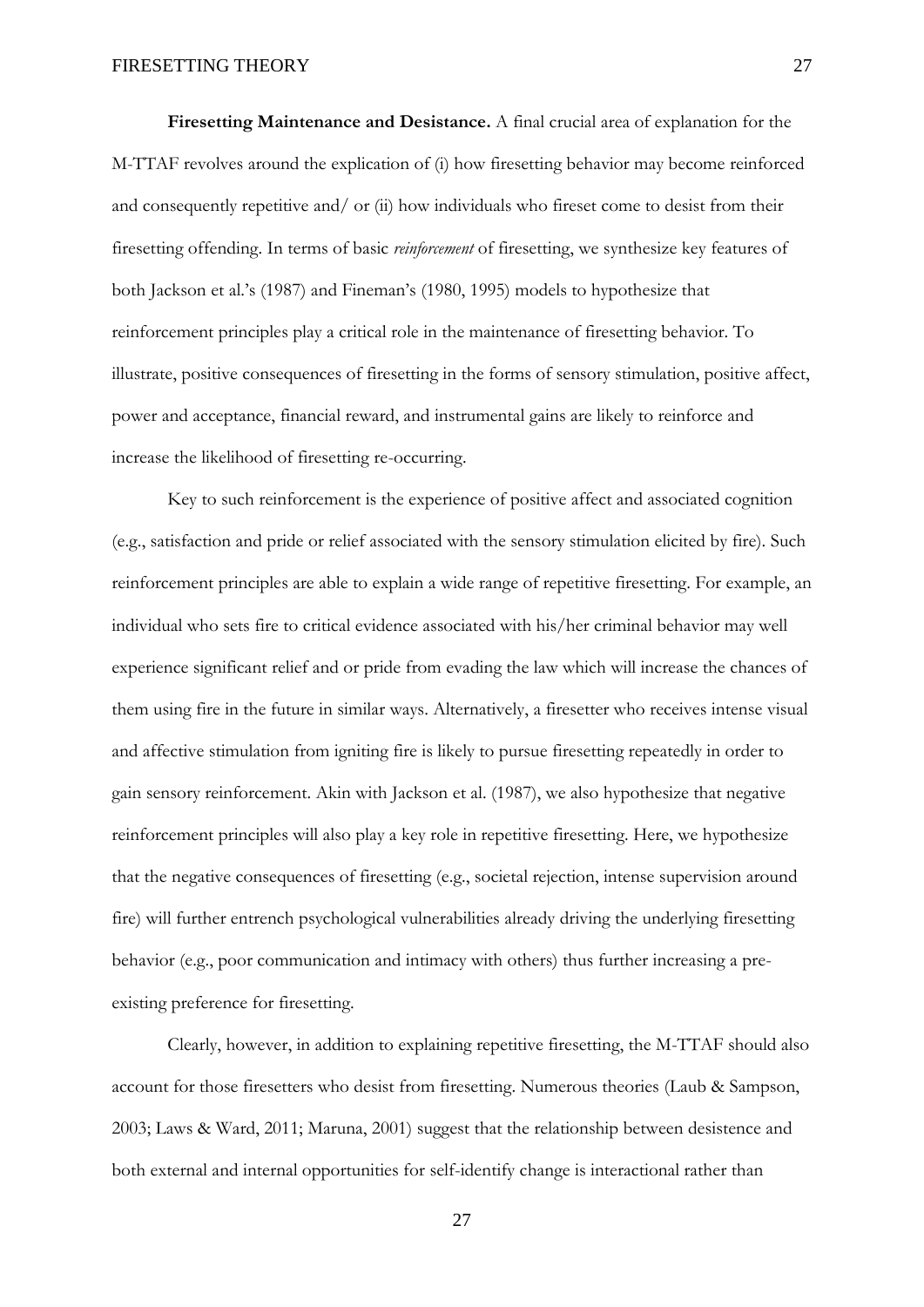purely unidirectional. Drawing upon these theories, we hypothesize that, for some offenders, cognitive transformations in the form of personal control, internalization of responsibility, problem solving and pro-social attitudes and goals are likely to result from a variety of sources (e.g., rehabilitation or external opportunities). To illustrate, an increase in functional intimate personal relationships, stable employment, and strong social bonds are all important features likely to be associated with crime desistance (Laws & Ward, 2011). Obtaining each of these features is likely to be increased by improved social skills as a product of treatment participation (i.e., formal intervention), socially skilled peers, or external opportunity that promotes such skills via positive reinforcement. Within the M-TTAF, then, we predict that increased feelings of personal control, hope, and strong social ties (factors at both the individual and societal level) will increase the chances of an individual desisting from firesetting behavior.

#### **Tier 2: A Description of the M-TTAFs Trajectories**

In this section we integrate current research literature, broad theoretical components from other areas of forensic psychology (e.g., Ward & Siegert, 2002), typological classifications, and clinical experience into five prototypical trajectories associated with firesetting in the M-TTAF. As outlined previously, in summarizing these patterns of characteristics leading to firesetting, we aim to increase the utility of the theory for practicing professionals. However, we view the M-TTAF's descriptive trajectories as provisional and anticipate that they will become further advanced as empirical research examining our theory and its trajectories comes to fruition.

**Antisocial Cognition.** This trajectory refers to firesetters whose most prominent critical risk factor relates to antisocial cognition, scripts, and values. The content of the cognitions and scripts are hypothesized to be generally criminal rather than holding any particular focus on fire. Thus, in the context of boredom or other criminal goals (e.g., financial gain, or to avoid detection for another crime), fire may be chosen as a convenient means to an end. Individuals who take this trajectory towards firesetting are likely to regard criminal activity as their 'lifestyle',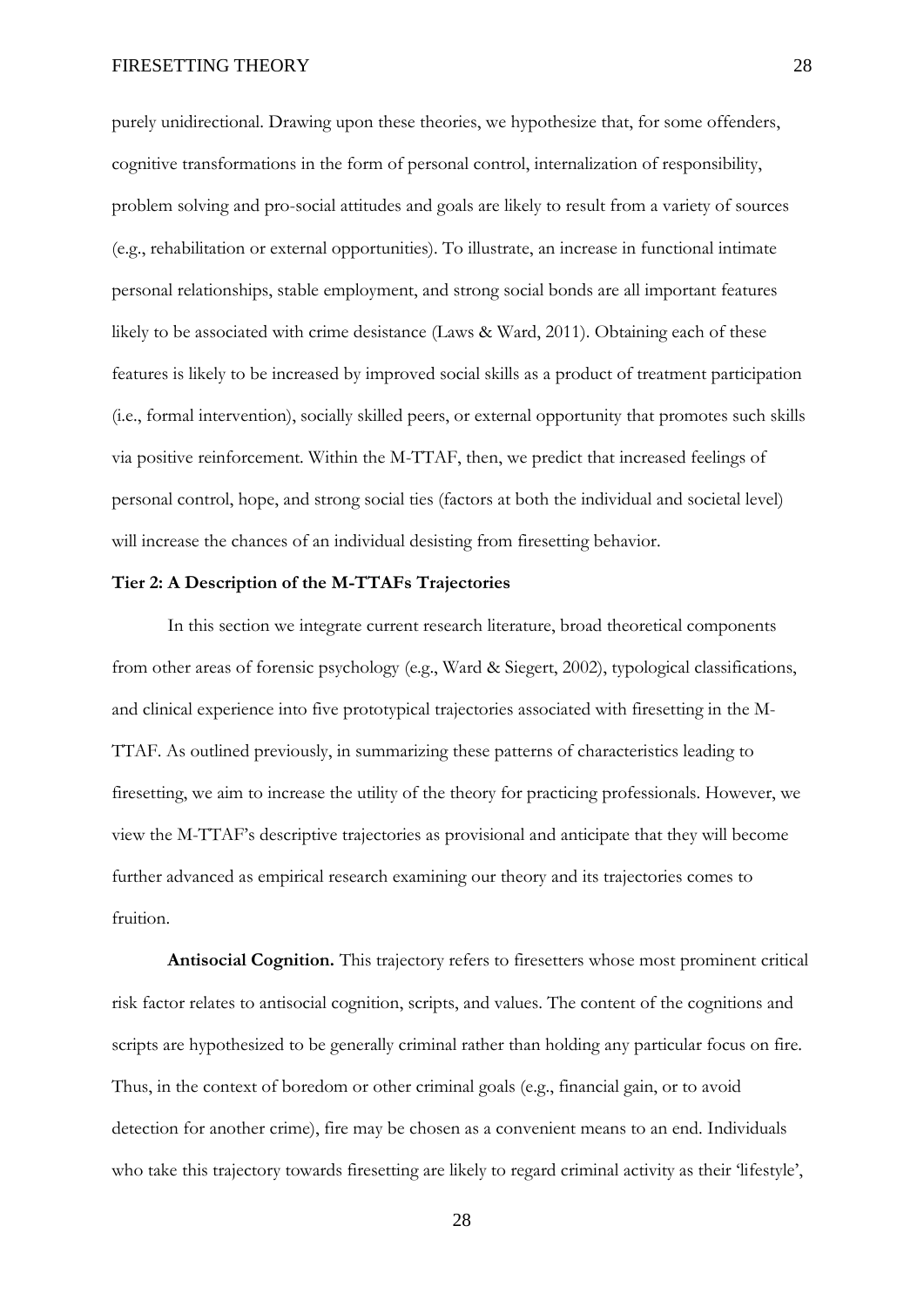hold numerous antisocial peers, endorse criminal sentiments and values (Simourd, 1997), and exhibit a host of antisocial and criminal activities and behaviors.

Individuals following this trajectory are unlikely to hold any intense interest in or fascination with fire. However, they may demonstrate other critical risk factors such as problems with self-regulation (e.g., poor impulse control or problem solving). These individuals are likely to have begun their general criminal activity (not necessarily firesetting) at an early age (e.g., childhood or adolescence), and may have received a psychiatric diagnosis of either Conduct Disorder (before the age of 18 years) or Antisocial Personality Disorder (as an adult; American Psychiatric Association, 2000). Such individuals are also likely to have been socialized within an antisocial pro-criminal environment. Research suggests that generally antisocial individuals engage in firesetting as one of a series of criminal behaviors throughout their criminal career (Harris & Rice, 1996; Ritchie & Huff, 1999). As such, this group of firesetters will be least likely to hold numerous firesetting convictions and may be more prevalent in male firesetters (see *DSM-IV-TR*, 2000). The proximal triggers that promote firesetting behavior are primarily instrumental in nature (e.g., to evade detection for committing another crime; financial gain, or to warn others to stay off ‗their patch'). Consequently, these individuals are not hypothesized to hold any inappropriate fire-scripts; although they may hold generally aggressive scripts that facilitate their antisocial behavior. Thus, if antisocial attitudes can be restructured into more prosocial attitudes, and antisocial goals met in a prosocial manner, then firesetting behavior is also likely to diminish by association.

**Grievance.** This trajectory refers to firesetters whose most prominent critical risk factor relate to problems in the areas of aggression, anger, and hostility (i.e., problems primarily with self-regulation). Firesetters following this trajectory are hypothesized to be characterized by some level of trait aggression, and experience anger and rumination over perceived and real social slights and misdemeanors. In the context of other potential critical risk factors such as communication problems (e.g., poor social skills and assertiveness), and a fire-aggression fusion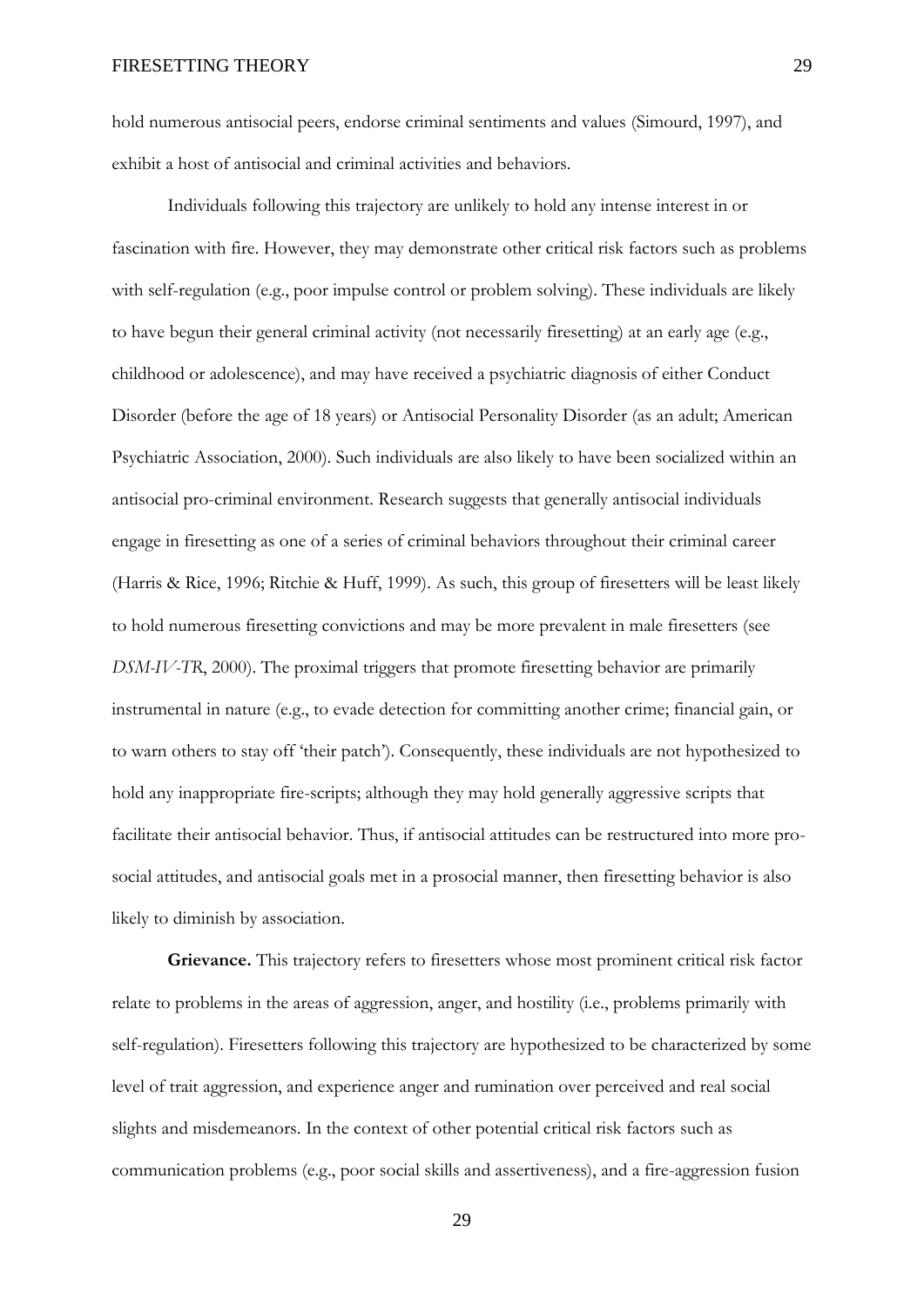script (i.e., the development of an aggressive script that links indirect aggression with fire), such individuals use fire to send an authoritative message to those that have wronged them (i.e., proximal triggers in the form of external provocation and internal anger, rumination, and associated cognition). An important by-product for the self is also generated consisting of a temporary increase in self-esteem and self efficacy. Such individuals are likely to have witnessed or been the direct victim of significant aggression during their formative years and may well have exhibited angry or aggressive behavior as an adolescent (e.g., passive aggression).

Research supports the fact that numerous individuals exist whose main motivating factor underlying firesetting is that of revenge or retribution (Inciardi, 1970; Koson & Dvoskin, 1982; Rix, 1994). Such individuals are unlikely to exhibit an intense fascination with or interest in fires for their own sake, but will value fire as a powerful tool with which to effectively deliver revenge and warnings to others either directly or indirectly via displaced aggression. Fire may have been used repeatedly in service of this higher order goal, or on a one-time occasion and is likely to be exhibited by both males and females (see Icove & Estepp, 1987; Lewis & Yarnell, 1951). Such individuals may hold some level of antisocial attitudes and attitudes that support the use of fire as a 'warning' (e.g., "It was only supposed to scare them", "I gave them plenty of time to get out in time"). Treatment for these individuals will need to focus upon their clinical features which are likely to include problem solving deficits experienced as a result of anger and associated cognitive appraisals. Work exploring and restructuring the fire-aggressive script will also need to be undertaken in various forms such as: education regarding the effects of fire, improving assertiveness and other forms of communication in the context of anger, and dealing with ruminative thinking styles.

**Fire Interest.** This trajectory refers to firesetters whose most prominent critical risk factor revolves around fire interest (i.e., inappropriate fire interest or scripts) although diagnosis of Pyromania (see *DSM-IV-TR*, 2000) is not necessary. Firesetters following this trajectory are hypothesized to show some elevation of fire interest, fire paraphernalia, and the consequences of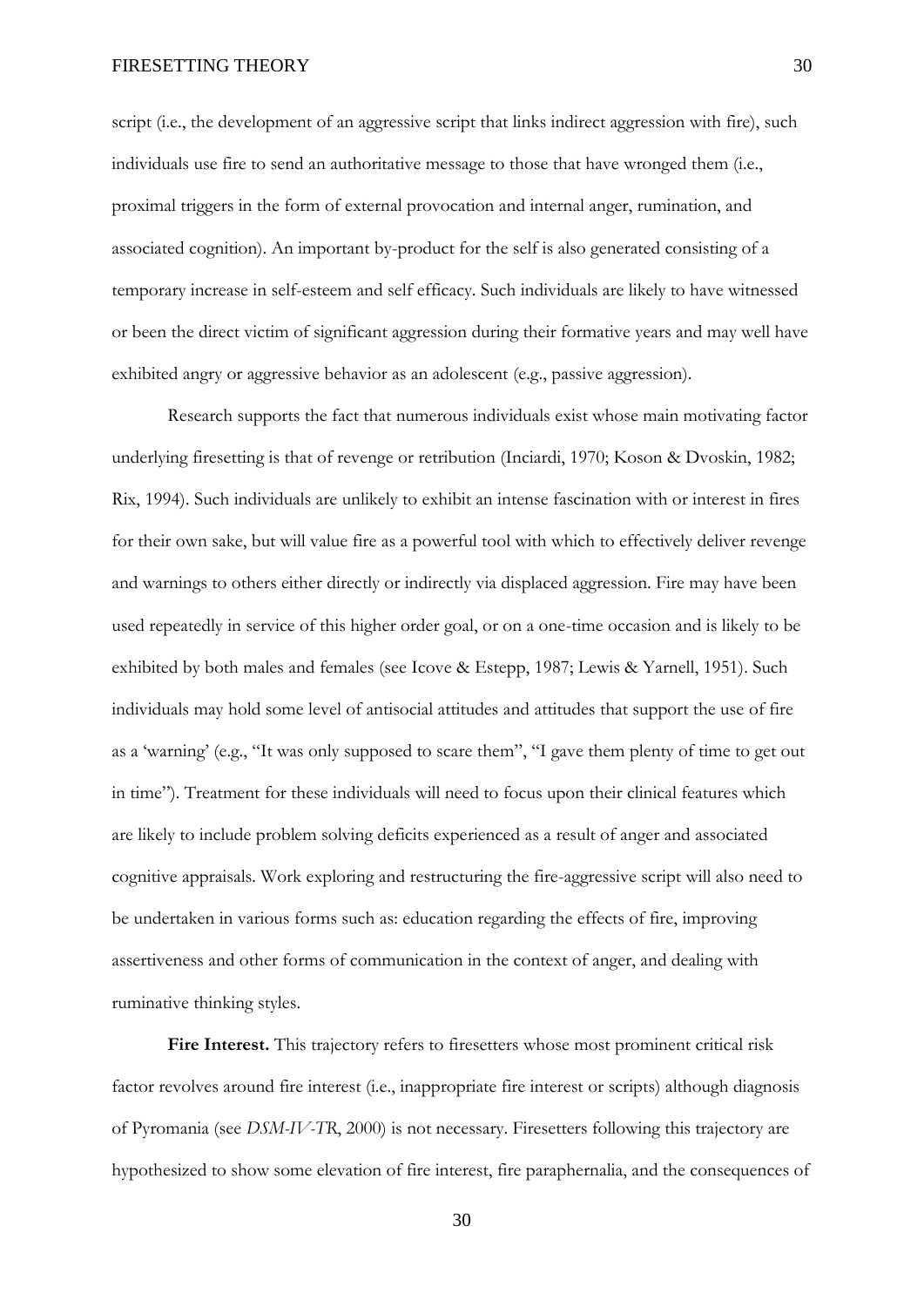fire. Individuals within this trajectory may also have developed a deeply entrenched coping script that involves fire such that, in times of high stress and arousal, fire is used as a type of coping mechanism and viewed as holding key arousal-reducing properties (see *DSM-IV-TR*, 2000). Alternatively, fire may be viewed as holding intensely exhilarating properties. Fire viewed with interest for its own sake may be used by individuals following this trajectory as a pleasurable activity in and of itself (e.g., burning rubbish and furniture inappropriately; setting fire to empty buildings) due to intense sensory or affective stimulation. Self-regulation deficits in the form of impulsivity may also be present.

The etiological underpinnings of such an interest are hypothesized to be produced by a complex interaction of social learning, classical conditioning, and cultural forces. It is likely that firesetters following this trajectory will also hold the critical risk factor of fire-supportive attitudes (e.g., "It's not harmful to anyone," "I can control the fires I make") that support their firesetting activity. However, such individuals are unlikely to hold generally criminal attitudes and values and so are unlikely to hold any notable history of generic offending. Thus, within therapy, it is the lifelong relationship and identity with fire that must be explored—as well as the context triggering firesetting (e.g., boredom, stress)—in order to alleviate the clinical features seen in therapy (i.e., fire interest, and attitudes supporting fire) and associated with repeated firesetting. This trajectory is likely to be prevalent in both males and females. In particular, other avenues of pro-social coping and thrill seeking must be established. Furthermore, attempts may be made, in severe cases to reduce the sensory and psychological stimulation associated with fire via conditioning and satiation procedures.

**Emotionally Expressive/Need for Recognition.** This trajectory refers to firesetters whose primary critical risk factor revolves around problems in the area of communication (i.e., problems primarily with social skills, assertiveness, intimacy). Firesetters following this trajectory are hypothesized to form two main subtypes: *emotionally expressive* and *need for recognition*. Firesetters following the emotionally expressive trajectory are hypothesized to hold the additional critical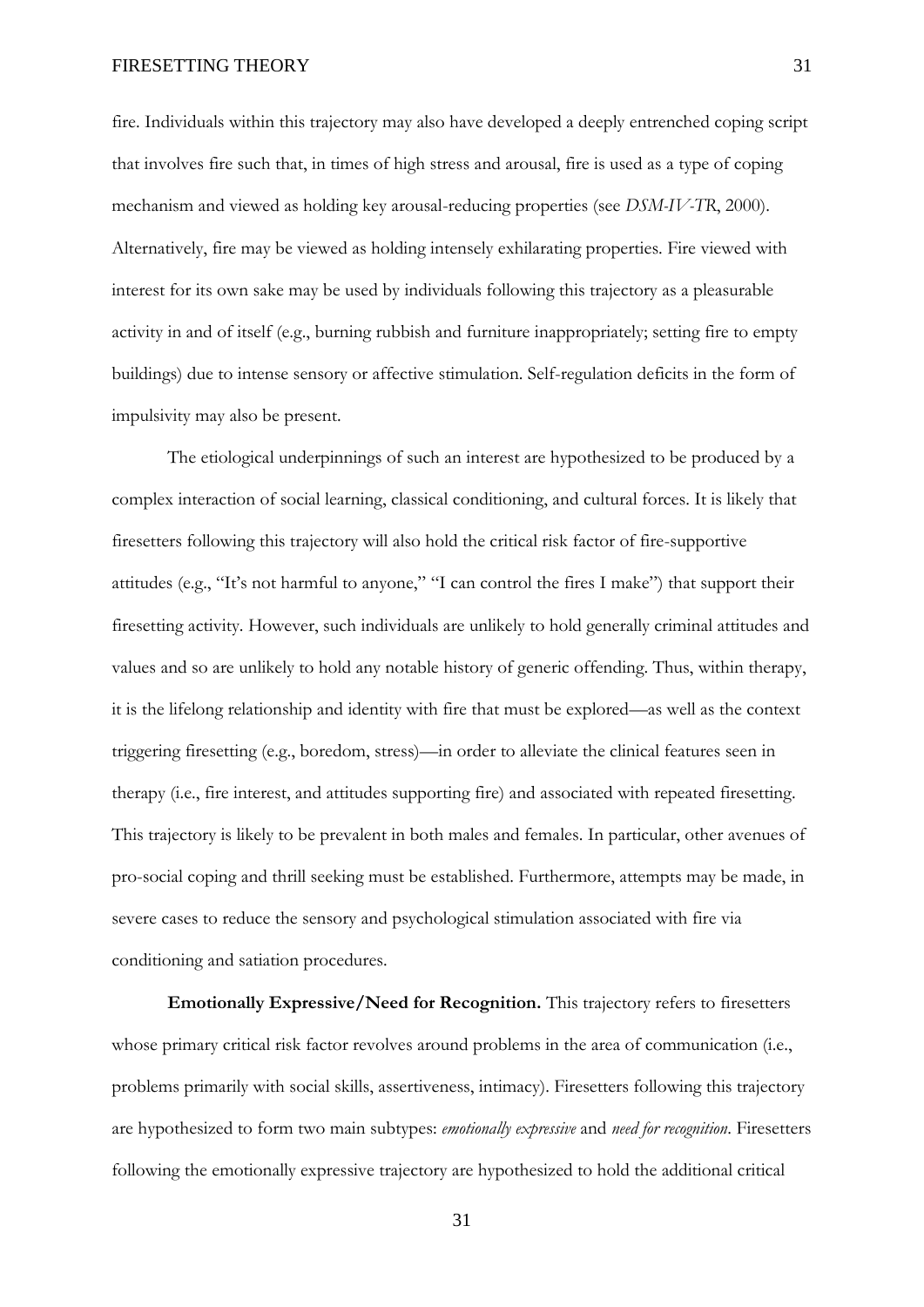risk factor of emotional regulation issues in the form of poor problem solving skills and impulsivity such that, in the context of proximal triggers and contexts that place pressure on coping (e.g., death of a loved one, financial problems, depression), the individual feels unheard, unable to communicate core needs, and hopeless. In such a context, the individual may feel that their only "viable" option available to them is to send a dramatic message to others' (either at the individual or the societal level)—via fire—about their current sense of hopelessness or need for support so as to alleviate their current situation. Although this need to send a message resembles that of the grievance trajectory, the purpose of this message is to draw attention to the individual and their emotional needs (e.g., cry for help); whereas, the message underlying the grievance trajectory is to draw attention to a perceived external goal (e.g., revenge). Accompanying these emotionally expressive features may well be some longstanding preference for fire as a powerful societal tool for gaining recognition (i.e., a fire-coping script).

Firesetters within this trajectory may also use fire in order to self-harm or suicide. Such behavior is associated with borderline personality disorder and will be especially prevalent in the female firesetting population (see Coid, 1993; Coid, Kahtan, Gault, & Jarman, 1999; Miller & Fritzon, 2007). Here, fire may be used both as a communication tool—to draw others' attention to unmet needs—or as a direct avenue for releasing intense negative affect and pain that they feel unable to express in conventional ways. Thus, the main focus within therapy for these individuals should be an increase in skills sufficient to express emotional needs more immediately via appropriate outlets. Such therapy might include a general focus on social skills, communication of basic needs, assertiveness, and dialectical behavior therapy (Linehan, 1993).

 Firesetters following the *need for recognition* aspect of this trajectory also fireset in order to send a dramatic message to others (and thus hold the primary critical risk factor of communication problems), but this message is generally pre-planned such that the firesetter remains undetected (i.e., intact self-regulation) and gains significant social attention and status from having "tackled" the fire or averted others from danger (e.g., "heroic" firesetters). It is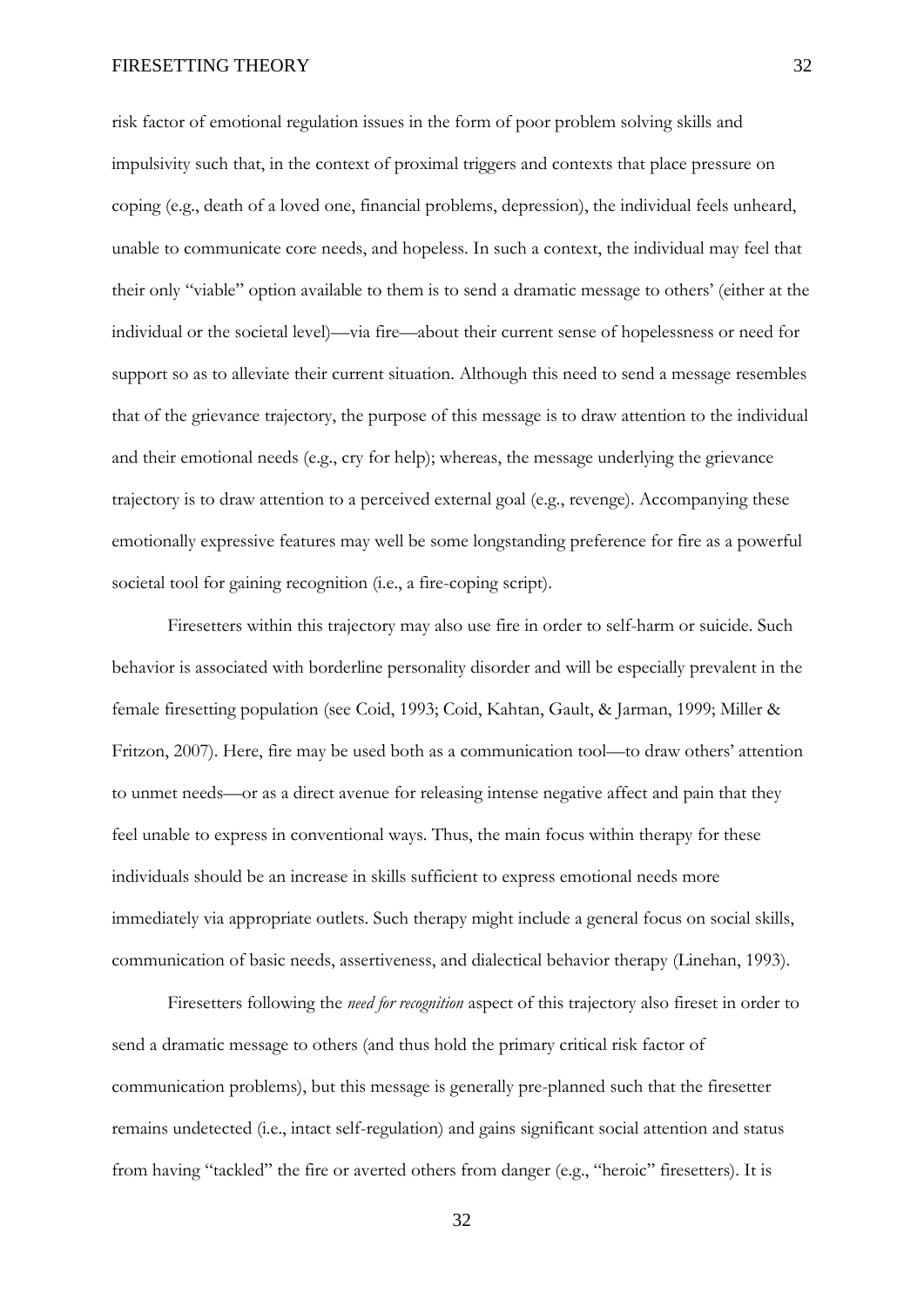hypothesized that such firesetters, akin with emotionally expressive firesetters, are unable to achieve their need for recognition in a pro-social manner (due to a lack of social skills, capabilities, or opportunities) and use intact self-regulation skills towards the inappropriate goal of gaining recognition. There may exist some personality problems (e.g., Narcissism) that facilitate and maintain the firesetter's need for social recognition. The main focus within therapy for these individuals should be a focus on increasing the individual's skills and capabilities to establish individual and societal recognition via more socially acceptable avenues. Any pertinent personality issues facilitating the individual's needs to acquire social recognition in unacceptable ways should also be explored.

**Multi-Faceted.** This trajectory refers to firesetters whose primary critical risk factors revolve around fire interest and offense-supportive attitudes. Other likely critical risk factors are self/ emotional regulation skills and communication problems. Thus, this trajectory incorporates individuals who have developed complex and serious problems across an array of factors linked with firesetting behavior. It is predicted that these pervasive deficits will reflect a highly adverse developmental context characterized, for example, by a range of abusive experiences such as parental neglect and lack of stimulation, inappropriate antisocial modeling from caregivers, the presence of highly antisocial peers, and in some cases the acquirement of cognitive functioning deficits (e.g., via insult or birth defects). Such vulnerabilities, coinciding with a natural childhood curiosity towards fire, will heighten the likelihood that early fire play will become reinforced as an important messenger, natural coping mechanism, and sensation-enhancing tool.

Most certainly, such individuals are hypothesized to hold antisocial cognitions, sentiments, and values that support antisocial behavior generally as well as firesetting. Consequently, crime, including firesetting, is part of a pervasive and longstanding pattern of behavior and firesetting behavior is likely to be repetitive with little or no regard for the safety of others (i.e., theory of mind deficits). This trajectory is hypothesized to be present in both female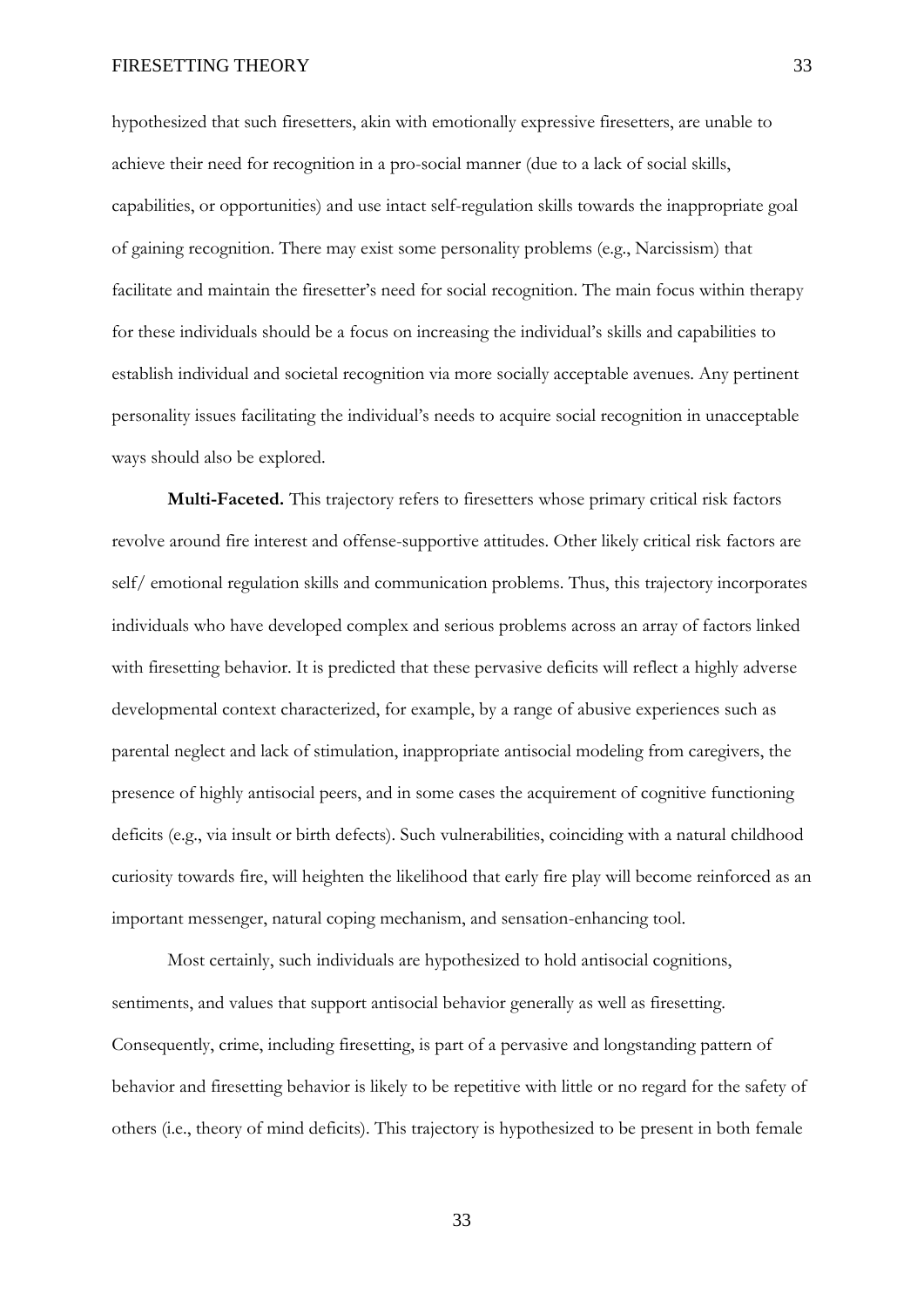and male firesetters although it may be slightly more prevalent in males; especially those who exhibit Antisocial Personality Disorder (*DSM-IV-TR*, 2000).

Fire interest and associated antisocial cognitions form the underlying backbone of this offender and, consequently, firesetting may be used in the service of various needs. As noted earlier, such firesetters are likely to evidence problems also in the areas of self/ emotional regulation (i.e., trait anger and aggression, rumination, poor problem solving, impulsivity) and/or emotional communication. In such cases, due to the individual's identification with fire, fire becomes a tool called upon in the context of poor emotional control and goals associated with retribution and/or the communication of current emotional needs (e.g., setting fire to one's house following a relationship breakdown).

The key difference between this trajectory and the fire interest trajectory relates to the existence of fire interest in the service of antisocial goals and cognitions in addition to the other likely critical risk factors of self-regulation and communication issues. Consequently, a whole variety of potential motivators is likely to be associated with this trajectory. It is the combination of general criminality and inappropriate fire interest that will appear most prominent to the consulting clinician; and that will require intensive treatment in order to alleviate what is likely to be extensive and pervasive firesetting behavior.

#### **Appraisal of the M-TTAF**

 Although preliminary, the M-TTAF represents a comprehensive multi-factorial theory of deliberate adult firesetting and has been developed from unifying the strongest parts of previous theories alongside additional contemporary research findings, and taxonomic knowledge. The M-TTAF combines developmental, biological, psychological, and contextual factors into one overall theory to explain the variety of firesetters and firesetting characteristics presented in clinical practice. In particular, the M-TTAF has built upon and unified Jackson et al.'s (1987) and Fineman's (1980, 1995) theories through stipulating that firesetting and fire interest is the product of powerful social learning experiences as well as associated affect and cognition. A key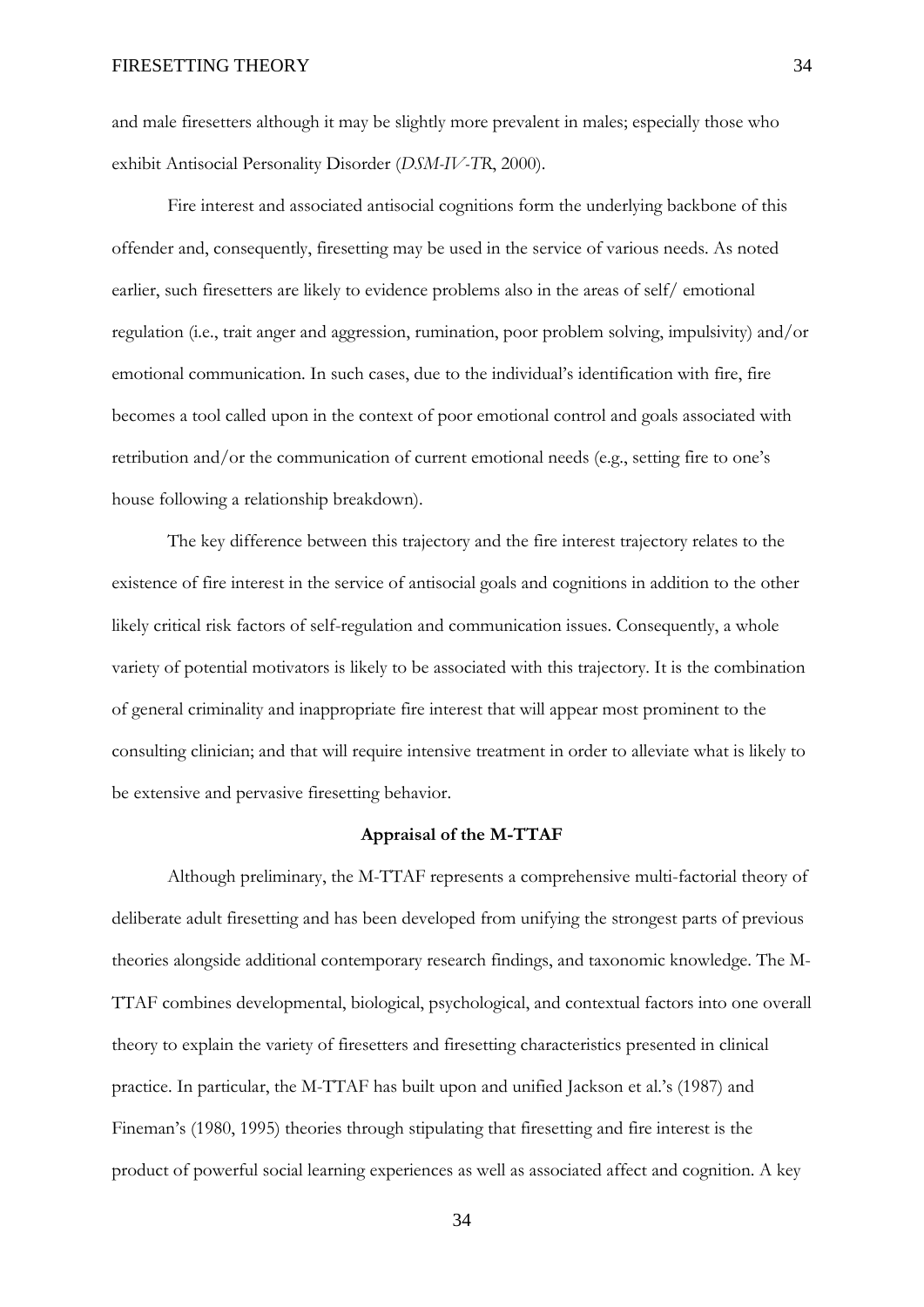difference of the M-TTAF, however, is that it attempts to (1) explain a broader variety of firesetting behaviors (e.g., firesetting as part of a generally criminal career, firesetting and self harm), (2) incorporate and acknowledge the concept of firesetting *desistence*, (3) distinguish between distal and proximal variables, and (4) incorporate typological knowledge in the form of exemplar trajectories associated with firesetting (see Ward & Siegert, 2002).

#### **Key Theoretical Criteria**

 In developing the M-TTAF, we have attempted to adhere to the six required features necessary for the development of successful theory as outlined previously. Here, we reiterate each of the required features and explain how we feel each is addressed within the M-TTAF.

 The first essential criterion revolves around the provision of *multiple factors* that require explication as cognitive, affective, and behavioral variables within a clear account of how such variables interrelate. The M-TTAF adopts a clear multi-factorial approach to the explanation of firesetting that incorporates biology, cultural, contextual, and psychological factors and explains how the cognitive, affective, and behavioral constituents of these culminate in firesetting via interactive proximal factors and triggers, moderating factors (i.e., mental health), social learning, and conditioning theories.

The second criterion stipulates that the psychological phenomena associated with the presenting client should be described as well as any restrictions regarding scope of offending population detailed by the theory. The M-TTAF describes the psychological clinical features of the presenting client as representing a direct reflection of the four psychological vulnerabilities (i.e., inappropriate fire interest/scripts, offense-supportive attitudes, self-regulation issues, and communication problems) that form the critical risk factors associated with firesetting and outlines the likely pattern of such characteristics via five prototype trajectories. The M-TTAF also provides some explanation of the distal factors likely to be associated with deliberate adult firesetting rather than focusing explanation on child or juvenile firesetting per se. Thus, the M-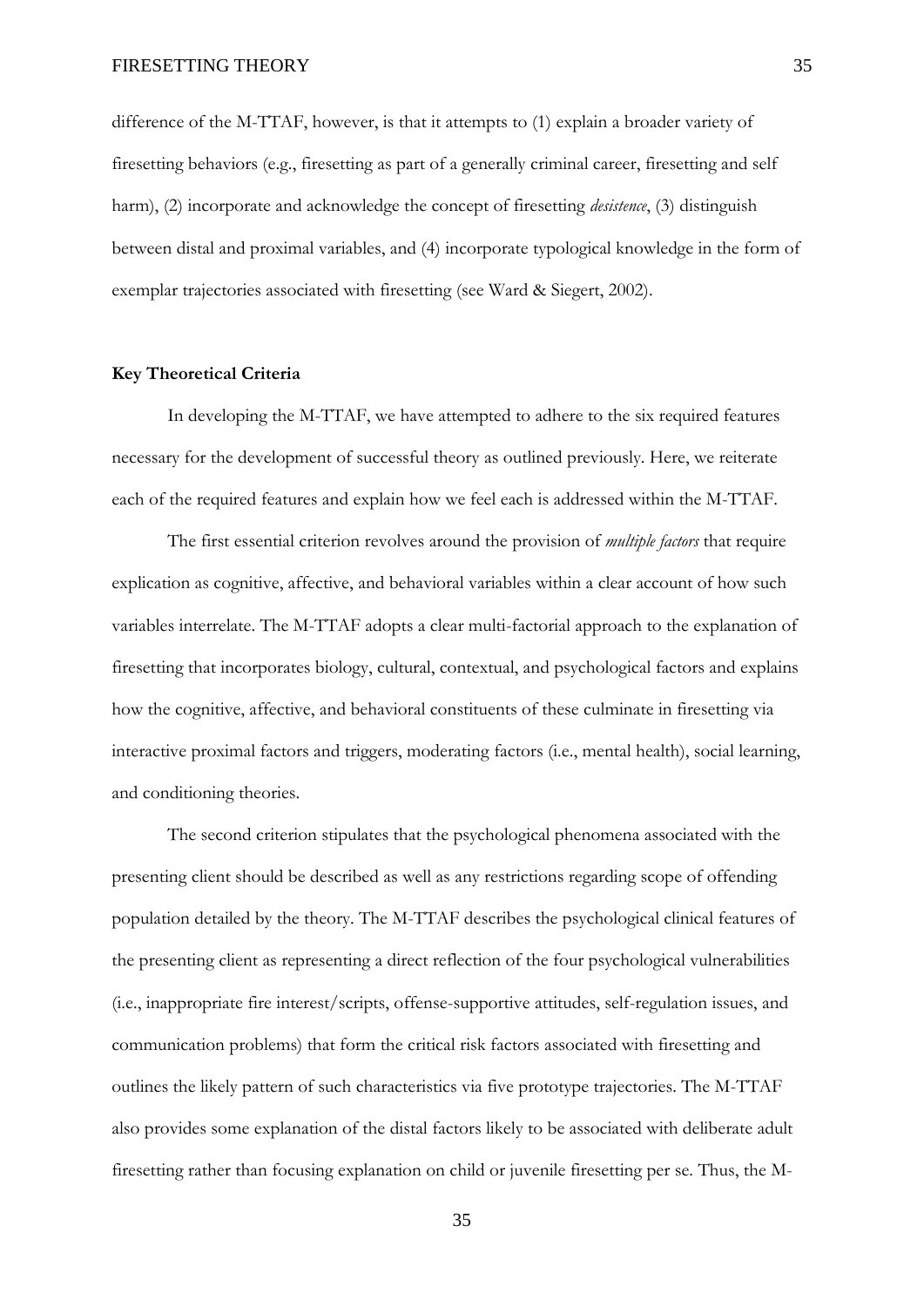TTAF focuses on male and female *adult* firesetters and, as such, has been developed primarily from literature relating to these populations.

The third criterion stipulates that the mechanisms and interaction of mechanisms hypothesized to create the psychological phenomenon associated with the presenting client should be clearly outlined. Within the M-TTAF, the psychological features of the client are hypothesized to represent each of the four groups of psychological vulnerabilities that become triggered into critical risk factors via the effects and various interactions of proximal factors and triggers (e.g., external events, internal affect and cognition) and moderating variables (i.e., mental health and self esteem).

The fourth criterion revolves around the description of likely multiple trajectories that may account for the various offender subtypes described and explored in the research literature. Within the M-TTAF, we have described five hypothesized trajectories that we believe account for, and accommodate the range of offender subtypes proposed in the firesetting literature. We believe that this aspect of the M-TTAF represents significant strengths in relation to its predecessors since the theory is better able to describe (i) firesetting that occurs in the context of other offending behavior, (ii) firesetting as the product of self harm, and (iii) firesetting in the pursuit of social recognition (i.e., 'hero' firesetters). These subtypes have generally not been successfully accommodated in previous theories of firesetting greatly limiting associated scope and practical utility.

The fifth criterion relates to providing an account of both the distal and proximal factors (and interaction of these factors) in the culmination of key psychological phenomenon. In the M-TTAF, distal factors in the form of developmental experiences (an interaction of learning, biological, and cultural factors) are hypothesized to provide an important element, in unison with more proximal factors (e.g., life events, contextual factors and internal factors), in the development of key psychological vulnerabilities. In line with this logic, the M-TTAF is able to explain how some individuals may enter early adulthood with numerous psychological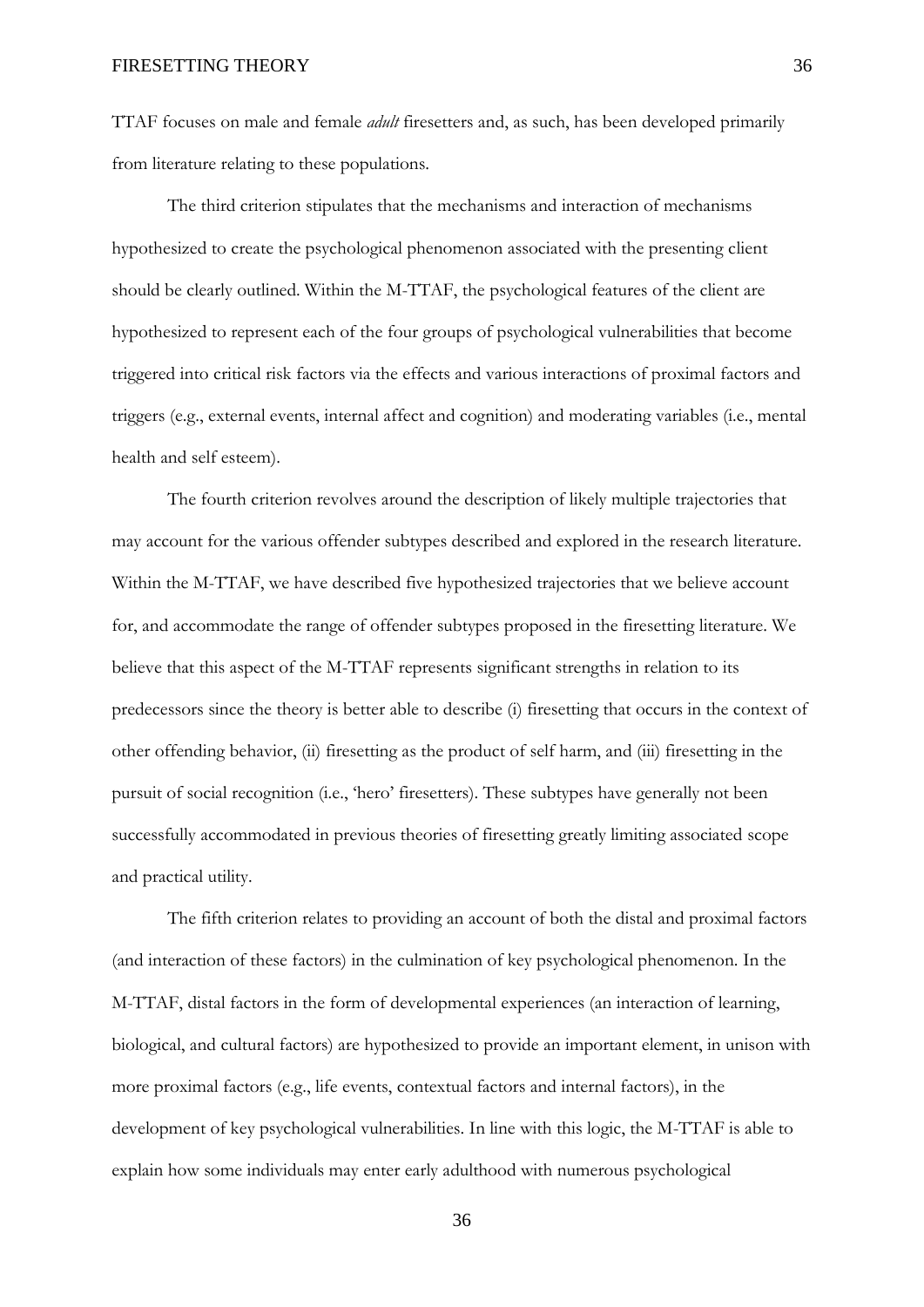vulnerabilities reflecting their early caregiver environment (e.g., poor attachments, social disadvantage) and associated psychological responses, while others may experience relatively positive caregiver environments and begin developing severe psychological vulnerabilities more proximally, during adulthood, as a result of various manifestations of biological, cultural, and contextual factors). We believe that this aspect of the theory represents a key strength since unlike previous theories—the theory is able to detail the myriad factors that interact and manifest variously over an individual's life course to facilitate and reinforce firesetting.

Furthermore, unlike previous theories of firesetting, the M-TTAF is able to outline how some individuals, in the context of adverse developmental context, might not come to offend. The key aspect here relates to how the M-TTAF conceptualizes individual psychological consequences and responses to myriad developmental experiences, social learning in relation to fire, and key moderators in the form of mental health and self esteem. Thus, an individual who experiences poor attachment and social disadvantage as a child may respond to this context in various ways according to temperamental factors and protective factors (e.g., pro social peer relations, high IQ) resulting in various psychological manifestations that will not necessarily constitute vulnerabilities associated with criminal behavior and firesetting. Other individuals, however, may well develop vulnerabilities associated with criminal behavior in the absence of firesetting either because fire has never developed into any pervasive cognitive script, or the context in which they commit crime never affords them the opportunity to fireset.

The final criterion stipulates that the developed theory should provide a level of detail commensurate with contemporary research knowledge and literature on the topic. The M-TTAF has been developed from what we believe to be a scarce and underdeveloped research base. One of the most researched areas is that of typologies and associated motivations (see Lambie & Randall, 2011, for review) and it is precisely because of this that we have unified theoretical components from a previously successful theory in forensic psychology (i.e., Ward & Siegert's Pathways Model, 2002) in order to strengthen the clinical utility and typological trajectories of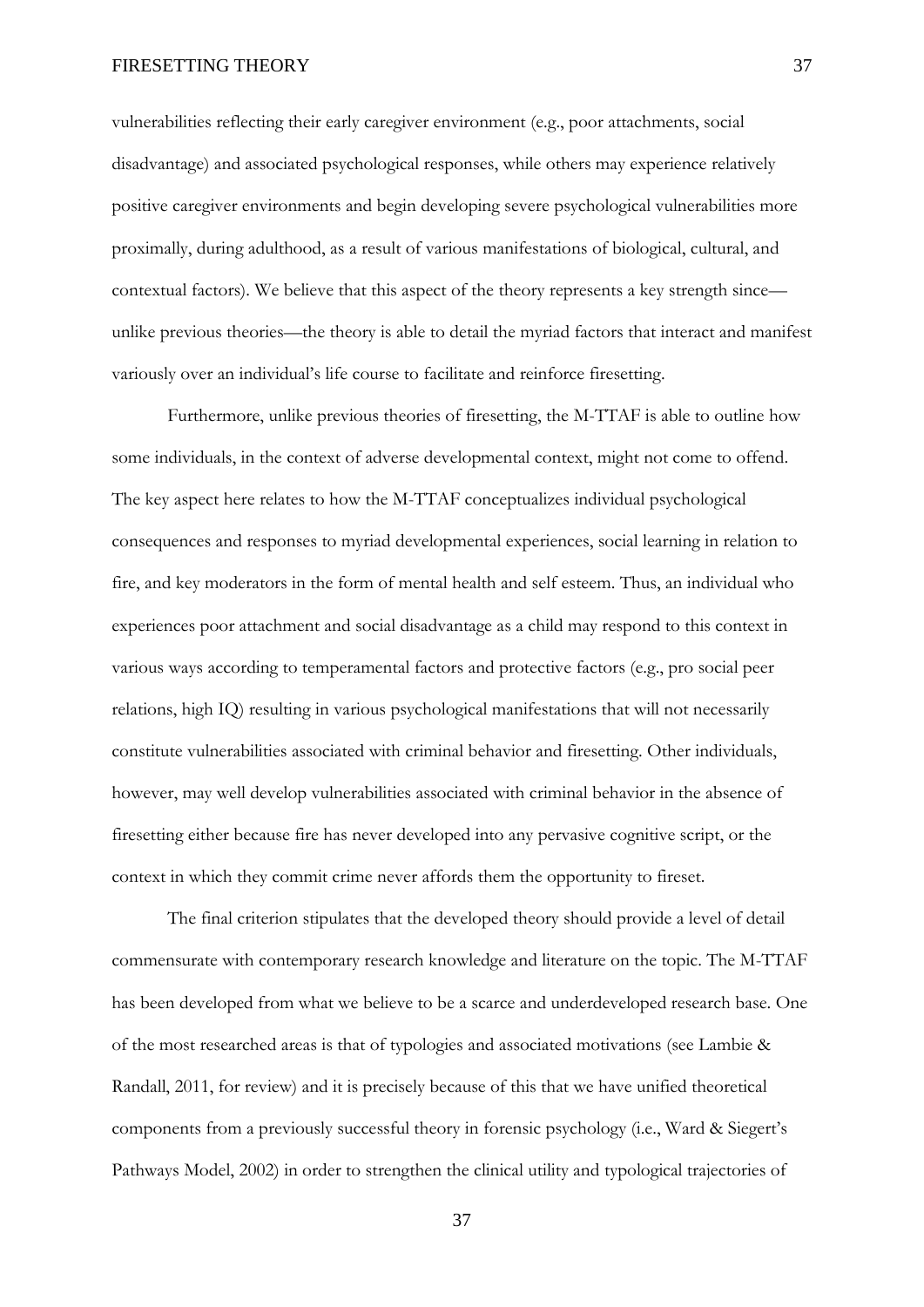the M-TTAF. We are aware that any theory developed within such a largely unspecified and under researched context is likely to lack some explanatory detail. Thus, we invite researchers to begin using the theory as a framework so as to further develop the M-TTAF.

#### **Relative Strength of the M-TTAF**

 Our appraisals of previous longstanding firesetting theories have centered on the relative strength of each theory according to *empirical adequacy*, *external consistency*, *unifying power*, *fertility*, and *explanatory depth* (see Hooker, 1987; Newton-Smith, 2002; Ward et al., 2006). We have attempted to maximize the M-TTAF's strengths on each of these features—particularly in the aspects of unifying power and associated fertility relative to previous theoretical offerings although, of course, there are evident weaknesses. In terms of empirical adequacy, key components of the M-TTAF are supported by current research in firesetting (e.g., communication problems; Rice & Chaplin, 1979; low self esteem; Smith & Short, 1995). However, there are some areas that are admittedly scant (e.g., offense-supportive cognition), and the theory, as a unified whole, is yet to be empirically tested. Consequently, while we believe that the theory is as empirically grounded as possible given the current research knowledge there is clearly room for further empirical support and exploration.

In terms of external consistency, the M-TTAF is consistent with a number of firesetting theories (i.e., Jackson et al., 1987), general criminal behavior (e.g., Huesmann & Eron, 1984; Ward & Siegert, 2002), clinical psychology (i.e., social learning theory, classical conditioning, attachment theory; Bandura, 1977; Bowlby, 1969, 1973; Schachtman & Reilly, 2011), and contemporary social-cognitive psychology (i.e., schema theory; Fiske & Taylor, 2008). Given these resources, we believe that the M-TTAF represents a broad explication and unification of currently accepted firesetter theories within one overall framework (i.e., unifying power). Certainly, the M-TTAF recruits and unites a broader selection of accepted theories rather than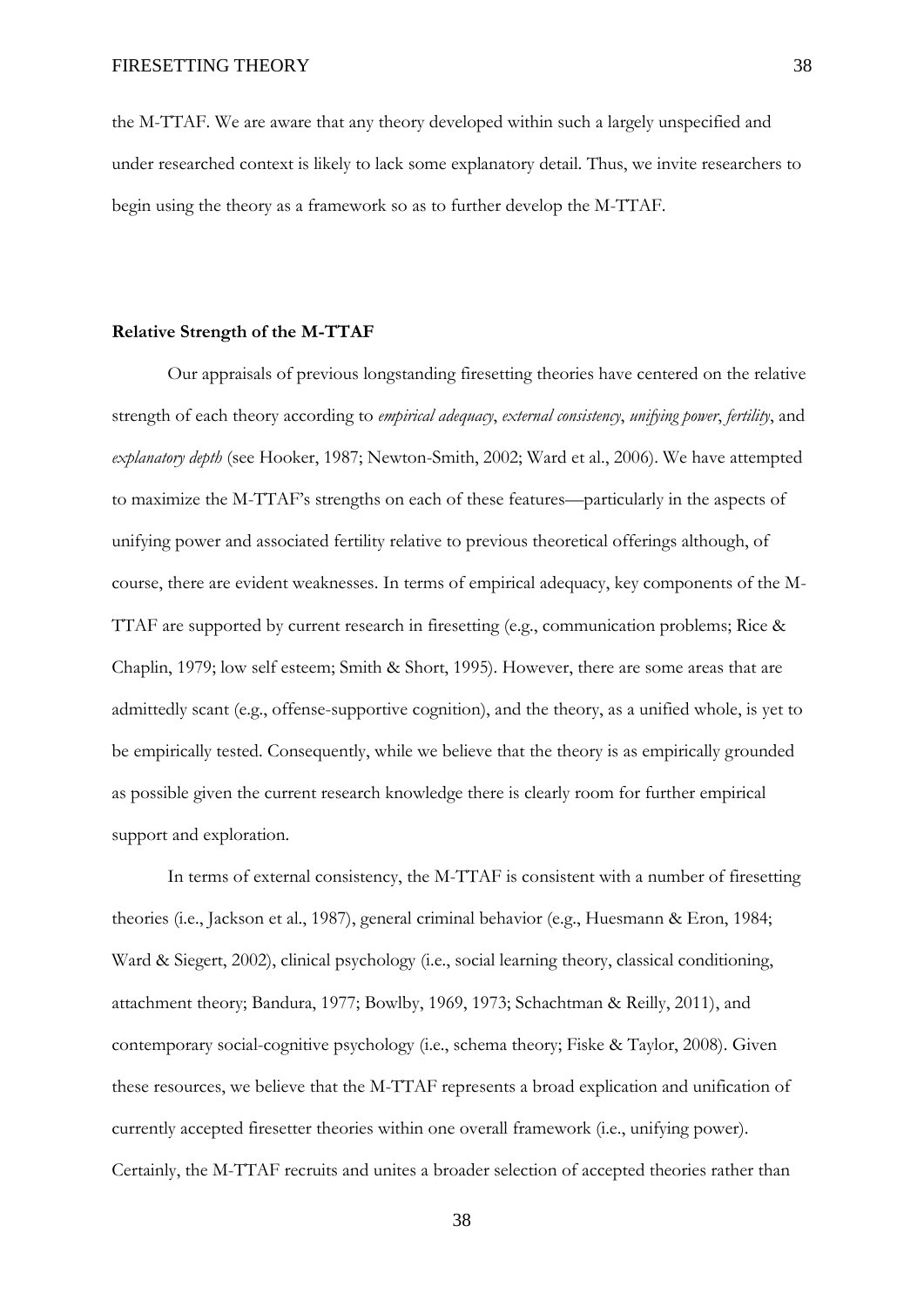limiting to current firesetting theories although the clarity of synthesis may require future analysis as further research and resources within the area become available.

In terms of fertility (both research and clinical) we believe that we have developed a theory that will, in time, generate significant research activity and associated clinical applications. Not only does the M-TTAF provide trajectories that may be tested empirically (e.g., via cluster analysis), but the theory as a whole postulates psychological vulnerabilities and associated critical risk factors that require substantial research evaluation in order to ascertain if these are, indeed, the criminogenic needs associated with various firesetting behaviors. We have arranged key vulnerabilities and associated risk factors according to current research, but we anticipate that our knowledge of these factors will notably increase warranting further M-TTAF developments and amendments.

 Finally, the explanatory depth of the M-TTAF is something that we feel is currently commensurate with the level of detail provided within the firesetting literature. In particular, the M-TTAF is able to explain the difference between a firesetter who sets fires as one of many antisocial behaviors and a firesetter who displays a more specific interest in fire and its attendant trappings. Furthermore, the M-TTAF provides a somewhat more detailed account of the relationships between triggers, psychological factors, moderators, and critical risk factors in the culmination of firesetting behavior and the clinical features of deliberate adult firesetters that is surprisingly absent from previous theory.

#### **Conclusions**

In this paper, we have described development of a new theory of deliberate adult firesetting in the form of the M-TTAF. While the M-TTAF inevitably holds some shortcomings commensurate with existing research knowledge in the field, we believe that this theory represents key advantages over existing theories (e.g., Jackson et al.'s Functional Analysis Theory, 1987 and Fineman's Behavioral-Dynamic Theory, 1980, 1995). Key features of the M-TTAF include: (i) organization of current research into hypothesized dynamic risk factors or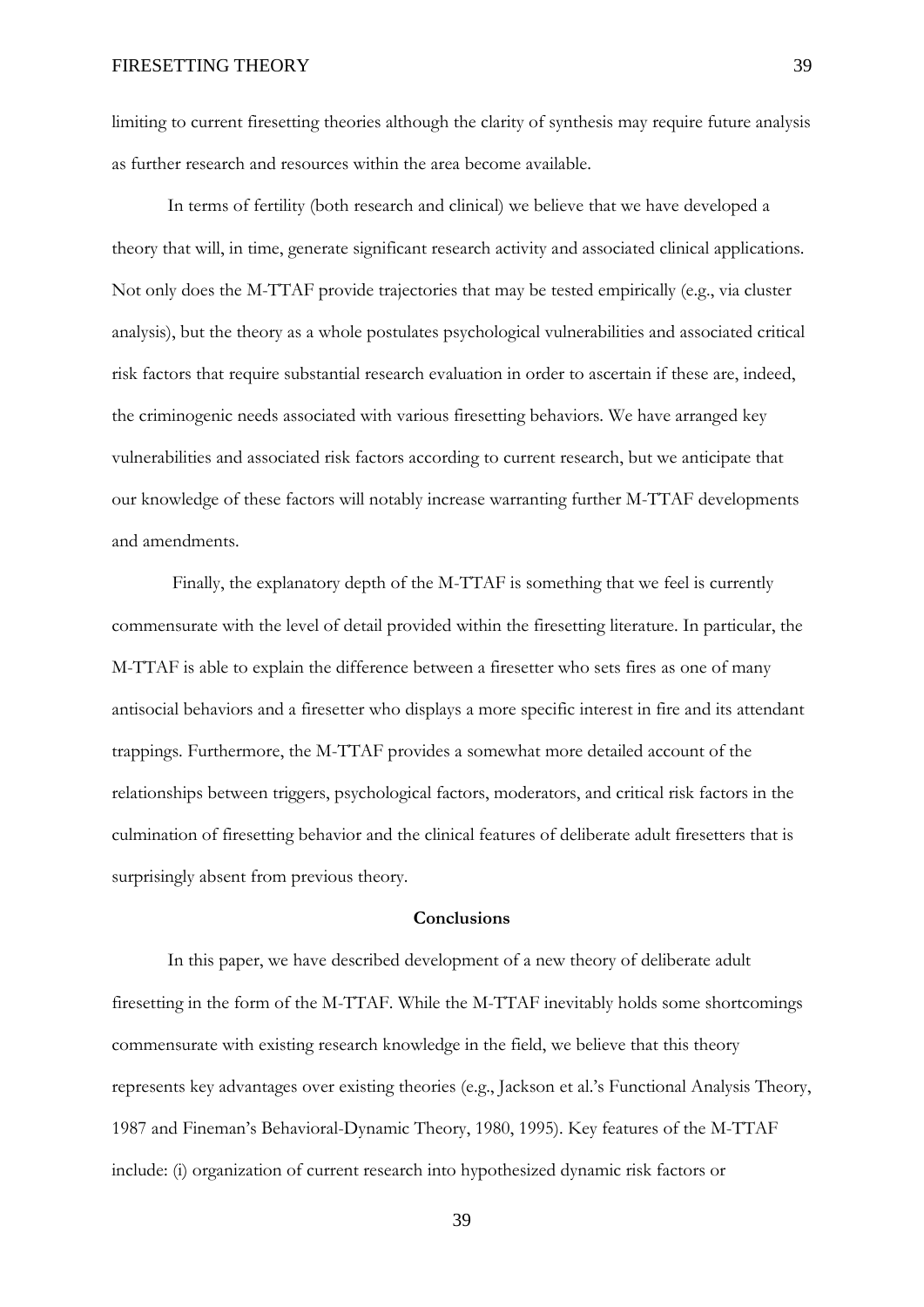vulnerabilities associated with the facilitation and maintenance of firesetting behavior; (ii) unification of distal and proximal factors as contributors to firesetting, (iii) identification of key factors associated with repeated firesetting and firesetting desistence, and (iv) description of key firesetting trajectories (or routes associated with various firesetting behaviors) that account for firesetting within the context of generally antisocial behavior as well as that associated specifically with fire interest. Our intention, in developing the M-TTAF has been to embrace the key strengths of previous pioneering theories of firesetting, and to further build upon this work through unifying these strengths with other critical theoretical components and factors. Of course, there are some weaknesses with the M-TTAF. However, we hope that we have generated a theory that will move the firesetting field forward so as to learn more about the assessment and treatment of what is an intricate, multifaceted, and extremely complex behavior.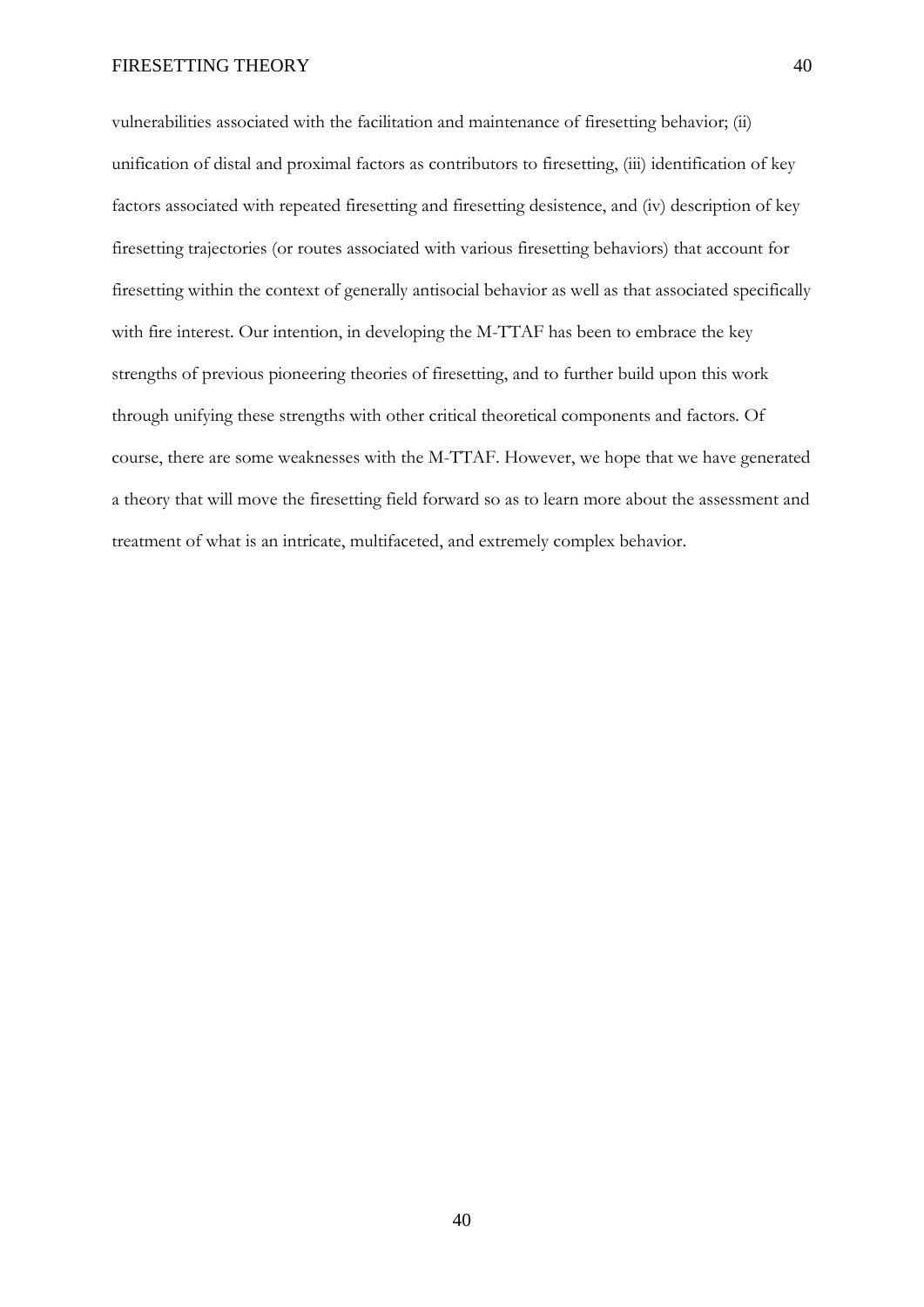#### **References**

- Almond, L., Duggan, L., Shine, J., & Canter, D. (2005). Test of the arson action system model in an incarcerated population. *Psychology, Crime & Law, 11*(1), 1-15. doi:10.1080/1068316031009634287
- American Psychiatric Association. (2000). *Diagnostic and statistical manual of mental disorders : DSM-IV-TR* (4th ed.). Washington: American Psychiatric Association.
- Anderson, C. A., Anderson, K. B., & Deuser, W. E. (1996). Examining an Affective Aggression Framework Weapon and Temperature Effects on Aggressive Thoughts, Affect, and Attitudes. *Personality and Social Psychology Bulletin, 22*(4), 366-376. doi:10.1177/0146167296224004
- Anderson, C. A., & Bushman, B. J. (2002). Human agression. *Annual Review of Psychology, 53*(1), 27.
- Anderson, C. A., Deuser, W. E., & DeNeve, K. M. (1995). Hot Temperatures, Hostile Affect, Hostile Cognition, and Arousal: Tests of a General Model of Affective Aggression. *Personality and Social Psychology Bulletin, 21*(5), 434-448. doi:10.1177/0146167295215002
- Anderson, C. A., & Dill, K. E. (2000). Video games and aggressive thoughts, feelings, and behavior in the laboratory and in life. *Journal of Personality and Social Psychology, 78*(4), 772- 790. doi:10.1037/0022-3514.78.4.772
- Bandura, A. (1976). Self reinforcement: theoretical and methodological considerations. *Behaviorism, 4*(2), 135-155.

Bandura, A. (1977). *Social learning theory*. Oxford England: Prentice-Hall.

Baron-Cohen, S., & Wheelwright, S. (2004). The empathy quotient: An investigation of adults with asperger syndrome or high functioning autism, and normal sex differences. *Journal of Autism and Developmental Disorders, 34*(2), 163-175.

Barracato, J. S. (1979). *Fire : is it arson?* Hartford, CT: Ætna Casualty and Surety Company.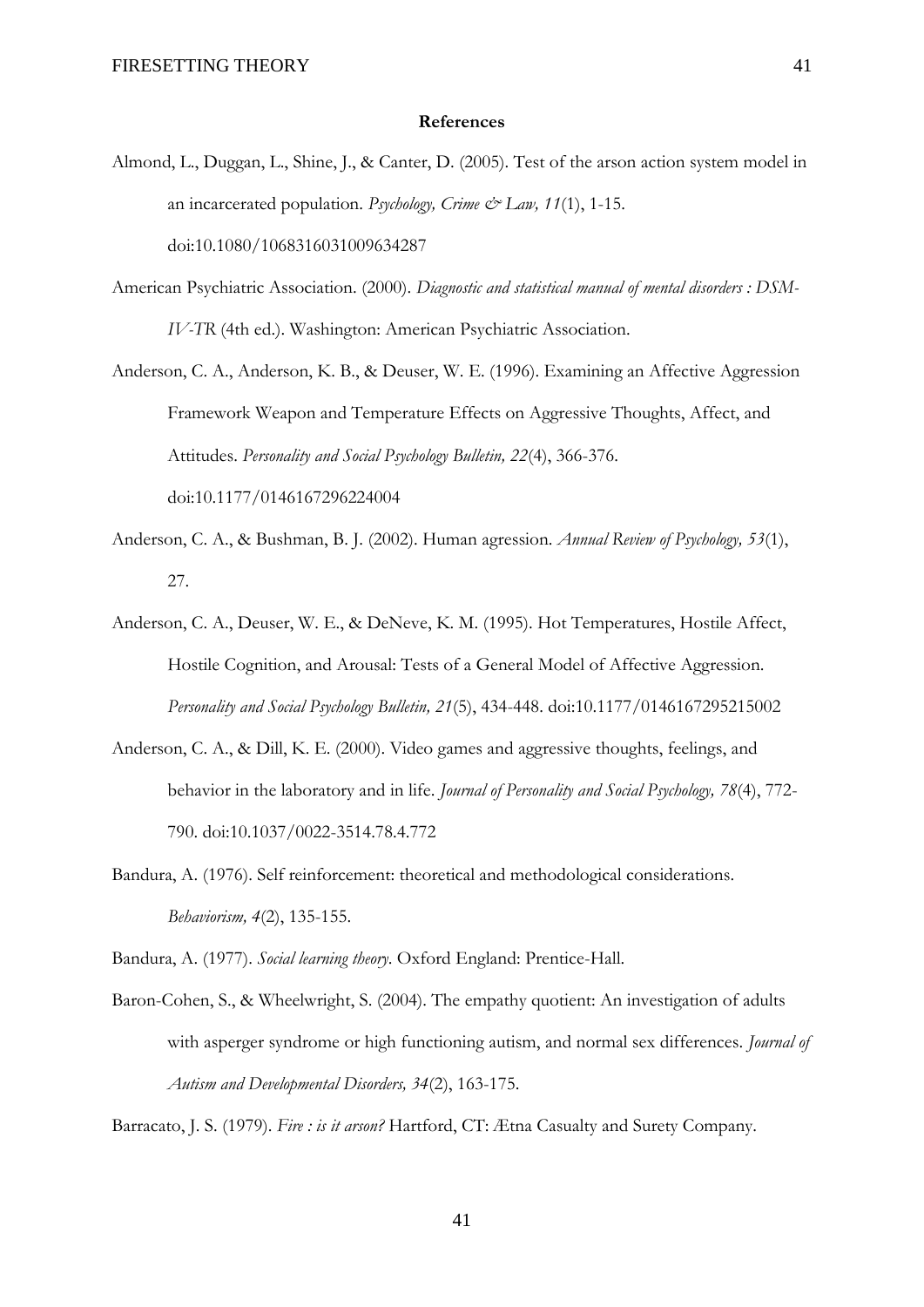- Bartholomew, K., & Horowitz, L. M. (1991). Attachment styles among young adults: A test of a four-category model. *Journal of Personality and Social Psychology, 61*(2), 226-244. doi:10.1037/0022-3514.61.2.226
- Baumeister, R. F., & Heatherton, T. F. (1996). Self-Regulation Failure: An Overview. *Psychological Inquiry, 7*(1), 1.
- Baumeister, R. F., & Vohs, K. D. (2004). *Handbook of self-regulation : research, theory, and applications*. New York ; London: Guilford Press.
- Bennett, W. M., & Hess, K. M. (1984). *The Arsonist: A Closer Look*. Springfield, IL Charles C Thomas.
- Boekaerts, M., Pintrich, P. R., & Zeider, M. (2000). *Handbook of self-regulation*. London: Academic Press.
- Bowlby, J. (1969). *Attachment and loss: Volume 1. Attachment*. NY: Basic Books.
- Bowlby, J. (1973). *Attachment and loss: Volume 2. Separation: Anxiety and anger*. NY: Basic Books.
- Bowlby, J. (1980). *Attachment and loss*. New York, NY US: Basic Books.
- Bradford, J. M. (1982). Arson: A clinical study. *The Canadian Journal of Psychiatry / La Revue canadienne de psychiatrie, 27*(3), 188-193.
- Canter, D., & Fritzon, K. (1998). Differentiating arsonists: A model of firesetting actions and characteristics. *Legal and Criminological Psychology, 3*(Part 1), 73-96.
- Cassel, E., & Bernstein, D. A. (2007). *Criminal Behavior* (2nd ed.). Needham Heights, MA: Pearson.
- Coid, J. (1993). An affective syndrome in psychopaths with borderline personality disorder? *The British Journal of Psychiatry, 162*(5), 641-650. doi:10.1192/bjp.162.5.641
- Coid, J., Kahtan, N., Gault, S., & Jarman, B. (1999). Patients with personality disorder admitted to secure forensic psychiatry services. *British Journal of Psychiatry, 175*, 528-536. doi:10.1192/bjp.175.6.528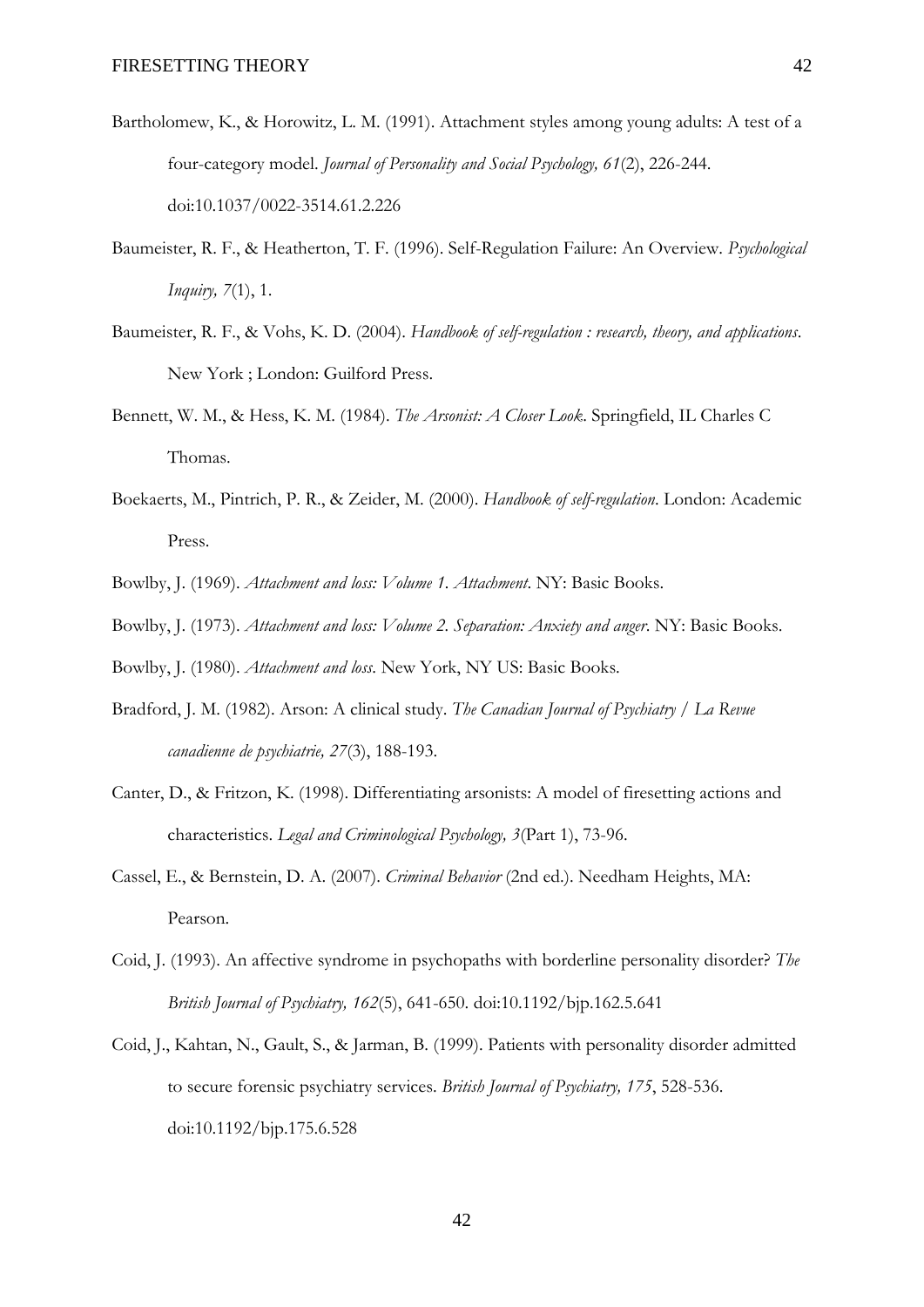Cook, R. F., Hersch, R., Gaynor, J., & Roehl, J. (1989). *The National Juvenile Firesetter/Arson Control and Prevention Program assessment report*. Washington, D.C.: Institute for Social Analysis.

Dennet, M. F. (1980). *Fire investigation*. Oxford: Pergamon Press.

- Dickens, G., Sugarman, P., Edgar, S., Hofberg, K., Tewari, S., & Ahmad, F. (2009). Recidivism and dangerousness in arsonists. *Journal of Forensic Psychiatry & Psychology, 20*(5), 621-639. doi:10.1080/14789940903174006
- Dickens, G., Sugarman, P., & Gannon, T. A. (Eds.). (in press). *Firestting and mental health: Theory, research and practice*: RCPsych Pubs.
- Doley, R. (2003). Making Sense of Arson Through Classification. *Psychiatry, Psychology and Law, 10*(2), 346-352.
- Elbogen, E. B., & Johnson, S. C. (2009). The intricate link between violence and mental disorder: Results from the national epidemiologic survey on alcohol and related conditions. *Archives of General Psychiatry, 66*(2), 152-161. doi:10.1001/archgenpsychiatry.2008.537

Erikson, E. H. (1968). *Identity: youth and crisis*. Oxford England: Norton & Co.

Faulk, M. (1994). *Basic forensic psychiatry* (2nd ed.). Oxford: Blackwell Scientific.

Fessler, D. M. T. (2006). A Burning Desire: Steps Toward an Evolutionary Psychology of Fire Learning. *Journal of Cognition and Culture, 6*(3-4), 429-451. doi:10.1163/156853706778554986

Fineman, K. R. (1980). Firesetting in childhood and adolescence. *Psychiatric Clinics of North America, 3*(483−499).

- Fineman, K. R. (1995). A model for the qualitative analysis of child and adult fire deviant behavior. *American Journal of Forensic Psychology, 13*(1), 31-60.
- Finkelhor, D. (1984). *Child Sexual Abuse*. New York: Free Press.
- Fiske, S. T., & Taylor, S. E. (2008). *Social cognition: From brains to culture*. Boston, MA: McGraw-Hill.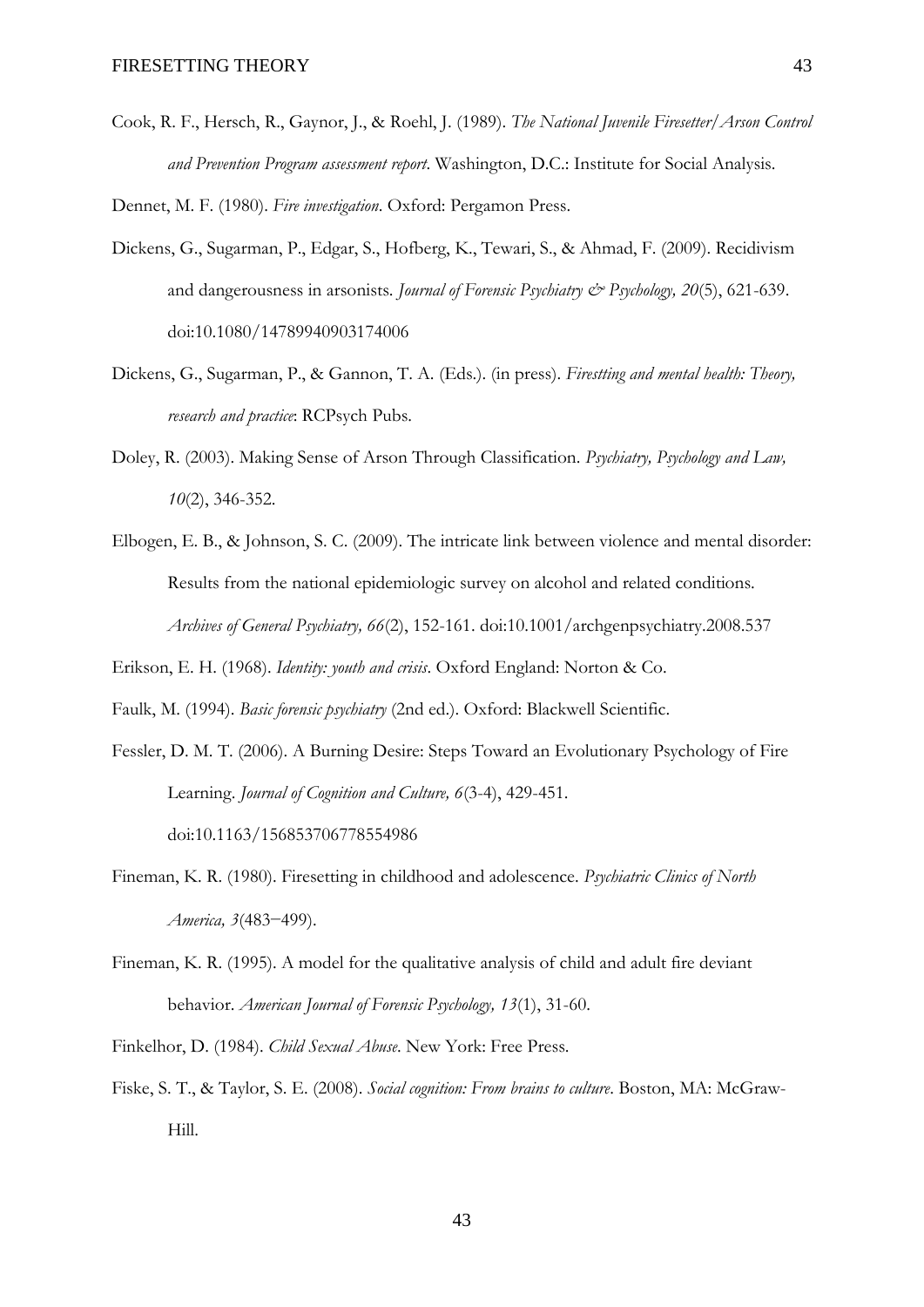- Focus Adolescent Services (n.d.). Firesetting and Youth Retrieved March 7, 2011, from <http://www.focusas.com/Firesetting.html>
- Fritzon, K. (in press). Theories on arson: The action systems model. In Dickens, G., Sugarman, P., & Gannon, T. A. (in press). *Firesetting: Theory, research and practice*. RCPsychiatrists
- Fritzon, K., Canter, D., & Wilton, Z. (2001). The application of an action system model to destructive behaviour: The examples of arson and terrorism. *Behavioural Sciences and the Law, 19*, 657-690. doi: 10.1002/bsi.464.
- Gannon, T. A. (2010). Female arsonists: Key features, psychopathologies, and treatment needs. *Psychiatry: Interpersonal and Biological Processes, 73*(2), 173-189. doi:10.1521/psyc.2010.73.2.173
- Gannon, T. A., & Barrowcliffe, E. (in press). Firesetting in the General Population: The Development and Validation of the Fire Setting and Fire Proclivity Scales. *Legal and Criminological Psychology*.
- Gannon, T. A., Collie, R. M., Ward, T., & Thakker, J. (2008). Rape: Psychopathology, theory and treatment. *Clinical Psychology Review, 28*(6), 982-1008. doi:10.1016/j.cpr.2008.02.005
- Gannon, T. A., & Pina, A. (2010). Firesetting: Psychopathology, theory and treatment. *Aggression and Violent Behavior, 15*(3), 224-238. doi:10.1016/j.avb.2010.01.001
- Gannon, T. A., Ward, T., Beech, A., & Fisher, D. (2007). *Aggressive Offenders' Cognition: Theory, Research and Practice*. Sussex, UK: Wiley.
- Gaynor, J. (1991). Firesetting In M. Lewis (Ed.), *Child and adolescent psychiatry: A comprehensive textbook* (pp. 591-603). Baltimore, MD: Williams & Wilkins.
- Geller, J. L. (1992a). Pathological firesetting in adults. *International Journal of Law and Psychiatry, 15*, 283-302.
- Geller, J. L. (1992b). Arson in review: From profit to pathology. *Psychiatric Clinics of North America, 15*, 623-645.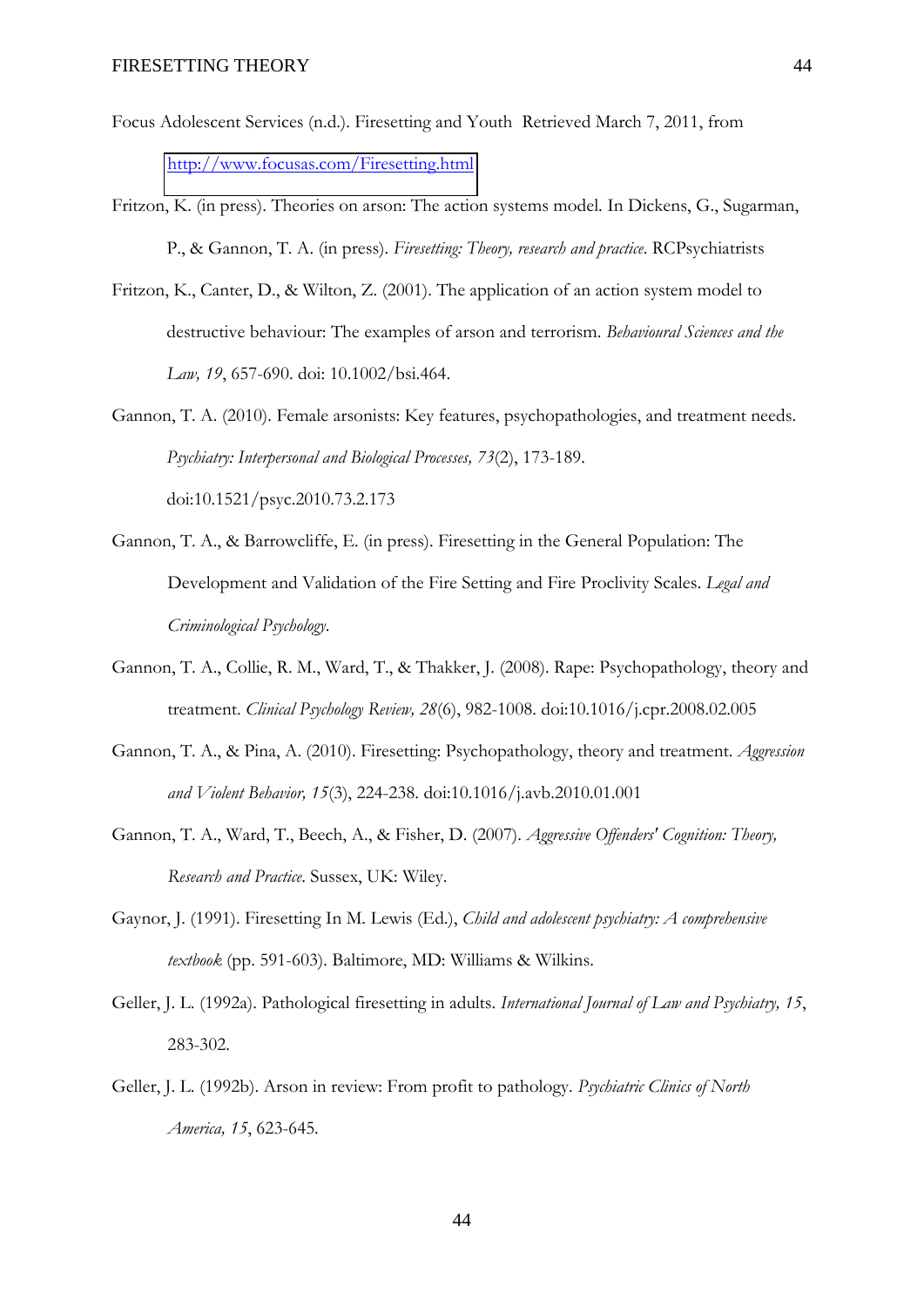- Geller, J. L. (2007). Firesetting: A burning issue. In R. Kocsis (Ed), *Criminal Profiling and Serial Violent Crime* (pp.141-178). Totowa, NJ: Humana Press.
- Haines, S., Lambie, I., & Seymour, F. (2006). International approaches to reducing deliberately lit fires: prevention programmes. *New Zealand Fire Service Commission research report* (Vol. 63). Wellington, N.Z.: New Zealand Fire Service Commission.
- Hall, J. R., Jr. . (2010). Intentional Fires. Quincy, MA: NFPA Fire Analysis and Research.
- Harris, G. T., & Rice, M. E. (1996). A typology of mentally disordered firesetters. *Journal of Interpersonal Violence, 11*(3), 351-363. doi:10.1177/088626096011003003
- Hazan, C., & Shaver, P. (1987). Romantic love conceptualized as an attachment process. *Journal of Personality and Social Psychology, 52*(3), 511-524. doi:10.1037/0022-3514.52.3.511
- Hollon, S. D., & Kriss, M. R. (1984). Cognitive factors in clinical research and practice. *Clinical Psychology Review, 4*(1), 35-76. doi:10.1016/0272-7358(84)90036-9

Hooker, C. A. (1987). *A realistic theory of science*. Albany, NY: State University of New York Press.

- Hubbard, D. J. (2006). Should We Be Targeting Self-Esteem in Treatment for Offenders: Do Gender and Race Matter in Whether Self-Esteem Matters? *Journal of Offender Rehabilitation, 44*(1), 39-57.
- Huesmann, L. R. (1988). An Information Processing Model for the Development of Aggression. *Aggressive Behavior, 14*(1), 13-24.
- Huesmann, L. R., & Eron, L. D. (1984). Cognitive Processes and the Persistence of Aggressive Behavior. *Aggressive Behavior, 10*(3), 243-251.
- Icove, D. J., & Estepp, M. H. (1987). Motive-based offender profiles of arson and fire-related crimes. *FBI Law Enforcement Bulletin, 56*(4), 17-23.

Inciardi, J. (1970). The adult firesetter. *Criminology, 8*, 145-155.

Jackson, H. F. (1994). Assessment of fire-setters. In M.McMurran & J.Hodge (Eds.), *The Assessment of Criminal Behaviours in Secure Settings* (pp. 94–126). London: Jessica Kingsley.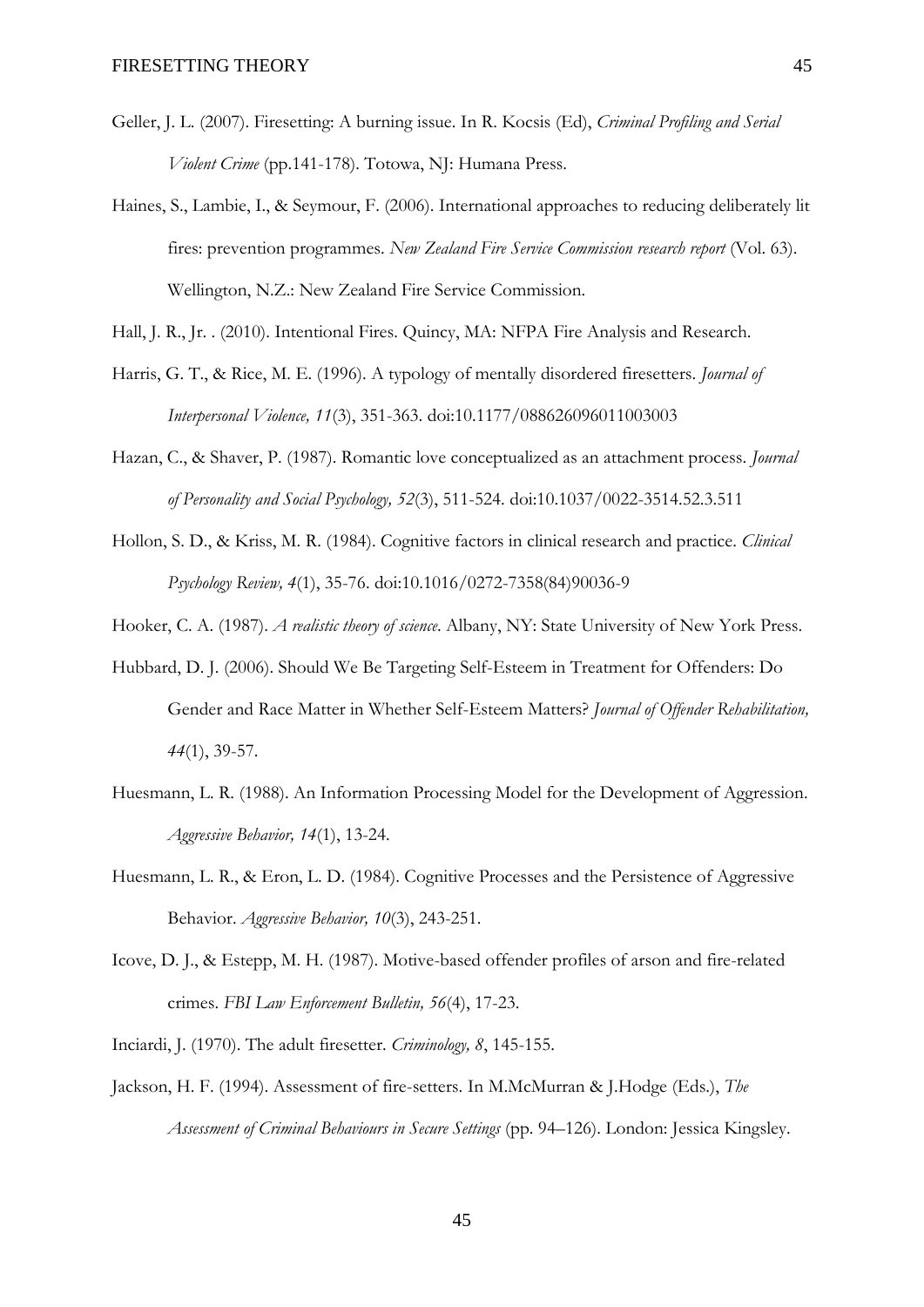- Jackson, H. F., Glass, C., & Hope, S. (1987). A functional analysis of recidivistic arson. *British Journal of Clinical Psychology, 26*(3), 175-185.
- Kalmar, D., & Sternberg, R. (1988). Theory knitting: An integrative approach to theory development. *Philosophical Psychology, 1*(2), 153-170.
- Karoly, P. (1993). mechanisms of self-regulation: A systems view. *Annual Review of Psychology, 44*(1), 23-52.
- Kidd, S. (1997). Arson The problem that won't go away. *Fire Prevention*(298), 27-29.
- Kolko, D. J. (1985). Juvenile firesetting: A review and methodological critique. *Clinical Psychology Review, 5*(4), 345-376. doi:10.1016/0272-7358(85)90012-1
- Kolko, D. J., & Kazdin, A. E. (1986). A conceptualization of firesetting in children and adolescents. *Journal of Abnormal Child Psychology, 14*(1), 49-61. doi:10.1007/bf00917221
- Koson, D. F., & Dvoskin, J. (1982). Arson: A diagnostic survey. *Bulletin of the American Academy of Psychiatry & the Law, 10*(1), 39-49.

Kukla, A. (2001). *Methods of theoretical psychology*. Cambridge, MA US: The MIT Press.

- Lambie, I., & Randell, I. (2011). Creating a firestorm: A review of children who deliberately light fires. *Clinical Psychology Review, 31*(3), 307-327. doi:10.1016/j.cpr.2010.12.010
- Laub, J. H., & Sampson, R. J. (2003). *Shared beginnings, divergent lives: Delinquent boys to age 70*. Cambridge, MA US: Harvard University Press.
- Laws, D. R., & Ward, T. (2011). *Desistance from sex offending: Alternatives to throwing away the keys*. New York, NY US: Guilford Press.
- Leong, G. B. (1992). A psychiatric study of persons charged with arson. *Journal of Forensic Sciences, 37*(5), 1319-1326.
- Levin, B. (1976). Psychological characteristics of firesetters. *Fire Journal, 70*(2), 36-41.
- Lewis, N. D. C., & Yarnell, H. (1951). *Pathological firesetting; pyromania*. New York: Nervous and Mental Disease Monographs.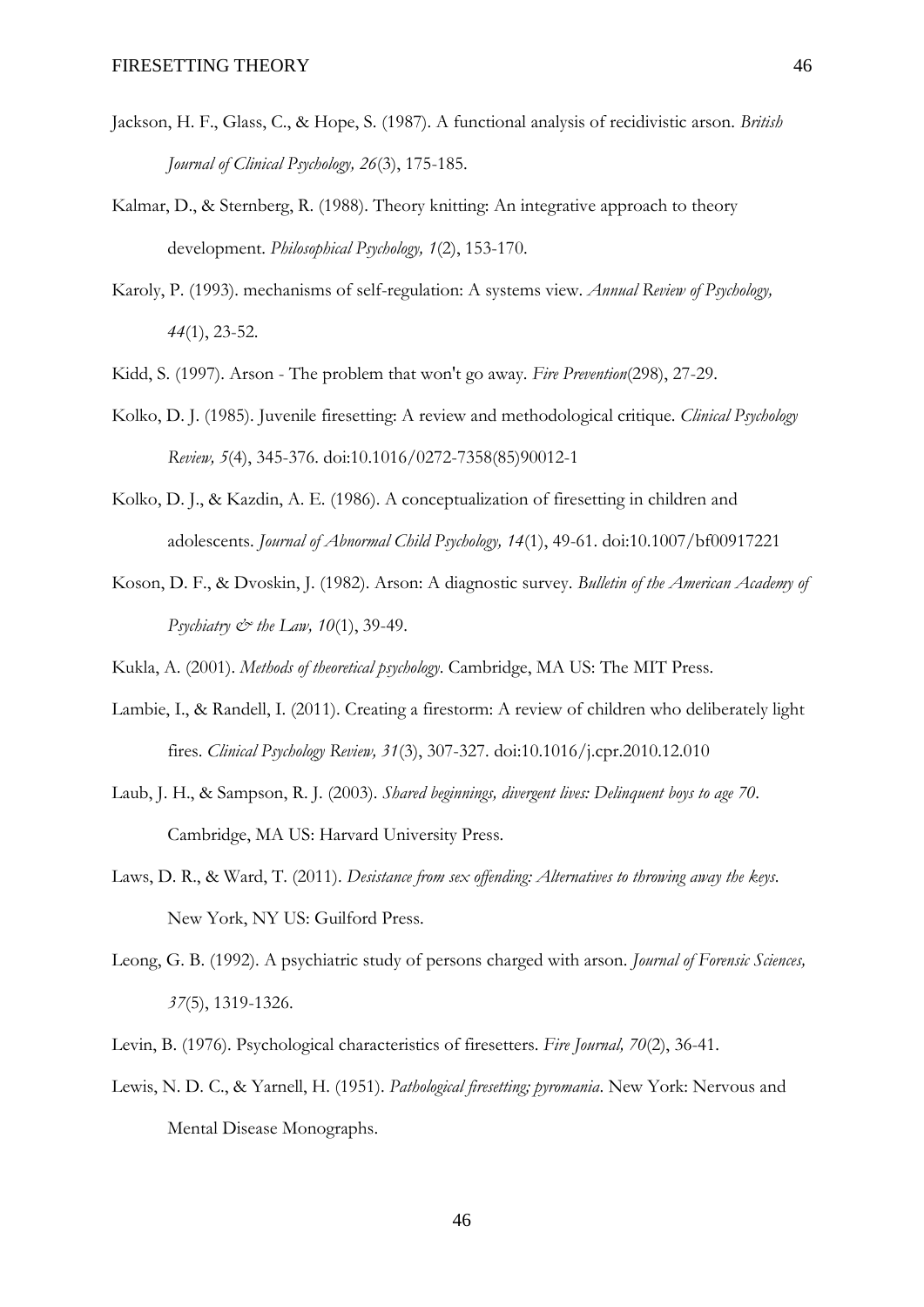Linehan, M. M. (1993). *Cognitive-behavioral treatment of borderline personality disorder*. New York, NY US: Guilford Press.

Luthar, S. S., & Zigler, E. (1991). Vulnerability and competence: A review of research on resilience in childhood. *American Journal of Orthopsychiatry, 61*(1), 6-22. doi:10.1037/h0079218

- Macht, L. B., & Mack, J. E. (1968). The firesetter syndrome. *Psychiatry: Journal for the Study of Interpersonal Processes, 31*(3), 277-288.
- Maruna, S. (2001). *Making good: How ex-convicts reform and rebuild their lives*. Washington, DC US: American Psychological Association.
- Masten, A. S., Best, K. M., & Garmezy, N. (1990). Resilience and development: Contributions from the study of children who overcome adversity. *Development and Psychopathology, 2*(4), 425-444. doi:10.1017/s0954579400005812
- McKerracher, D. W., & Dacre, A. J. (1966). A study of arsonists in a special security hospital. *British Journal of Psychiatry, 112*(492), 1151-1154. doi:10.1192/bjp.112.492.1151
- Miller, S., & Fritzon, K. (2007). Functional consistency across two behavioural modalities: firesetting and self-harm in female special hospital patients. *Criminal Behaviour & Mental Health, 17*(1), 31-44. doi:10.1002/cbm.637
- Moll, K. D. (1974). *Arson, Vandalism & Violence: Law Enforcement Problems Affecting Fire Departments*. Washington, DC: Law Enforcement Assistance Administration, US Department of Justice.
- Muckley, A. (1997). *Firesetting: Addressing offending behaviour, A resource and training manual*: Redcar and Cleveland Psychological Service.
- Newton-Smith, W. (2002). *A companion to the philosophy of science*. Oxford: Blackwell.
- Noblett, S., & Nelson, B. (2001). A psychosocial approach to Arson A case controlled study of female offenders. *Medicine, Science and the Law, 41*(4), 325-330.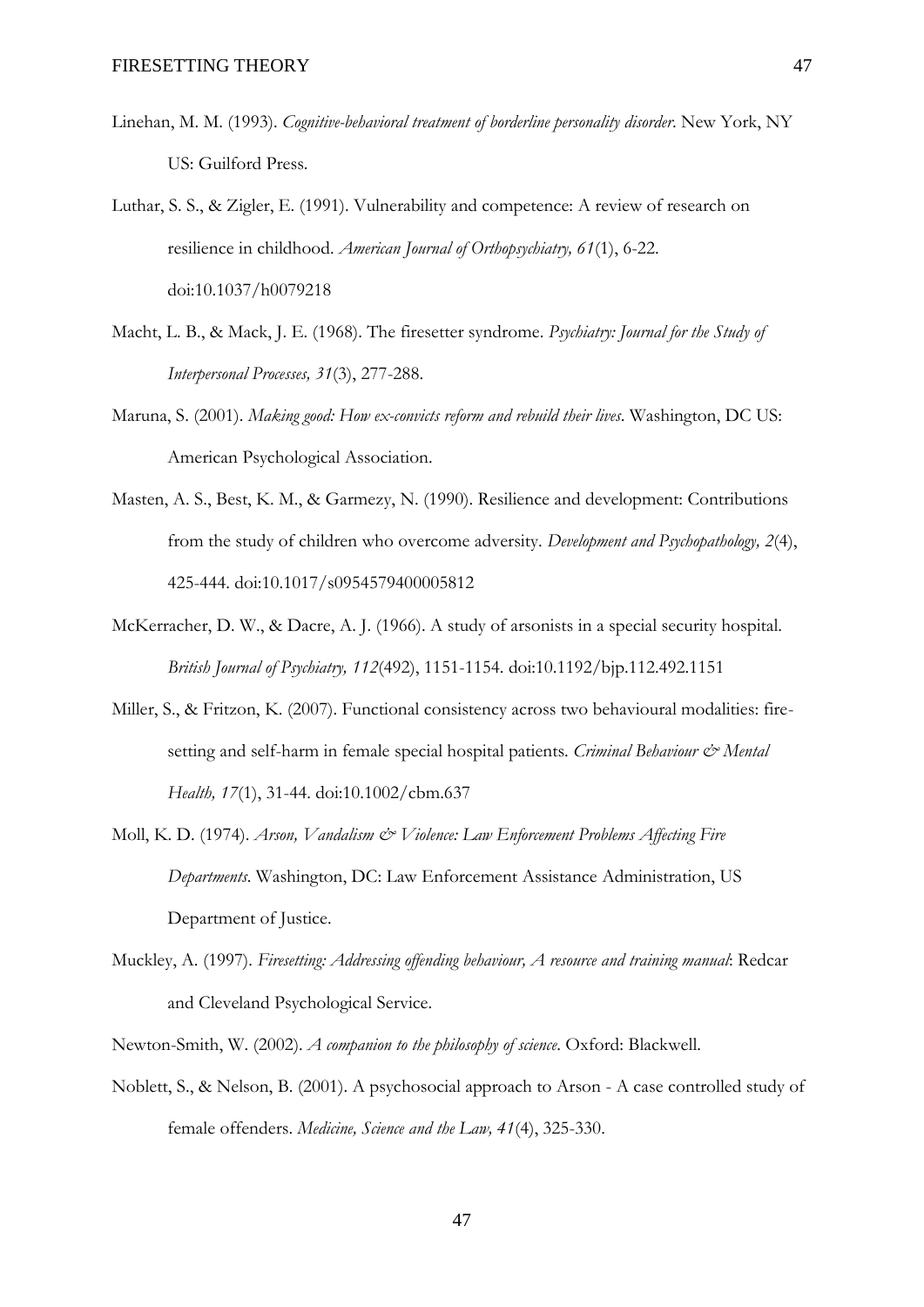- Oser, C. B. (2006). The Criminal Offending- Self-Esteem Nexus: Which Version of the Self-Esteem Theory Is Supported? *The Prison Journal, 86*(3), 344-363. doi:10.1177/0032885506291024
- Pettiway, L. E. (1987). Arson for revenge: The role of environmental situation, age, sex, and race. *Journal of Quantitative Criminology, 3*(2), 169-184.
- Polaschek, D. L. L., Calvert, S. W., & Gannon, T. A. (2009). Linking violent thinking: Implicit theory-based research with violent offenders. *Journal of Interpersonal Violence, 24*(1), 75-96. doi:10.1177/0886260508315781
- Polaschek, D. L. L., & Gannon, T. A. (2004). The implicit theories of rapists: What convicted offenders tell us. *Sexual Abuse: Journal of Research and Treatment, 16*(4), 299-314.
- Prins, H. A. (1994). *Fire-raising : its motivation and management*. London: New York : Routledge.
- Prins, H. A., Tennent, G., & Trick, K. (1985). Motives for arson (fire raising). *Medicine, Science and the Law, 25*(4), 275-278.
- Räsänen, P., Puumalainen, T., Janhonen, S., & Väisänen, E. (1996). Fire-Setting from the Viewpoint of an Arsonist. *Journal of Psychosocial Nursing and Mental Health Services, 34*(3), 16- 21.
- Rautaheimo, J. (1989). Making of an arsonist. *Fire Prevention*(223), 30-35.
- Rice, M. E., & Chaplin, T. C. (1979). Social skills training for hospitalized male arsonists. *Journal of Behavior Therapy and Experimental Psychiatry, 10*(2), 105-108. doi:10.1016/0005- 7916(79)90083-1
- Rice, M. E., & Harris, G. T. (1991). Firesetters admitted to a maximum security psychiatric institution: Offenders and offenses. *Journal of Interpersonal Violence, 6*(4), 461-475. doi:10.1177/088626091006004005
- Rice, M. E., & Harris, G. T. (1996). Predicting the recidivism of mentally disordered firesetters. *Journal of Interpersonal Violence, 11*(3), 364-375. doi:10.1177/088626096011003004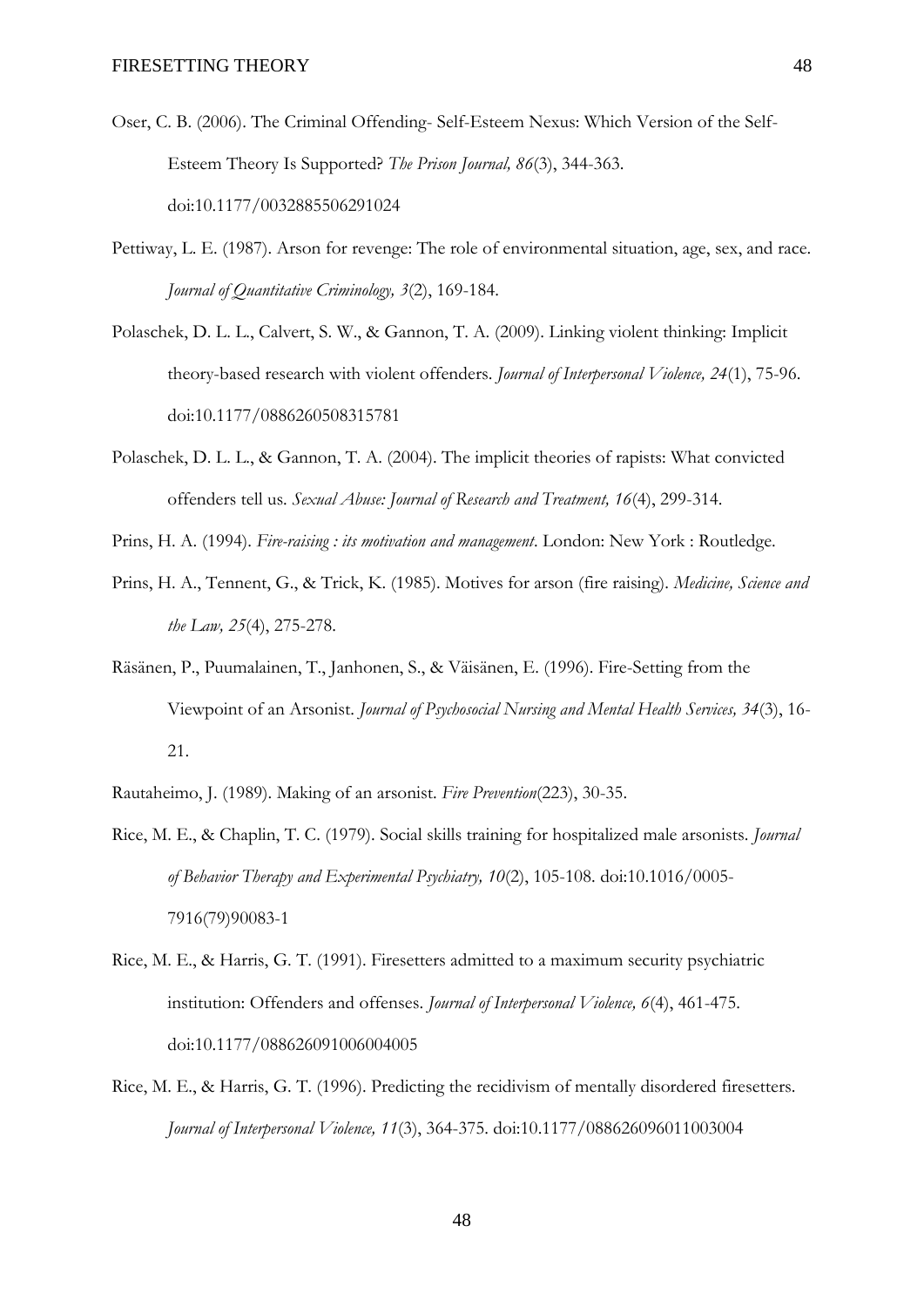- Rice, M. E., & Harris, G. T. (2008). Arson. In P. V.N. (Ed.), *The Encyclopedia of Social Problems*. Thousand Oaks, CA: Sage.
- Rider, A. O. (1980). The firesetter a psychological profile, part one. *FBI law enforcement bulletin, 49*(6), 6-13.
- Ritchie, E. C., & Huff, T. G. (1999). Psychiatric aspects of arsonists. *Journal of Forensic Sciences, 44*(4), 733-740.
- Ritvo, E., Shanok, S. S., & Lewis, D. O. (1983). Firesetting and nonfiresetting delinquents: A comparison of neuropsychiatric, psychoeducational, experiential, and behavioral characteristics. *Child Psychiatry and Human Development, 13*(4), 259-267. doi:10.1007/bf00709560
- Rix, K. J. B. (1994). A psychiatric study of adult arsonists. *Medicine Science and the Law, 34*(1), 21- 34.
- Sapp, A. D., Gary, G. P., Huff, T. G., & James, S. (1994). Motives of arsonists aboard naval ships. *Journal of Police and Criminal Psychology, 10*(1), 8-13.
- Scarr, S., & Eisenberg, M. (1993). Child care research: Issues, perspectives, and results. *Annual Review of Psychology, 44*, 613-644. doi:10.1146/annurev.ps.44.020193.003145
- Schachtman, T. R., & Reilly, S. R. (Eds.). (2011). *Associative Learning and Conditioning: Human and Animal Applications*. New York: Oxford University Press.

Scott, D. (1974). *The psychology of fire*. New York: Charles Scribner's Sons.

- Shaw, B. A., Krause, N., Chatters, L. M., Connell, C. M., & Ingersoll-Dayton, B. (2004). Emotional Support From Parents Early in Life, Aging, and Health. *Psychology and Aging, 19*(1), 4-12. doi:10.1037/0882-7974.19.1.4
- Simourd, D. J. (1997). The Criminal Sentiments Scale-Modified and Pride in Delinquency scale: Psychometric properties and construct validity of two measures of criminal attitudes. *Criminal Justice and Behavior, 24*(1), 52-70. doi:10.1177/0093854897024001004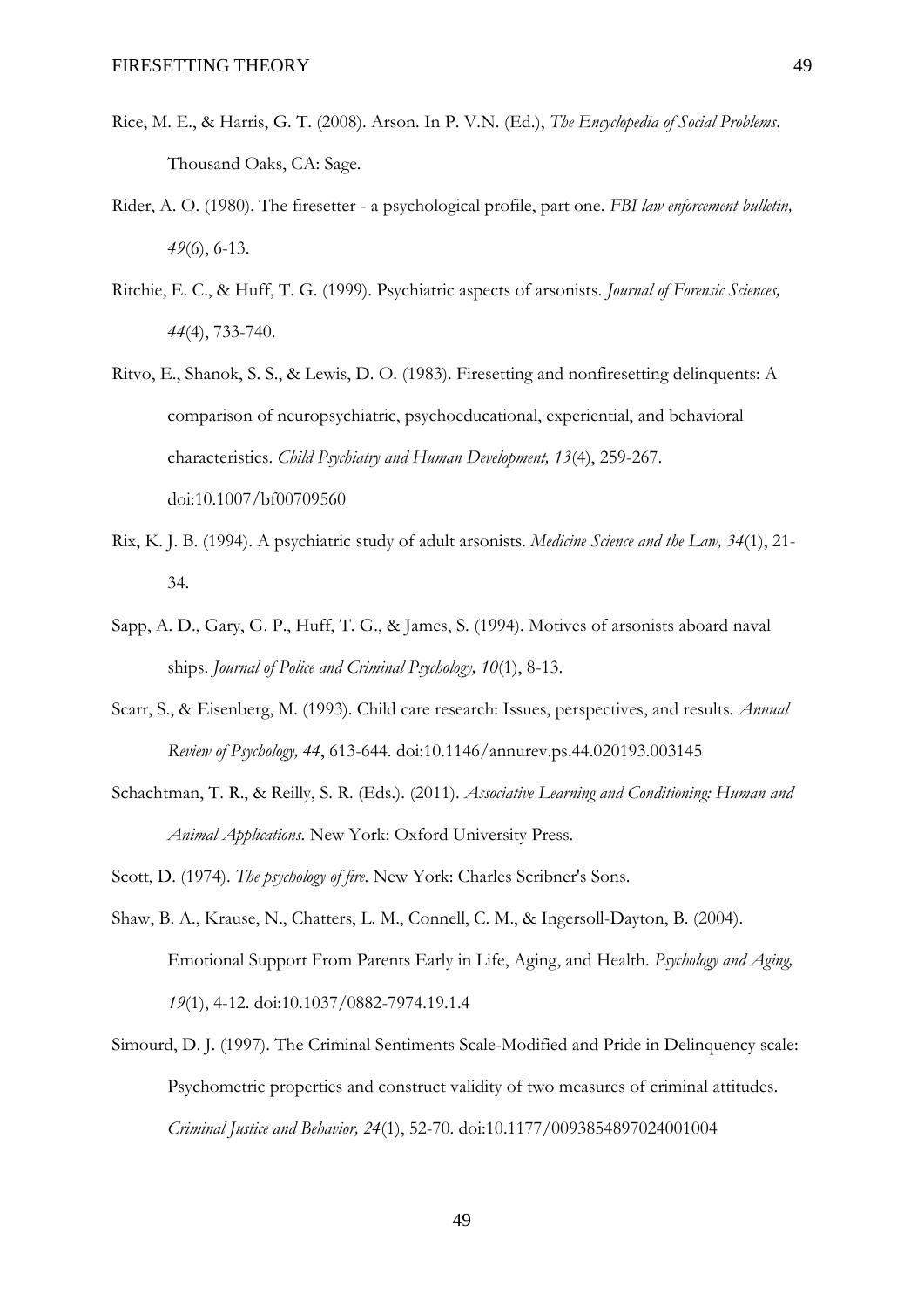- Singer, S. D., & Hensley, C. (2004). Applying social learning theory to childhood and adolescent firesetting: Can it lead to serial murder? *International Journal of Offender Therapy and Comparative Criminology, 48*(4), 461-476. doi:10.1177/0306624x04265087
- Sirotich, F. (2008). Correlates of crime and violence among persons with mental disorder: An evidence-based review. *Brief Treatment and Crisis Intervention, 8*(2), 171-194. doi:10.1093/brief-treatment/mhn006
- Smith, J., & Short, J. (1995). Mentally disordered firesetters. *British Journal of Hospital Medicine, 53*(4), 136-140.
- Stanford, C. B. (2001). *The hunting apes: meat eating and the origins of human behavior*. Princeton, N.J.: Princeton University Press.
- Sternberg, R. J., Grigorenko, E. L., & Kalmar, D. A. (2001). The role of theory in unified psychology. *Journal of Theoretical and Philosophical Psychology, 21*(2), 99-117. doi:10.1037/h0091200
- Stewart, L. A. (1993). Profile of female firesetters: Implications for treatment. *British Journal of Psychiatry, 163*, 248-256. doi:10.1192/bjp.163.2.248
- Sturmey, P. (2008). *Behavioral case formulation and intervention: a functional analytic approach*. Chichester, UK: Wiley-Blackwell.
- Swaffer, T., Haggett, M., & Oxley, T. (2001). Mentally disordered firesetters: a structured intervention programme. *Clinical Psychology & Psychotherapy, 8*(6), 468-475.
- Swaffer, T., & Hollin, C. R. (1995). Adolescent firesetting: Why do they say they do it? *Journal of Adolescence, 18*(5), 619-623. doi:10.1006/jado.1995.1043
- Tennent, T. G., McQuaid, A., Loughnane, T., & Hands, A. J. (1971). Female arsonists. *British Journal of Psychiatry, 119*(552), 497-502. doi:10.1192/bjp.119.552.497
- Tomkins, S. S. (1991). *Affect, imagery, consciousness, Vol. 3: The negative affects: Anger and fear*. New York, NY US: Springer Publishing Co.

Virkkunen, M., DeJong, J., Bartko, J., Goodwin, F. K., & Linnoila, M. (1989). Relationship of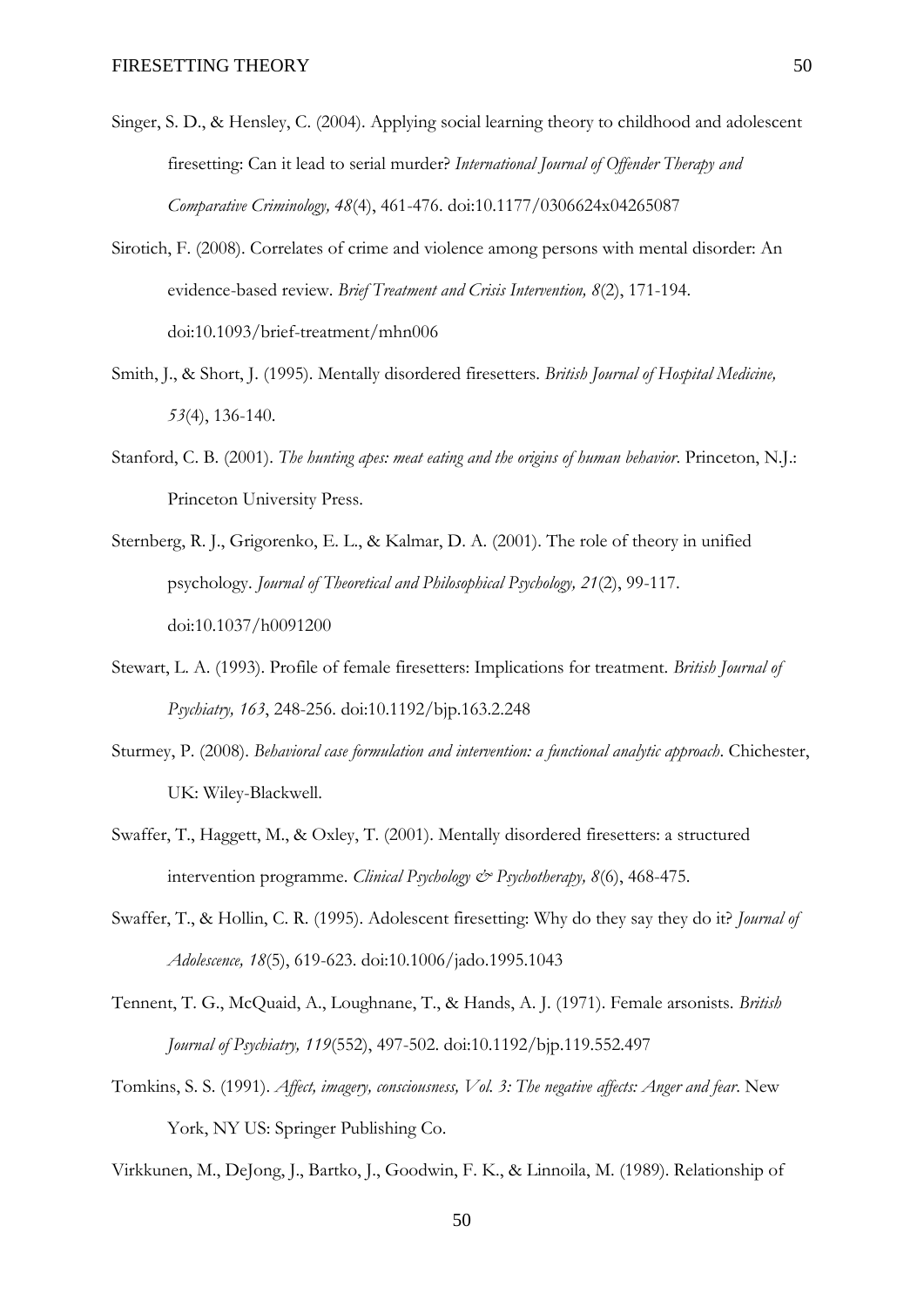psychobiological variables to recidivism in violent offenders and impulsive fire setters. A follow-up study. *Archives of General Psychiatry, 46*, 600-603.

- Virkkunen, M., Nuutila, A., Goodwin, F. K., & Linnoila, M. (1987). Cerebrospinal fluid monoamine metabolite levels in male arsonists. *Archives of General Psychiatry, 44*, 241-247
- Vreeland, R., & Levin, B. (1980). Fires and human behaviour. In D. Canter (Ed.), *Psychological aspects of firesetting* (pp. 31 - 46). Chichester, England: Wiley.
- Ward, T. (2000). Sexual offenders' cognitive distortions as implicit theories. *Aggression and Violent Behavior, 5*(5), 491-507.
- Ward, T., & Beech, A. (2006). An integrated theory of sexual offending. *Aggression and Violent Behavior, 11*(1), 44-63.
- Ward, T., & Hudson, S. (1998). The Construction and Development of Theory in the Sexual Offending Area: A Metatheoretical Framework. *Sexual Abuse: A Journal of Research and Treatment, 10*(1), 47-63.
- Ward, T., & Keenan, T. (1999). Child molesters' implicit theories. *Journal of Interpersonal Violence, 14*(8), 821-838.
- Ward, T., Polaschek, D. L. L., & Beech, A. (2006). *Theories of Sexual Offending*. Sussex, UK: Wiley.
- Ward, T., & Siegert, R. J. (2002). Toward a comprehensive theory on child sexual abuse: a theory knitting perspective. *Psychology, Crime & Law, 8*(4), 319.
- Wolford, M. (1972). Some attitudinal, psychological and sociological characteristics of incarcerated arsonists. *Fire and Arson Investigator, 22*, 1-30.